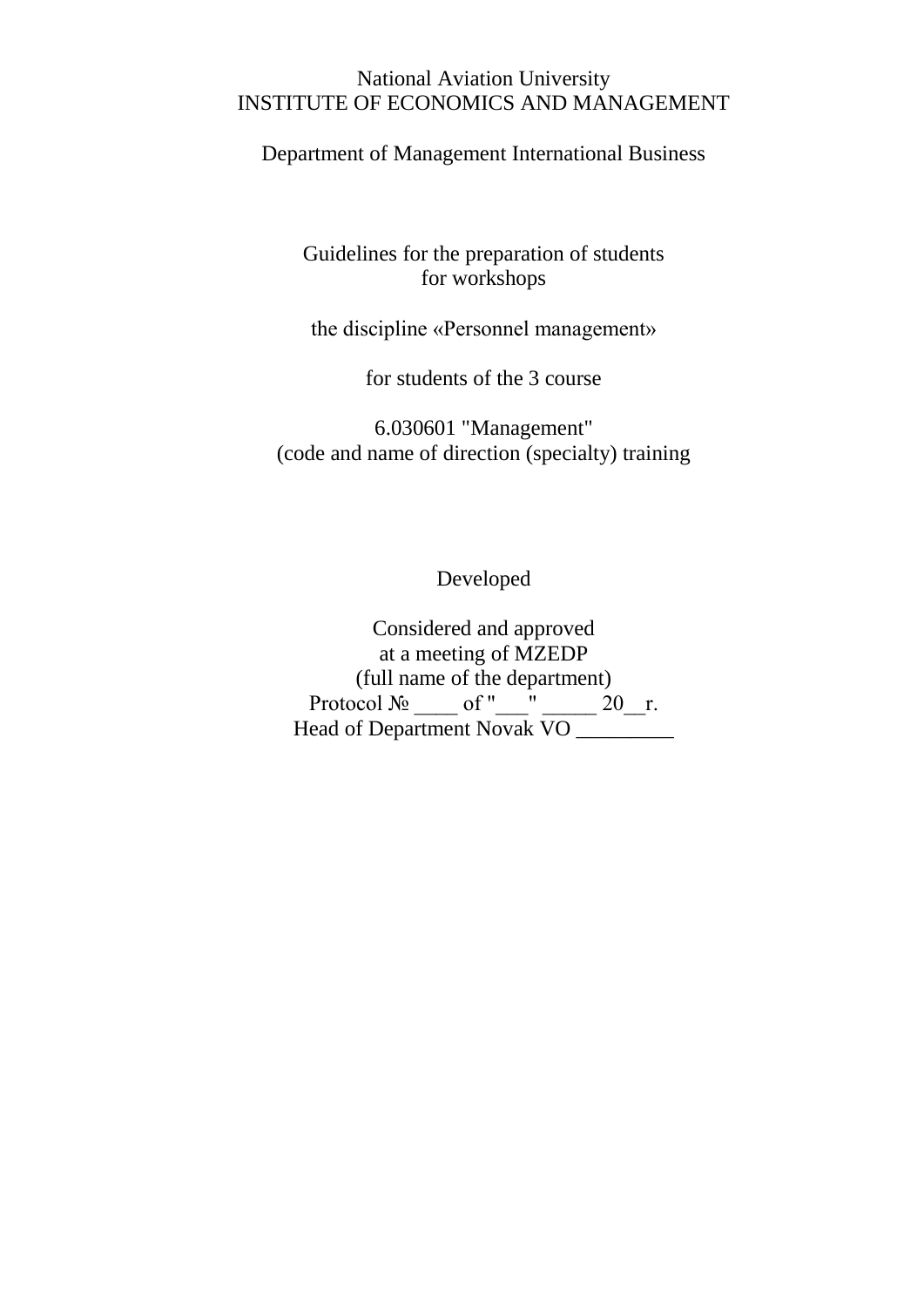TABLE OF CONTENTS

INTRODUCTION 4 GENERAL TIPS ON TRAINING METHODS FOR PRACTICAL CLASSES 5 Content module I. ORGANIZATION HR 6 Workshop 1. Man as an object of management staff 6 2. Preparation Workshop summary 10 3. Staff Workshop production. Portrait of a modern head 13 Workshop 4. Interpersonal relations in the workplace 15 Workshop 5. Planning of Personnel 19 Thematic Module II. PRODUCTIVITY PERSONNEL 21 Workshop 6. The effectiveness of workforce planning 21 Workshop 7. The efficiency of hiring 24 8. Efficiency Workshop work 28 Workshop 9. Conformity assessment rights, obligations and responsibilities in the job description 32 Workshop 10. Evaluation of personnel costs 37 List of the 40 SOURCES APPENDIX A 44

#### INTRODUCTION

In the economic transition in Ukraine are particularly important practical application of modern forms of personnel management, which will improve the socio-economic efficiency. That staff is the foundation of economic stabilization. From interests, behavior and activities depends promote speed and efficiency of the Ukrainian economy in the civilized world market. Discipline "Personnel Management" is a leading discipline in training masters. The course is based on the use of accumulated over many years of experience of developed social-oriented market economy and synthesis of national practices with staff in a market economy.

Study courses allow students to obtain basic knowledge in planning staffing requirements, their training and retraining, vocational guidance and adaptation, career management, management motives and incentives to learn the basic principles and methods of formation personnel services, providing effective leadership, transformation objectives and problems in the internal organization tasks each worker.

The goal of teaching "management personnel" is the formation of future masters skills of personnel development strategy, creation and use of sectoral subsystems of human resources as a basis for achieving the organization's mission.

The main tasks to be solved in the course of practical classes, students are gaining such skills:

• calculation of the optimal number of employees of the organization;

- The use of modern methods of recruitment and selection of personnel;
- ownership of tools to stimulate workers requires consideration of potential domestic worker;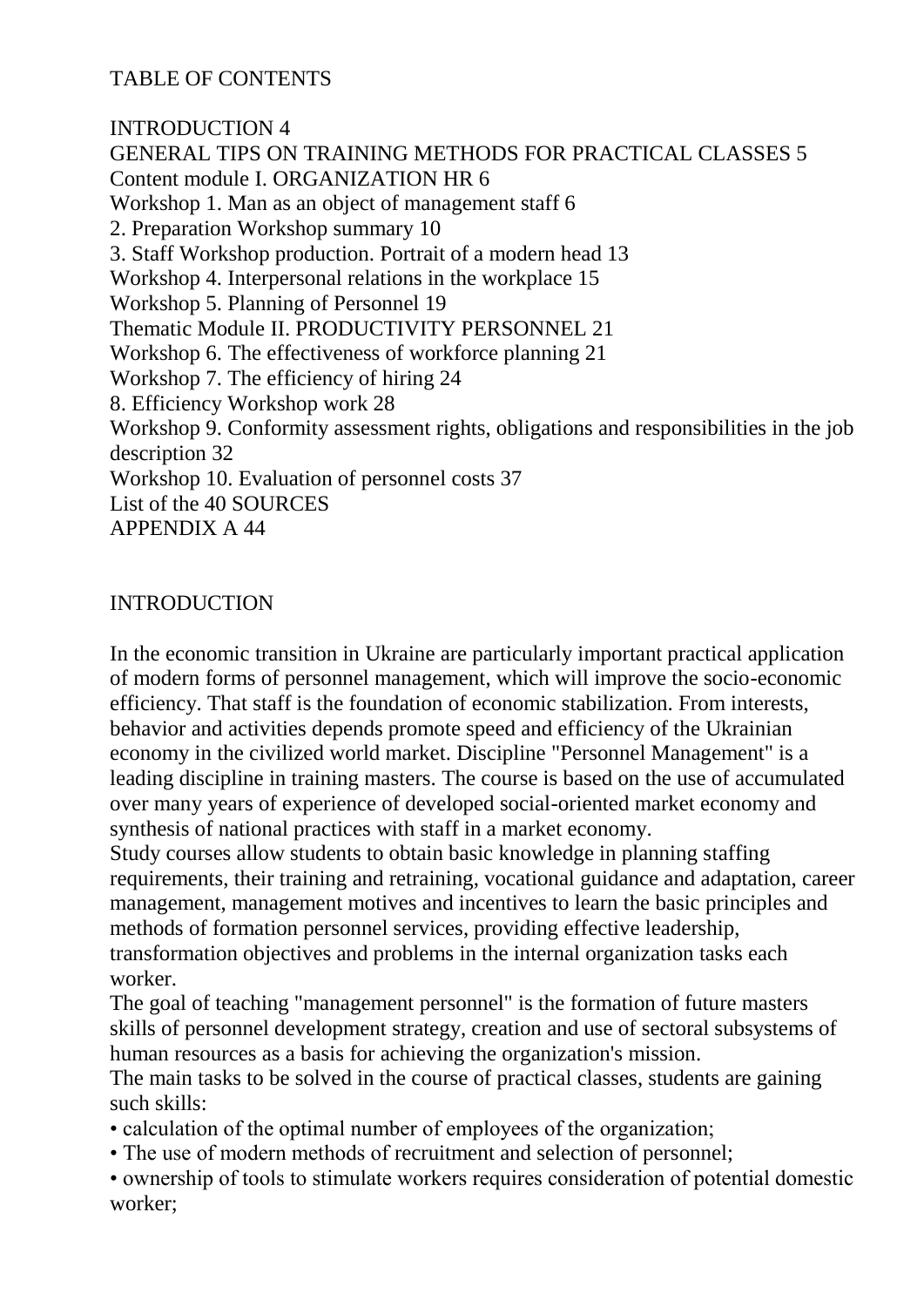• monitoring performance and professional use enabling evaluation methods in the management;

- analyzing future needs, necessitating and main directions of staff;
- providing information and documentation management;
- application of methods for assessing personnel;
- calculation of the efficiency of the staff;
- adapting management personnel to multinationals operating conditions;
- the ability to apply rules of labor law in Ukraine and the Labour Code;
- evaluating the effectiveness of education;
- calculation of labor productivity by various methods.

#### GENERAL TIPS ON TRAINING METHODS FOR PRACTICAL CLASSES

Workshop - form of instruction in which the teacher organizes a detailed study of certain theoretical positions discipline and the skills of their practical application by individual student performance related tasks. Practical training includes preliminary control of knowledge and skills of students, setting the general problem of the teacher and her discussions with students, solving problems, solving control tasks, their verification assessment. The main goals of practical training are:

• formation of students' skills of practical actions necessary for competent masters perform functional duties;

• develop students' professional and business skills provided educational qualification characteristics graduate;

• formation of students' interest in the future specialty.

The main forms of preparation for practical classes are: students work on individual tasks under the supervision of a teacher; Work with textbooks, manuals or online resources; preparation of a report or presentation. Current level of students' knowledge is tested through oral interviews and performance calculation and logic problems. Most practical training provides students work in small groups, which helps develop skills for work in a team. Subject to all the requirements to prepare for practical lessons, achieved:

• stimulation regular study of primary sources and other literature, attention to lectures;

• consolidate the knowledge acquired by students when listening to lectures and selfstudy of literature;

• expansion of knowledge through performances comrades and teacher in class;

• the opportunity to verify the previously acquired knowledge, they isolate the most important, significant;

• promote the transformation of knowledge into solid personal belief that is particularly well resulting from the clash of ideas and discussion;

• instilling independent thinking skills, oral presentation, free operating terminology, basic concepts and categories.

If the classes well prepared, in the discussion of specific issues vyrysovuyutsya aspects of their new, deeper justification, put forward provisions not previously attracted the attention of students. Even the deepening of knowledge, the movement of thought from the essence of the first order to the essence of the second order give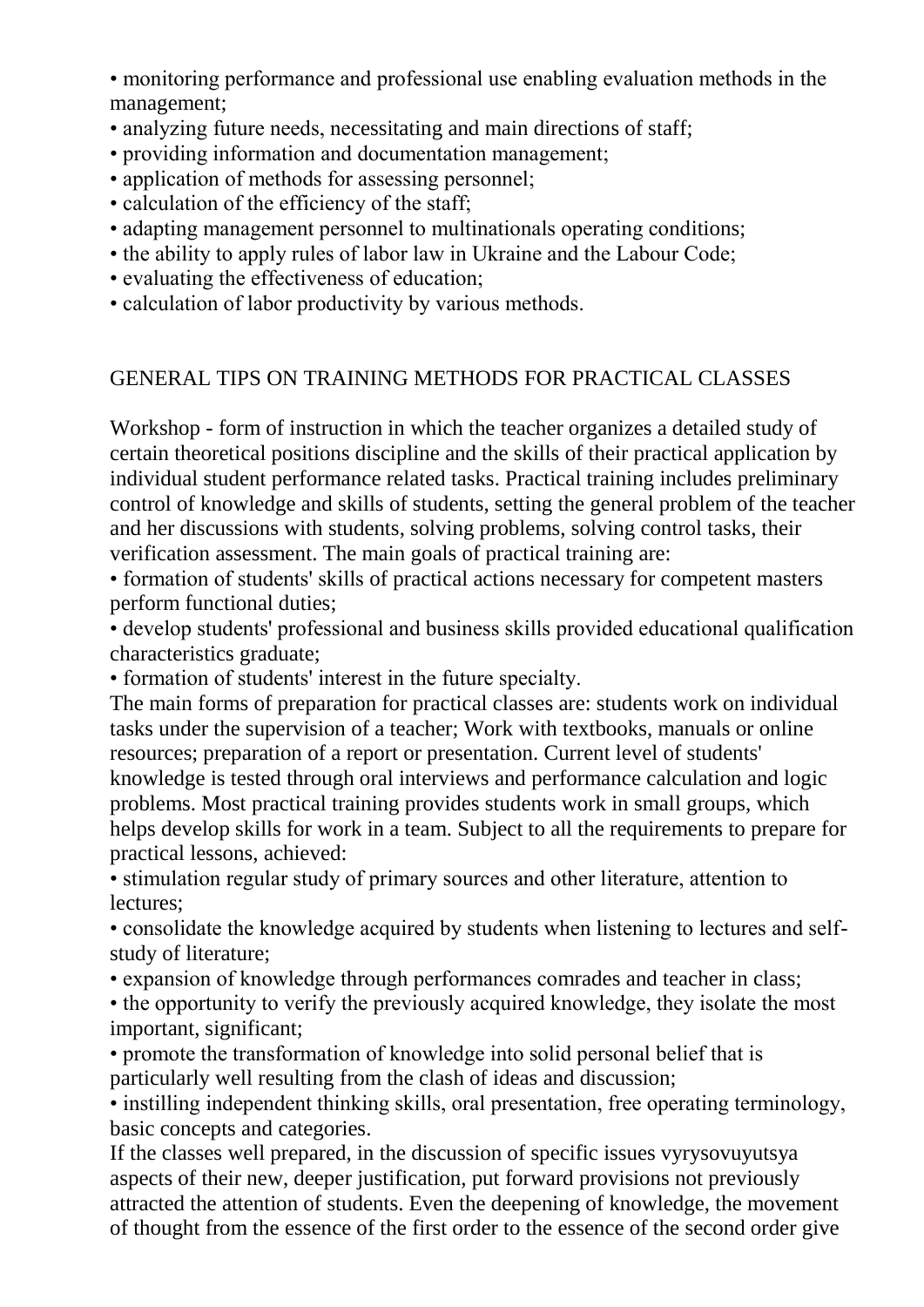students knowledge more meaningful and accurate content, raise their knowledge to a higher level. as the rights and duties depend on the individual members of the reference group. How the role played by interpersonal formed appropriate interpersonal relationships and social education. Some people become "stars", they gain the fame, prestige, recognition and respect. Others are "rejected", they are not stretched, often they are not pay attention by anyone. Between these polarities are middle people. Some of them in varying degrees tends to "stars" part –to the "rejected".

When we are talking about a person, it is primarily ask ourselves: What is it? If we are talking about the status of an employee, it seeks to determine the opinion value of this individual by others. In this regard, social status organically exists with the system of social relations. It creates employee respect, prestige and reputation. All this influences the employee in his personal certainty, drafting "I am - concept". This issue is extremely important. The fact is that "I - the concept of" concentrating a component of two "I" "I" as a leader and "I" as an object relationship with the members of the reference group. In the first case, as noted by prominent Soviet psychologist SL Rubinstein, we are confronted with the activities of the "I" that mediated "my attitude to the other", and the second - "my attitude to itself indirectly attitude to me more." In social psychology, this phenomenon has been called "the mirror I", which is the link between social and internal psychological structure of personality.

People inherited a great variety of needs. Of course there are the material and spiritual needs. Tangible include: the need for food, sleep, clothing, etc., to the spiritual - the need for cognition, social activities, work, communication, creativity. Sometimes allocate social needs (social activities, communication). Such distribution is certainly conditional. In fact, people do not need something, which have not social character. The so-called material needs associated seemingly solely for the biological functions of the human body, in fact, are social in nature. In the process of purposeful managerial influence quite possibly affect the whole system needs of the individual, but because of needs - its interests, ideals, attitudes and, of course, in nature. Character - one of the main psychological traits. This set of stable psychological characteristics that determine the course of action of man, his attitude, things other people and to himself. Thus, the impact on the character of the subordinate expressed in streamlining its relationship and impact on these relations. It should be borne in mind polarity relationship of character, integrity - unprincipled; tact - clumsiness; organization - disorganization; hard work - laziness; certainty - uncertainty; reassessment of its forces - the underestimation of its forces; self-criticism uncritissism; demanding of themselves - indiscriminateness to himself; accuracy untidiness; greed - extravagance like.

Head, who studies traits of the worker, can make for a lot of useful conclusions. Because these traits are not accidental. They derive from specific conditions, and therefore adequately characterize the personality. A certain type of character often meets a certain temperament.

The term "temperament" was introduced back in ancient Greece to distinguish between people Hippocrates. Since then, mankind has to deal with four types of temperament, they are the basis for a typology of people. Probability of this typology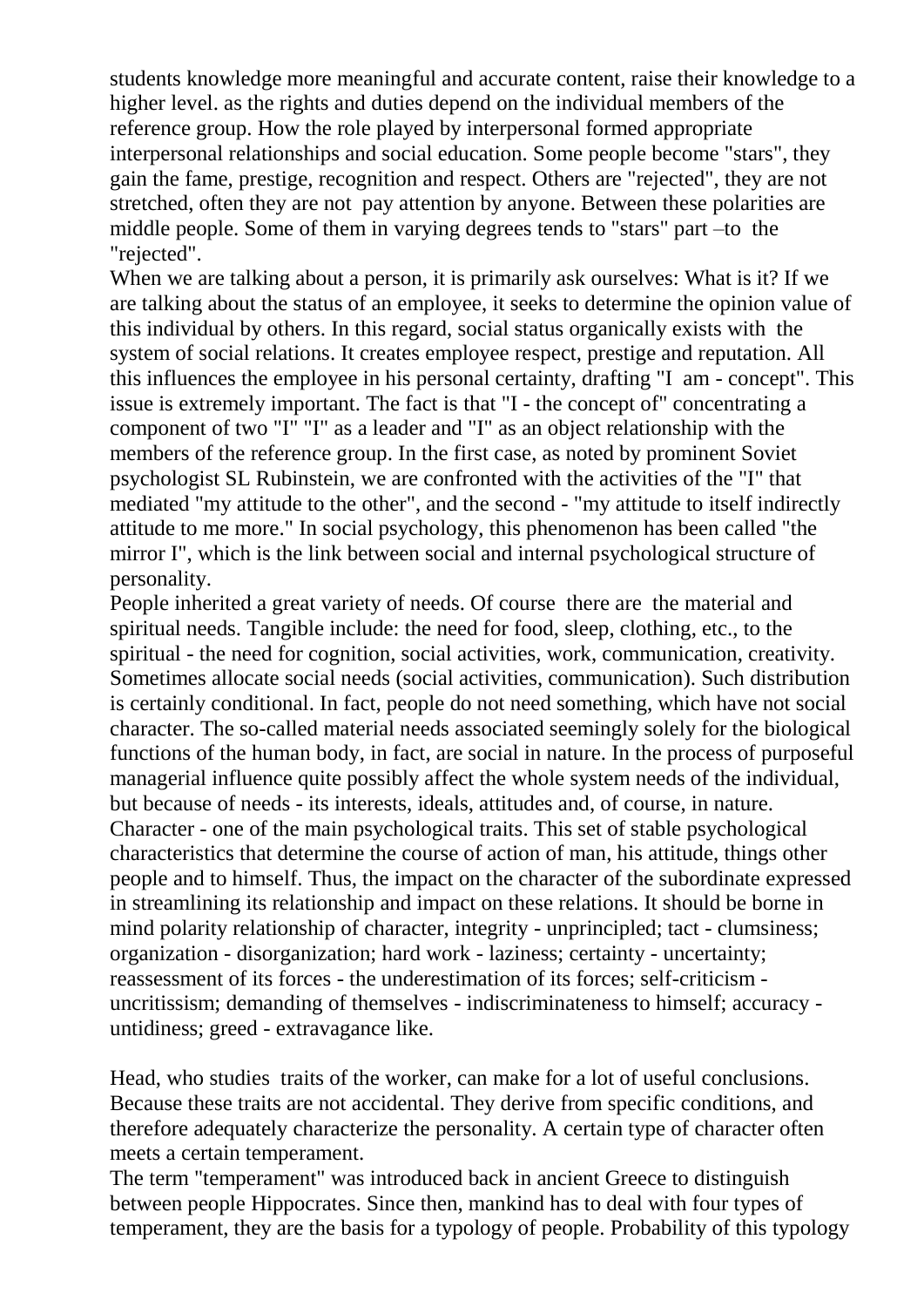was confirmed by mass experiments of Pavlov, who singled out four main types of higher nervous activity. History of Psychology suggests that people score on properties of temperament manager gives a reliable method of studying subordinates and efficiency of management. It should build on the positive traits of temperament and overcome negative. Thus, the need to respond poryvchastist choleric tact and restraint, phlegmatic inertia oppose best activity, and emotional and melancholic doubts can neutralize genuine optimistic. Proved that melancholic when prepares spend much time on the development of the draft, their checking and correction; sanguine, on the contrary, write drafts often reduced, or not write; choleric often inadvertently make elementary mistakes; phlegmatic may not notice the passage of time and the late completion of tasks and so on. All this aims leader on account individual psychological characteristics of his subordinates, ie individual approach. The need for this is dictated by the fact that due to hereditary predisposition, development and education of all people have a certain set of general and specific abilities.

Abilities - is physiological properties of the individual dynamics that affect the acquisition of knowledge and skills, the success of a particular activity. Of course the system gain experience anyone can master the necessary minimum of knowledge and skills. However, when the ambient conditions different people will learn from their different rates. Many plays football, but become masters of the unit. This demonstrates biosocial unity of personality.

Control questions

- 1. What does the theory of human capital regards?
- 2. What are the main features of human capital?
- 3. In your opinion, what is the difference in such concepts as "person", "individual",
- "personality"? As we usually use such words in the language?
- 4. Natural properties and conditions of the individual.
- 5. The focus of the individual. Thinking skills and personality.
- 6. Define "I mirror" by Rubinstein.
- 7. Define basic types of temperament.

References [2, 5, 7].

# **Workshop 2. Human Resource Management as a social system.**

Objective: to acquire the skills of self-assembly resume and cover letter.

Plan for employment

- 1. Introduction to the phases of assembly resumes its views.
- 2. Preparation students resume and cover letter.
- 3. Consideration of common errors in preparing and sending resumes.

Objectives:

1. Read the information on compiling a resume and cover letter.

2. Make a resume and cover letter for their data on this announcement: "The company Bourbon Offshore permanent jobs invites manager and economist (accountant,

financier) in the Department of Corporate Services. Requirements: male / female; 18-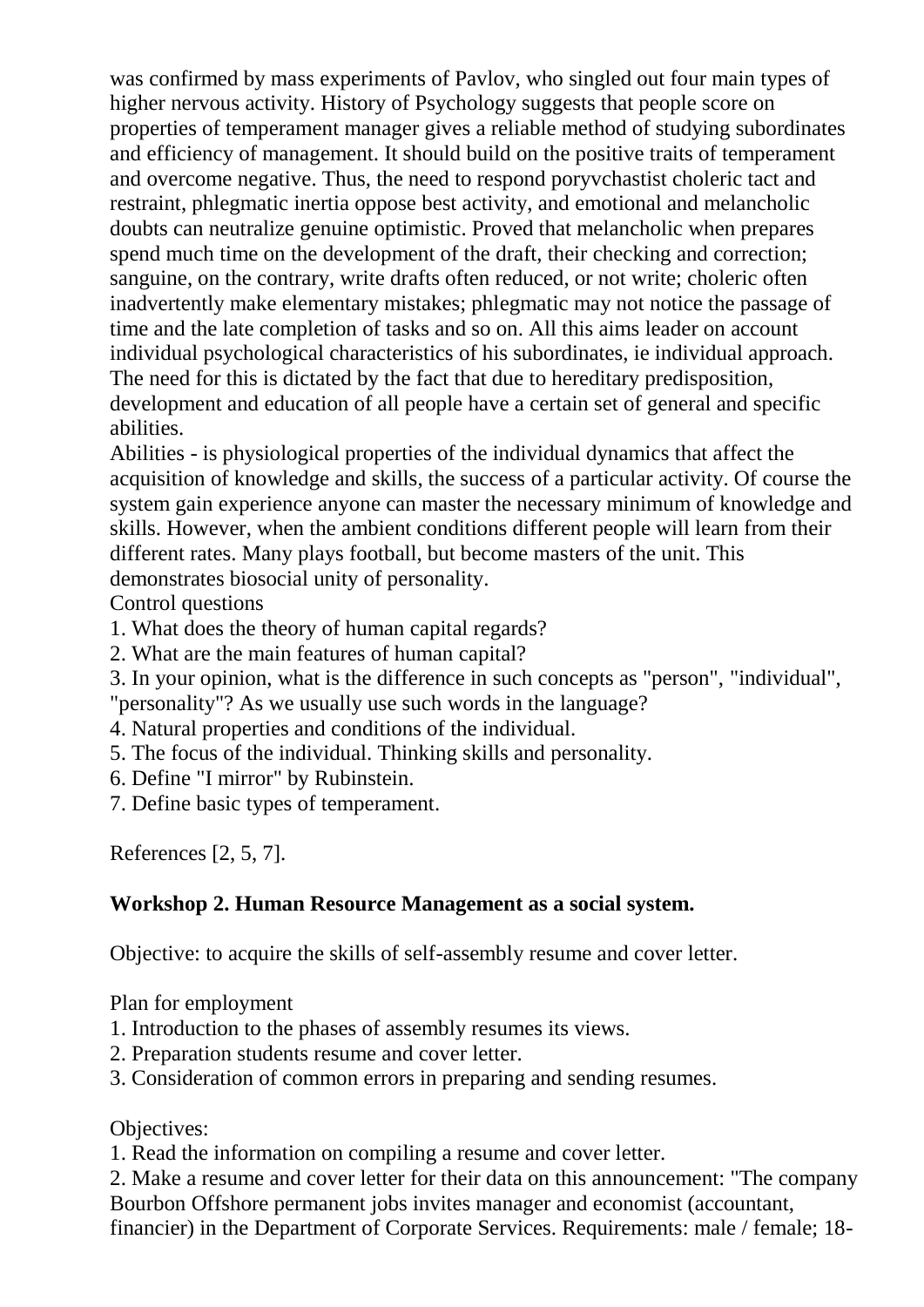25 years, economic education, it is desirable to have a computer at the user level, fluent in English and other foreign languages. The salary of UAH 20,000. "

Note. Resume and cover letter can be written on the other ads in its sole discretion student. In this case it is necessary to give the full text ads used.

3. Consider the given vacancy under the provisions of the Constitution and the Labor Code of Ukraine.

Methodical tips on resume writing

1. Types of resumes: chronological, functional and mixed. Chronological resume the most traditional type, i this is its advantage - familiar with it all employers. Lack of resumes is that they are very detail reflects your career, even if it is negligible or relate to the post for which you are applying. If your work experience is not big enough, try to summarize another type.

Functional resumes - it should be emphasized helpful for your future position data on your education, skills and so on. Due to the fact that you do not follow a particular procedure, information about the most important skills and experience can be placed on the page above. Summary of this type performs best basic function - the candidate proves a certain position.

Mixed resume - it uses the advantages of the two previous types of resumes. Your ultimate goal - to make the message effective would be a benefit to you.

2. Content summary. Summary course consists of the following parts: name, address, phone number, age, purpose; education; skills; experience; Additional information (including interests); recommendations.

The goal is the most important part of the resume. If the employer has no suitable vacancy, your CV is no treat. The goal of a successful resume - fully meet that looks firm. Among the components that built your objective may be:

• Move position full name if you know it, but not sure if I fantasize;

• provide a sense of your purpose, make the center - everything else in your resume should reflect i support that you provide as a goal;

• Be clear and depart not from the goal - broadly formulated objective is often understood as the unwillingness of the candidate; avoid repetitions and clichés;

• If possible, specify the area in which you specialize;

• provide additional information about you, it will help determine where your skills, knowledge, and skills can be used most effectively;

• provide skills that can be used in the work for which you are applying - it helps gain the reputation of a strong candidate.

Caution: do not specify such purpose, for example, read: "applying for the position of promising opportunities promoted."

Education. Please provide your degree education in reverse chronological order. If you attended a prestigious school or university, make emphasis on highlighting such information. Be sure to include all the rewards and bonuses that you received, as well as basic subjects that are relevant to the job for which you are applying. Minor adverse facts or preferably lower. Do not, for example, writing about high school if it was not particularly prestigious or if you have not reached it considerable success.

Skills. Learn how you can include them in the information about your operations, but sometimes a good idea to allocate them separately. By doing so, you increase your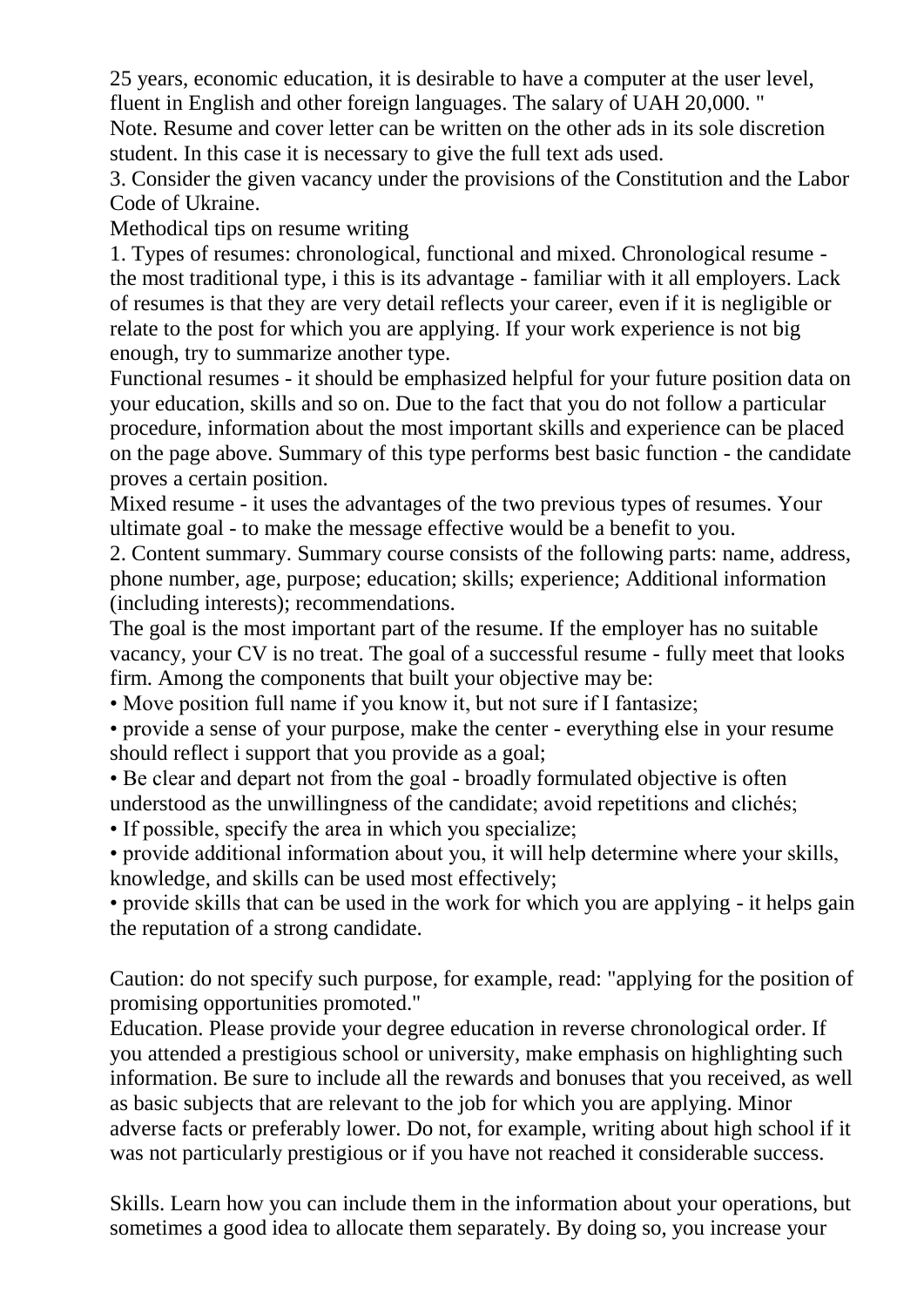chances. Describing the basic skills that can be useful in this position, use the method "situation - action - result." Positive results create a positive reaction. If you can, give it expression results of the language of numbers.

Experience. Place the information in reverse chronological order. Make emphasis on the fact that all the preliminary work has been linked with the post, which is claimed and the skills needed for future work you used in the previous studies. If possible,

describing previous work as aimed at a particular outcome. Even if the previous work is not quite the one for which you apply acquired her skills will help you learn a new job quickly and efficiently.

For example, your experience of bringing customers into the business for the care of boats show your skills in commerce.

Additional Information. Every word of your resume should work for you. Include in this section only useful information. For example, many employers do not necessarily know that you are interested in scuba diving, marine biologist but it can be useful. Recommendation. Choose them carefully. If possible, ask the authors to make them commendable. It is desirable that they left a copy of your resume in case the employer wants to contact them.

Order of cover letter. Such, for example, the text of the letter is unacceptable: "Dear Mr. Denisenko, I would like to work in your company. Below I attach your resume. Regards.,.". to the letter include more information that deserves attention. Remember that you are promoting themselves. The first paragraph should be "Hook", which you pick up the employer. Think something interesting about the company to show that the firm deserves attention. As i resume, a letter is to show that the ability of the candidate to the needs of the employer. Separately stop on how you can help in solving the problems of the company. Explain why you applied to this particular employer, how did you learn about this job and so on. Submit yourself as a strong candidate. Briefly inform their academic achievements, skills and experience. Give examples.

The last paragraph. Insist action. Be persistent. You would not claim for this work had not been convinced that you deserve it. Specify the employer that disturb it in 10- 14 days, i do it! The best form of the final paragraph: "Phones and address, which you can contact me ... or I will contact you again in 10 days."

In the cover letter should demonstrate their knowledge of the economic situation of the company or the fact of its participation in exhibitions, fairs and more. Citing information about foreign language skills, should specify in detail the degree of ownership of various aspects of language (add certificates available). The knowledge and computer skills can be separated in this way:

operating systems: MS-DOS, Windows; Microsoft Office, Internet, 1C, Sail etc. Control questions

- 1. What are the main types of resumes.
- 2. What are the main components resume.
- 3. What should be the theme of the letter, in which you send a resume?
- 4. What are the pictures in a resume?
- 5. What experience indicate full-time students?

References [2, 5, 7]. Internet sources: 1. Business in Ukraine http://rabota.ua/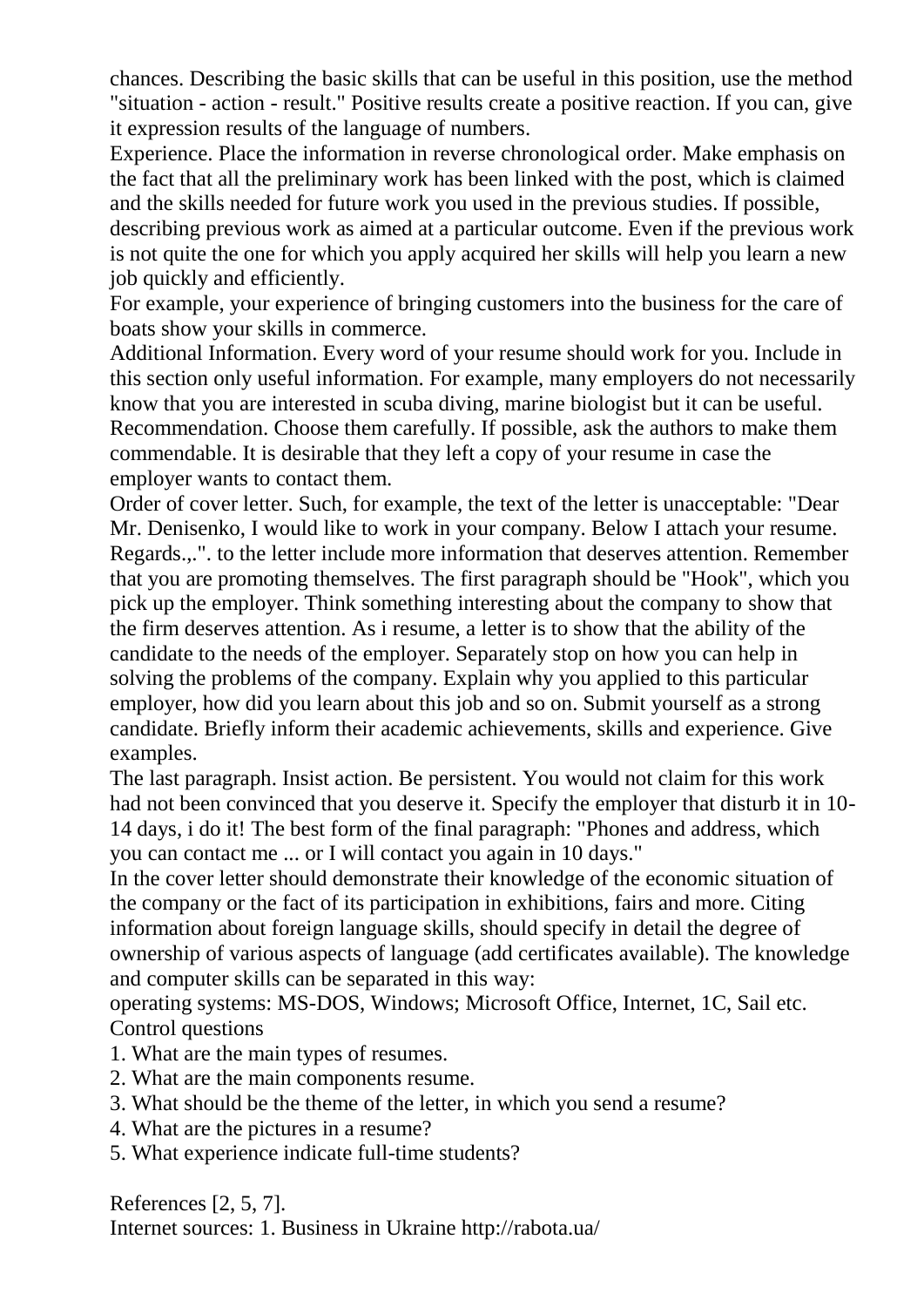- 2. Business in Kiev and Ukraine http://www.work.ua/
- 3. Job: Select luchshee http://job.ukr.net/
- 4. Business in Kiev and on Ukraine to HeadHunter, http://hh.ua/
- 5. Business in Kiev, Jobs, http://www.jobs.ua/
- 6. Business in Kiev. Business vsey in Ukraine, http://jooble.com.ua/
- 7. Business for students in Kiev http://student.rabota.ua/

### **Workshop 3**

# **HR Policy and Strategy HR organization.**

Objective: To acquire the skills to formulate requirements for professional skills required of managers in various industries.

Plan for employment

1. Preparation of presentation "Portrait of a modern leader."

2. Preparation of presentations "What should know and be able to head?".

3. Discussion of the negative features of management employees.

Task

1. Working in small groups to prepare a presentation on "The portrait of the modern manager," which includes the following elements:

- sector of the economy, which works manager;
- managers (senior, middle and lower) management;

• State of the company (establishment, development, clotting activity), internal and external conditions;

- appearance, manners, etiquette;
- marital status, relationship to the family;
- psychological skills;
- organizational capacity and so on.

2. Working in small groups to prepare a presentation on "What should know and be able to head?" The answer to this question must be sought in the specific conditions under which working people. What professional knowledge required head if he:

• Managing commercial bank;

- Managing a large group;
- Chief Accountant of international companies;
- Rector of the University of Technology;
- Head of Planning and Financial Department of railway undertakings;
- Trading company manager (commercial director);

• Brigadier production team in the industry, transport, construction, agriculture, etc?

3. How should build their relations manager with negative people? This issue versed in more detail in the discussion, separating a group of students into supporters firmer approach to subordinates and supporters of the liberal way of control. Representatives of the other group and during the exchange of views find out the advantages and disadvantages of both approaches aimed at the man and directed the organization of production, the possibility of communication. It is appropriate to consider the "lattice manager", the question of relationships with employees, clarity of goals and objectives for subordinate officers powers of the head and more.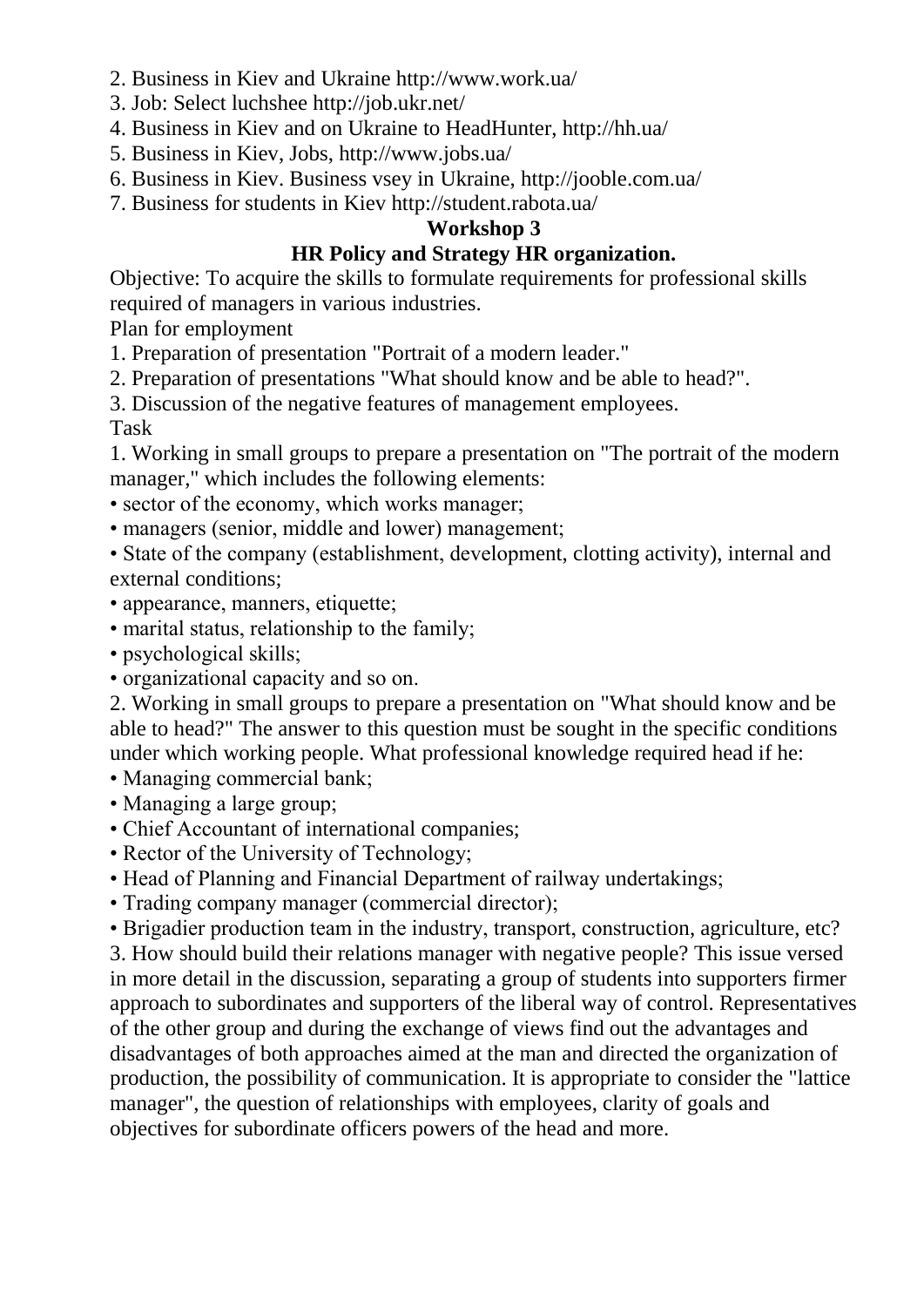After corresponding calculations are summarized the results obtained in the column "Stage 3". Then discuss the results obtained by different small groups.

Table 5.1

| Number       | Activities manager                                                                                     | $\mathcal{D}_{\mathcal{L}}$ | StageStagePhase<br>3 |
|--------------|--------------------------------------------------------------------------------------------------------|-----------------------------|----------------------|
| $\mathbf{A}$ | Find skilled workers in all positions                                                                  |                             |                      |
| B            | Measure the degree of advancement for<br>the project objectives and (or) departures                    |                             |                      |
| In           | Identify and analyze the different tasks<br>according to the specialty for the project                 |                             |                      |
| G            | Develop strategies (priorities, coherence<br>time distribution main stages)                            |                             |                      |
| D            | Develop possible options                                                                               |                             |                      |
| <b>IS</b>    | Think through the consequences of each<br>specialist                                                   |                             |                      |
| $\mathbf F$  | Distribute responsibility, accountability,<br>authority                                                |                             |                      |
| With         | Define project objectives<br>(desired)<br>results)                                                     |                             |                      |
| <b>AND</b>   | (teach) frames according to<br>Prepare<br>the new responsibilities and powers                          |                             |                      |
| K            | To analyze the status of the project at<br>present                                                     |                             |                      |
| L            | The required qualifications for new jobs                                                               |                             |                      |
| M            | Take measures to the correction of the<br>project (see plans)                                          |                             |                      |
| N            | Coordinate ongoing activities                                                                          |                             |                      |
| About        | Determine the size of individual assets<br>(including budget, technical support,<br>$etc.$ )           |                             |                      |
| $\mathbf{P}$ | Compare the quality of the participants<br>with appropriate                                            |                             |                      |
| P            | Identify negative consequences of each<br>action                                                       |                             |                      |
| WITH         | Determine the required level of quality<br>work that will satisfy and of the worker<br>and his manager |                             |                      |
| $\mathbf T$  | Determine the volume and scope of<br>cooperation, responsibility and authority<br>for each new post    |                             |                      |

### Planning of Personnel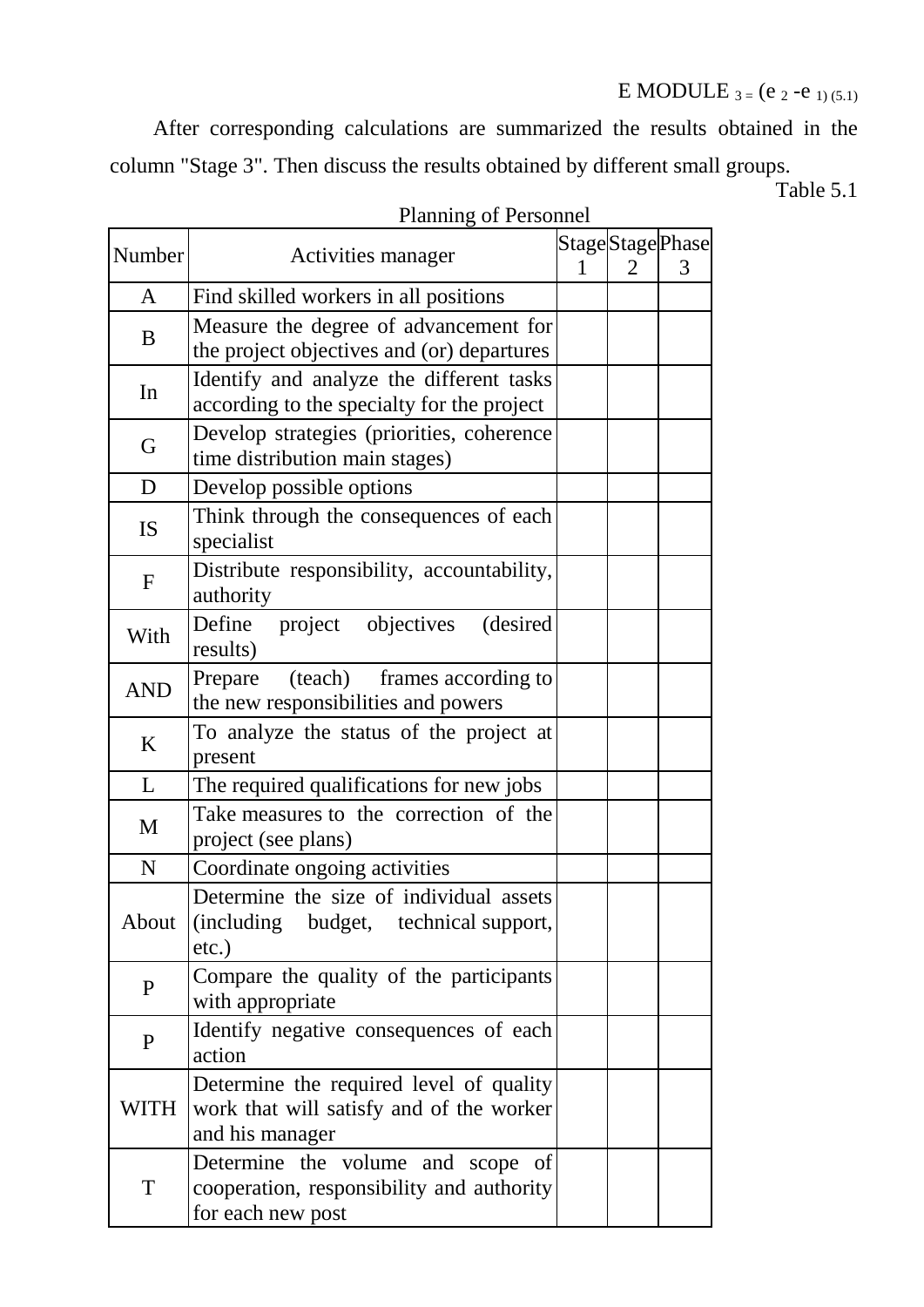| In | Identify the basic plan of action               |        |  |  |
|----|-------------------------------------------------|--------|--|--|
|    | Identify<br>intermediate<br>summarizing results | points |  |  |
|    |                                                 |        |  |  |

# **Control questions**

1. How is the distribution of management functions in the company?

2. Describe game theory in decision-making in a lack of information.

3. What are the main stages of planning as a management function. **References [2, 5, 7].**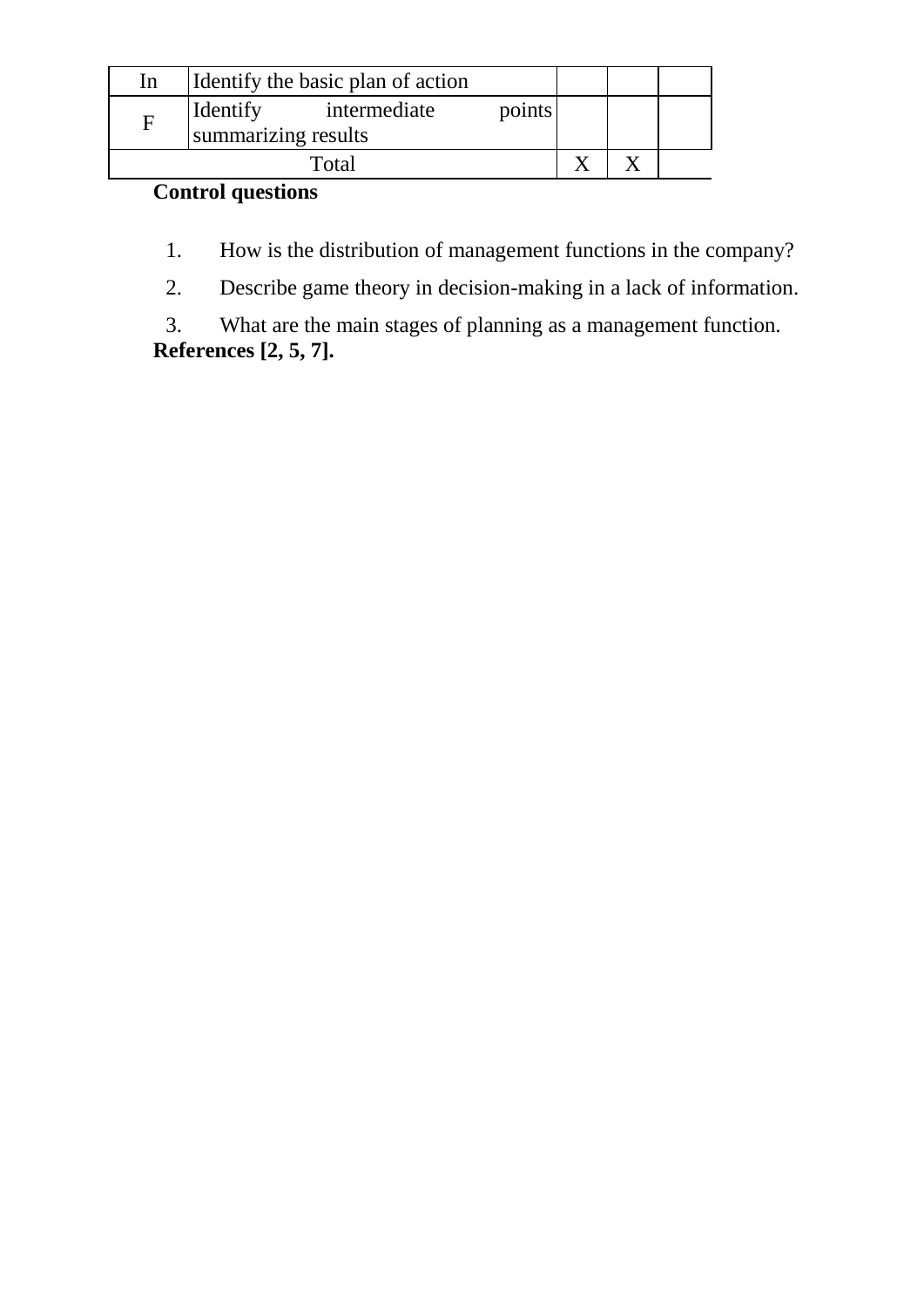5. **Workshop 6.** Organizing the recruitment and selection of staff.

**Objective:** To determine the necessary qualities and abilities for the main categories of employees in the company based on the theory Faiola, engineering skills of effective negotiation.

### **Plan for employment**

1. Presentation by students Faiola theory.

2. Working in small groups, determining percentage of administrative, technical and social skills for different levels of management.

3. Business game: Appliances effective negotiations.

#### **Task**

1. Working in small groups, students need to determine the percentage of administrative, technical and social skills for different levels of the management summary task is to fill the table. 6.1, comparing its results with Faiola and analysis of deviations.

Table 6.1

| Level<br>leadership          | Administrative<br>(organizational)<br>ability | Performance | Social |
|------------------------------|-----------------------------------------------|-------------|--------|
| 1. Director                  |                                               |             |        |
| Technical<br>2.              |                                               |             |        |
| Director                     |                                               |             |        |
| 3. The head of<br>department |                                               |             |        |
| 4. Head workshops            |                                               |             |        |
| 5. Master                    |                                               |             |        |
| 6. Worker                    |                                               |             |        |

The optimum ratio organizational (administrative), technical and social skills of managers%

2. Students divided into 6 mini-groups. Three are family Carlson, 3 others family Lindgren. Each group dealt confidential information about the family and their plans for land № 42. Each small group chooses a representative to conduct negotiations on the sale of land № 42. Negotiations are in writing. After the act of sale, the group captures the results and representative first named the price at which the auction ended. As a result of two elected winner of the game: one small group of family Carlson and one - Lindgren, which made for a most favorable purchase (sale) of land № 42. Map-land layout shown in Fig. 6.1.

|                | Blyumenshtrasse |          |  |  |  |  |
|----------------|-----------------|----------|--|--|--|--|
| Laherlef<br>36 |                 | Laherlef |  |  |  |  |
| Carlson        | 42              | Lindgren |  |  |  |  |
| Kayzershtrasse |                 |          |  |  |  |  |

Fig. 6.1. Map layout-land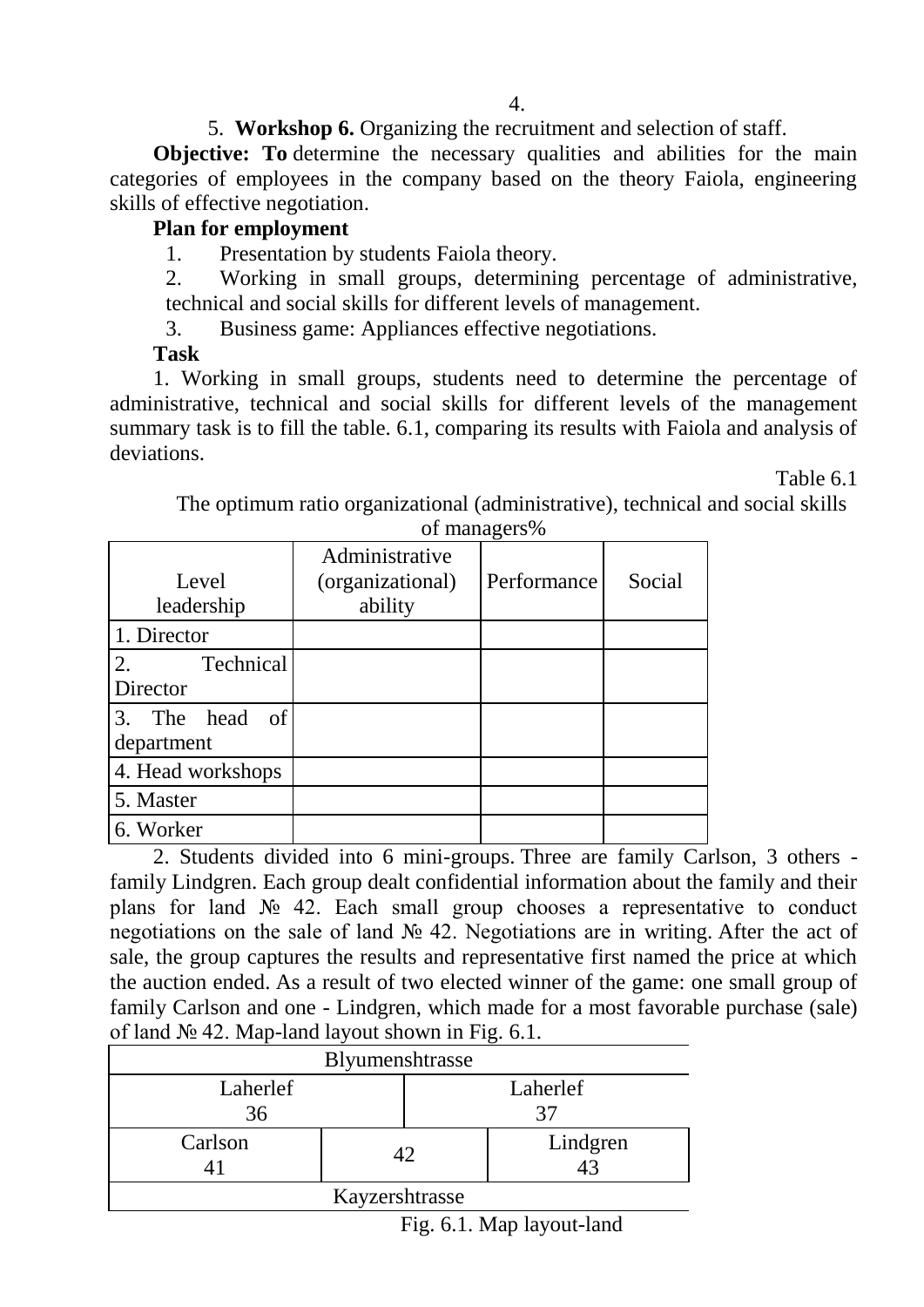### **Methodical tips for giving practical lesson**

*1. In* 1916 published a work of French economist A. Faiola "General and industrial management", where the author proposes a new system of rationalization of organizational management. These guidelines contain elements of the approach in terms of the concept of "human resources", which later received extensive development in American management. *A. Fayolle developed and deepened a number of important scientific management concepts.* The first of them - the functions of leadership. Fayolle divided the whole range of activities with the company for 6 groups and determined the time to perform the functions:

**and dministratyvni - 40% of the time;**

 **commercial activity (purchase, sale, exchange) - 15% of the time;**

- **technical and production activities - 10% of the time;**
- **Financial - 10% of the time;**
- activities linked to the guard (safety) 10 % Of time;
- control function 15 **% Of time.**

Second - the provision of optimal ratio organizational (administrative), technical and social skills and knowledge of people working in large enterprises. He expressed it in percentage, noting that all three types of abilities common to all categories of employees in the company, but in very different proportions. Thus, the basic functions of the Director is the administrative and social. The work of the lower level control - artists - it is the leading production function. Workers technical ability to be even higher.

2. To conduct effective negotiations requires some preparation:

- Information (I svo objective information about partners, competitors);
- psychological (preparation and negotiation training);
- tactical (preparation techniques that will achieve the goal).

Technology talks:

- A otrymuytes terms of the agreement to the minute;
- Set a good relationship with an employee for your liyenta;
- Mr. OVOR clearly, calm, friendly;
- do not be in a state of nervous and careless;
- Be interesting to talk;
- H e can bring themselves to irritable state;
- And if for your client says, carefully him listen;
- Mr. and Dr. avayte direct question and answer business;
- ykladayuchy information to do a little pause, giving the client time to absorb your information;
- n is avoid awkward questions;
- with adavayte such question, in

order then together from customer their together decide Dr ozvolte in ashomu give the client on board;

 in Customer should be possibility meet his vanity because Mr. ADAI list of benefits that he gets when will your proposal.

Work with doubts and objections: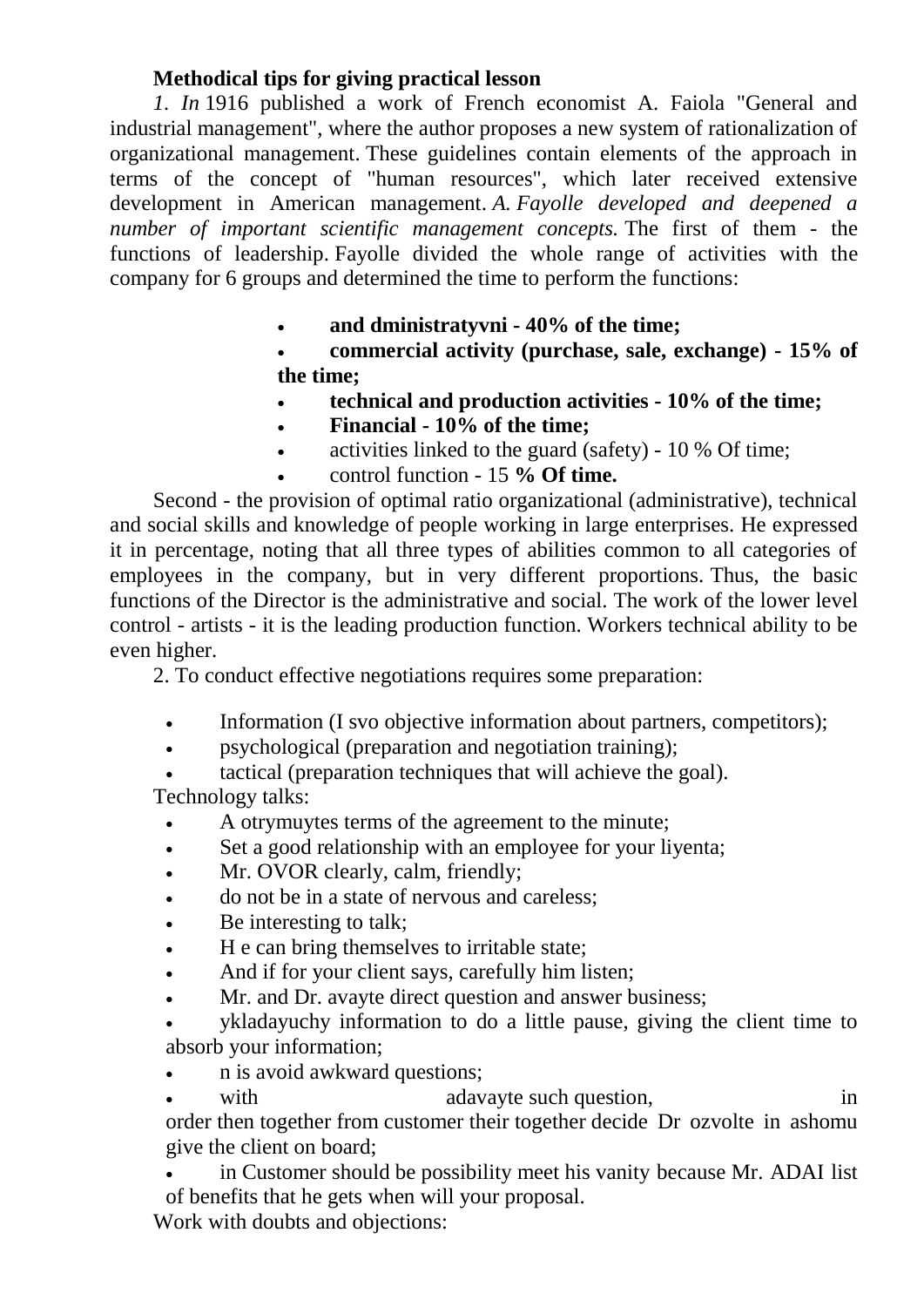- listen carefully and do not interrupt;
- check if the question you have not understood;
- Answer forth, outlining information, especially important for the client;
- Just what the client request and that it confuses and discuss with him his doubts;
- do not rush, often the client needs time to reflection;
- remember that perehov at rnyy process a collaborative process of solution of important issues for both representatives;
- if the customer said "yes" fix it on paper, and negotiate the date and the final fixing your negotiations.

A man reads information at a live contact through various channels of

perception. And the first thing a person sees **- words.** The second option **-**

a **tone.** You can say the same words with different tone and content is very

different. The third **-** a **physiology.** That gesture, nodding his head, facial expressions and more. If you take the entire amount of information **as 100%, the n** syholohamy proved that with this amount of information held **7% of** words of

#### information.Intonation - **38%.** Physiology **- 55% of the information.**

There are several basic types of intonation: t **on sage, magician, friend and soldier.** Business mainly used two tones: the second and warrior. **The tone of the second -** friendly, warm, open, confidence. Softness and tenderness in his voice. **The tone of warrior -** tactical directive, short and clear, giving instructions.

#### **Control questions**

- 1. Define the administrative, technical and social functions.
- 2. According to the yaks we s

principle A. Fayolle made allocation time head?

- 3. What phrases should not be used during the negotiations?
- 4. How to determine the time the negotiations?
- 5. Did wins in negotiations one who first called the price?
- 6. Define the tone of "wise man" and "magician".

**References [2, 5, 7].**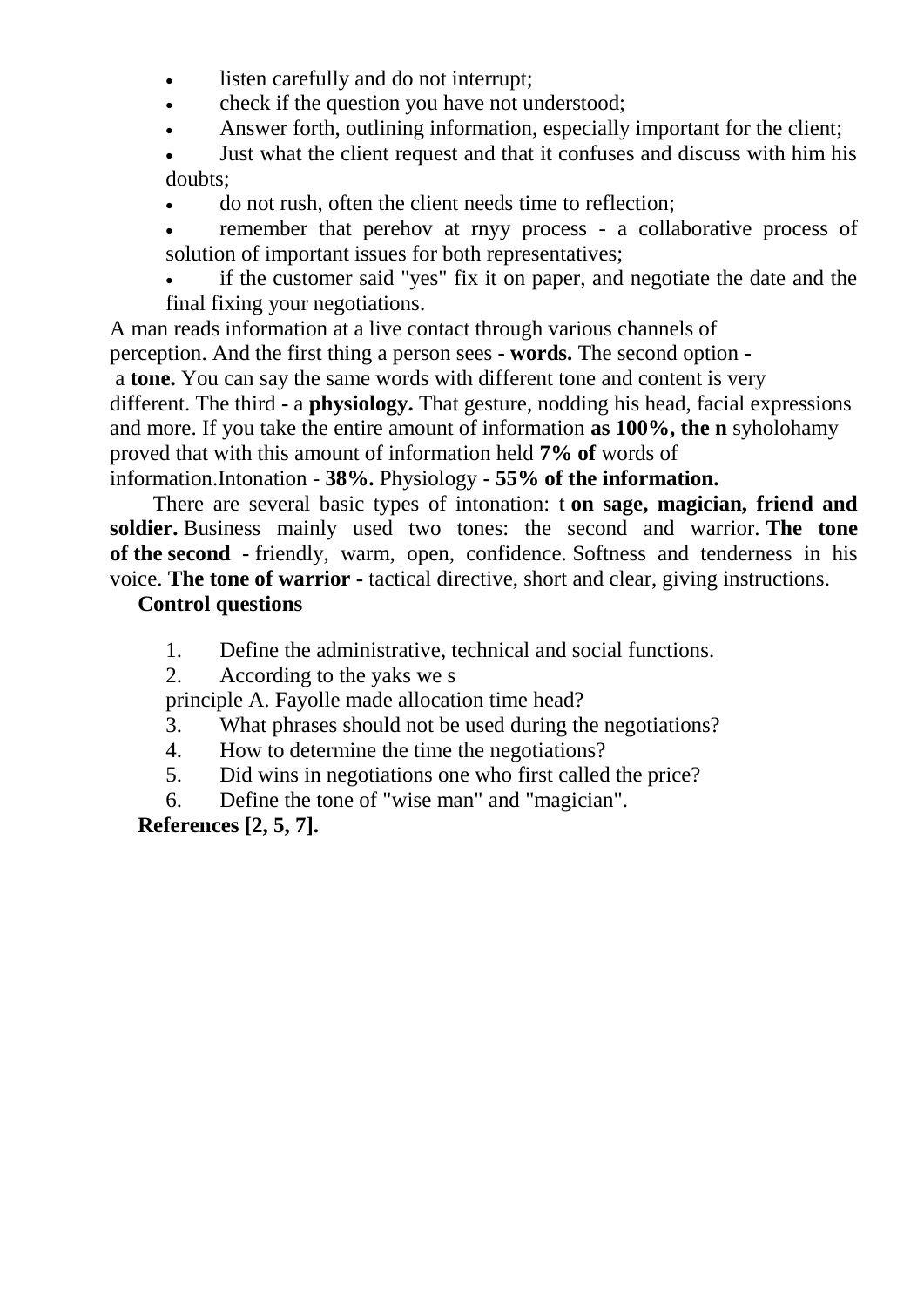### 6. **Workshop 7.** Formation of collective organization.

**Objective: To** develop skills for work with the basic provisions of labor law and technology interviewing for a job, forming ideas about the relationship between the main-house on the example of leading corporations in Japan, US, UK and so on.

#### **Plan for employment**

1. Consideration in small groups situations regarding right to unemployment benefits.

2. Role play: interviewing in employment.

#### **Task**

1. Working in groups, students need to answer the question. In formulating the response, based on determining the status of unemployed, defined in the Law of Ukraine "On Employment":

• h and can get the status UNEMPL and tnoho i in the bottom and dpov and assistance and Ukraine UKRAINE idlepensions and Oner Rock and 62's? Why?

 h and can get the status UNEMPL and tnoho i dpov and a bottom and aid in Ukraine and pensions and Oner Rock 66 and, if the district has worked and i called and lnyvsya in connection with the April and L and S n dats Ia and dpry is mstva? Why?

 h and can get the status UNEMPL and tnoho in and dpov and a n in the labor and INEC, which is in the state andand n is dpry mstva, but receives is TNU and Earn fee? Why?

 h and can get the status UNEMPL and tnoho and bottom and dpov and assistance to Ukraine and teenager in '14?Why?

2. Students are divided into small groups. One of them represents the potential candidates for the position, others - representatives of different companies (US, Japan, etc.) seeking applicants for the position distributor postcards travel company. The students plan to conduct interviews with all applicants on the following typical questions:

- he ezhym work;
- arobitna of charge, be onusy and penalties;
- w kidlyvi habits;
- ment of geography;
- ment of a foreign language;
- f orma clothing;
- orporatyvnyy code for the enterprise;
- job responsibilities and contract of employment;
- etc. Additional work on the promotion of employer.

After each interview predstavknyky of choosing two contender for the job. Candidates for the post also choose one company and explain why.

The discussion of the results are the main features that should be considered when planning work in a foreign company.

# **Methodical tips for giving practical lesson**

1. A sample of the Law of Ukraine on employment (Art. 2. The unemployed).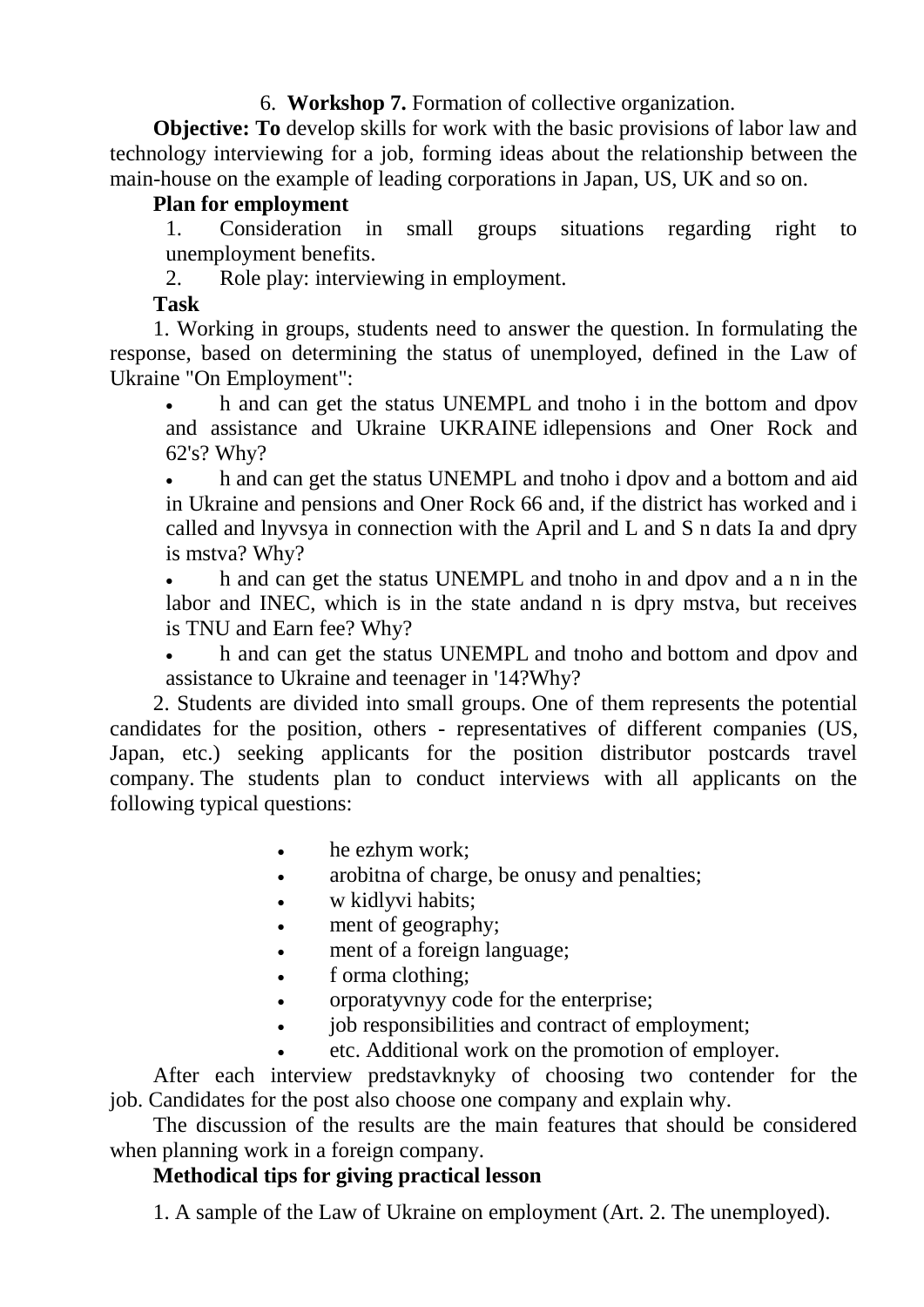Unemployed recognized as able-bodied citizens of working age who due to lack of earnings or have other legal income and are registered in public service employment as job seekers ready and able to take up a suitable job.

Failure to provide suitable job unemployed may be asked to undergo retraining or upgrade their skills.

They can be recognized unemployed citizens:

a) under 16, except for those who worked and were released due to changes in production and labor organization, reorganization, restructuring and liquidation of enterprises, institutions and organizations or downsizing (state);

b) for the first time seeking work and have no profession (specialty), including graduates of secondary schools in the event of their passing from training or paid work, including work of a temporary nature which does not require training;

c) who refused two offers of suitable work since their registration in the employment service as persons seeking work;

d) entitled to a pension under the legislation of Ukraine.

In the absence of a suitable decision on granting the status of unemployed citizens accepted the public employment service for their personal statements on the eighth day after registration at the employment center in a residence as those looking for work. Registration citizens shall, upon presentation of passport and work record, and if necessary - military card, certificate of education or the documents that replace them.

The procedure for registration, reregistration and accounting citizens, job seekers, the unemployed and public employment by the Cabinet of Ministers of Ukraine.

2. American management incorporates the fundamentals of the classical school, founded by Henry Fayolle. Americans Luther Hyulik and Lindau Urvik done much to popularize the main provisions of the classical school. Later, other American authors made in principles of many amendments, clarifications and changes. Modern American management in such a way that emerged at this time, based on three historical background: the presence of market, industrial way of production, the corporation as the main form of business. In the US, there are an average of 12 degrees from the management to the CEO working, with predominant centralized structure where important decisions are made at the headquarters of the corporation. Fundamentally important factor that determines the approach to practice management, is that American managers were focused on some individual values and results. The entire management activity in US companies based on individual arrangements responsibility, assessing individual performance, the development of clear, quantified and usually short-term goals.

One of the main reasons for the rapid success of Japan is it applied management model focused on the human factor. During the whole period of historical development in Japan have developed certain methods of work and conduct the relevant specific features of national character. Japanese economic system based on historical traditions of group cohesion and Japanese innate orientation to the creation of high quality products. The essence of Japanese management is people management. This view is not one Japanese man (person) as Americans, as a group of people. In addition, Japan has a tradition of subordination older, the position is approved by the group. In Japan, the CEO is separated from the worker by the 6-7 -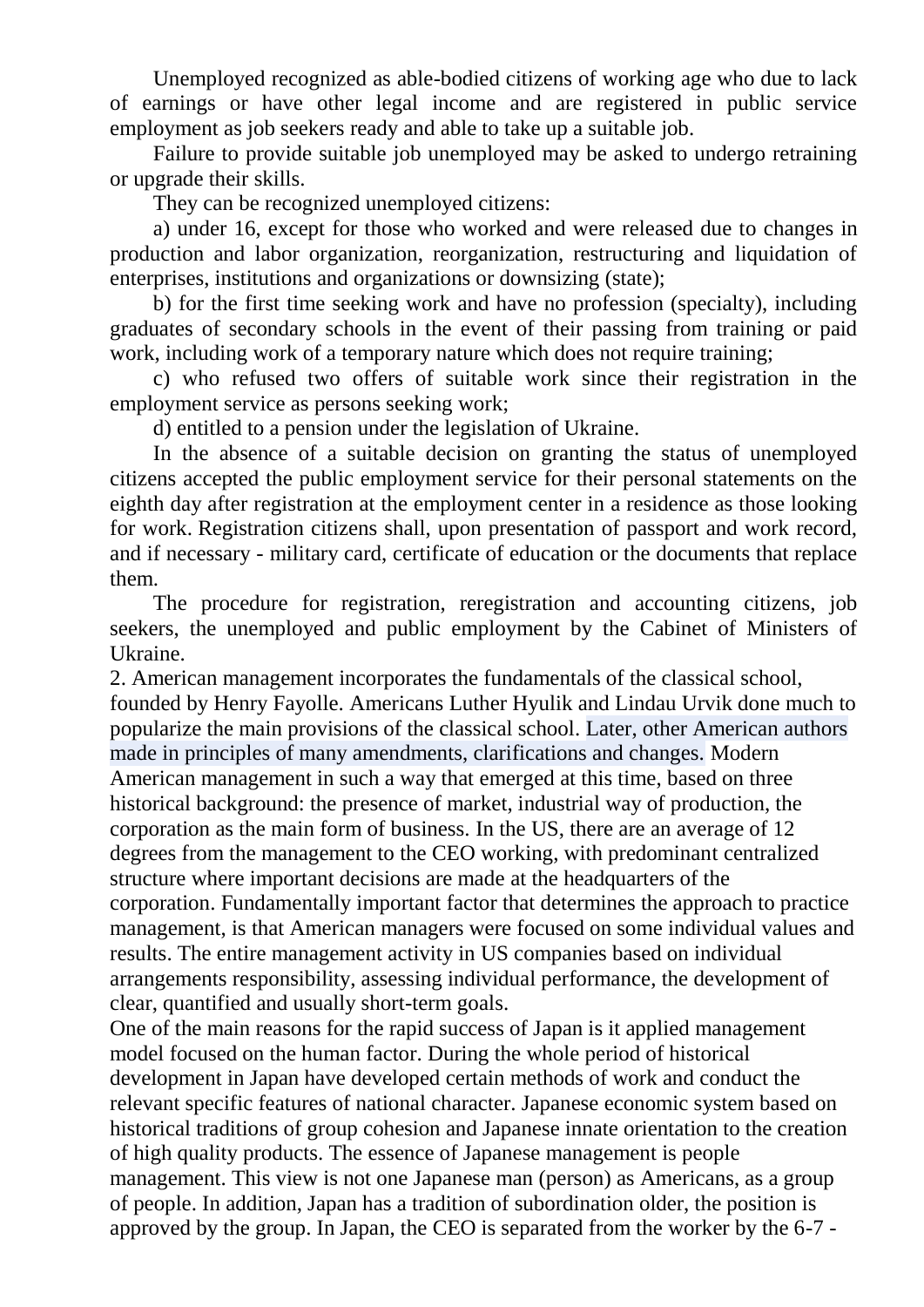step structure. Thus each unit has the right to decide much wider range of issues compared to the same division of the American company. By the end of the 80s in Japan all production management functions were transferred to other departments and divisions in 97% of the firms, and the US - only 56% of firms. A. Morita in his book "Made in Japan: history of the company Sony" formulated the purpose and principles of the company that can adequately characterize the Japanese approach to management. Management style which is Japanese companies, focused primarily on group activities, submission and respect for the leader of the senior age. Japanese manager must understand the nature of their subordinates to use their psychological characteristics to intensify work to focus their activities in the right direction through implicit methods of influence, providing volunteer orientation maximum return on their productive and creative motto "Nissan": enterprise - this footage! in summary form displays the personnel policy of Japanese companies.

Features of Japanese and American systems are given in table hiring Table 7

| N <sub>0</sub> | Criteria                    | Japanese model                                           | Model US                                                                                                                                                                                                                                                                                                                                                                       |
|----------------|-----------------------------|----------------------------------------------------------|--------------------------------------------------------------------------------------------------------------------------------------------------------------------------------------------------------------------------------------------------------------------------------------------------------------------------------------------------------------------------------|
|                |                             |                                                          |                                                                                                                                                                                                                                                                                                                                                                                |
| 1              |                             | Decision-making Decision-making by consensus.            | Індивідуальний характер<br>прийняття рішень                                                                                                                                                                                                                                                                                                                                    |
| $\overline{2}$ | Responsibility              | Collective                                               | Individual                                                                                                                                                                                                                                                                                                                                                                     |
| 3              | Management<br>structure     | Custom, flexible                                         | <b>Strictly formalized</b>                                                                                                                                                                                                                                                                                                                                                     |
| $\overline{4}$ | Character control           | Collective                                               | Individual control head                                                                                                                                                                                                                                                                                                                                                        |
| 5              | Organization of<br>control  | Soft, non-formalized control                             | Clearly formalized strict<br>control procedure                                                                                                                                                                                                                                                                                                                                 |
| 6              | Evaluation of the<br>head   | Slow-evaluation of the worker<br>and professional growth | Rapid assessment results and<br>accelerated promotions                                                                                                                                                                                                                                                                                                                         |
|                |                             |                                                          | End of the Table. 7.1                                                                                                                                                                                                                                                                                                                                                          |
|                | $\mathcal{D}_{\mathcal{L}}$ | 3                                                        |                                                                                                                                                                                                                                                                                                                                                                                |
| $\mathbf{r}$   | Evaluation of               | Ability to coordinate action                             | $\mathbf{D} \cup \mathbf{C}$ , $\mathbf{L} \cup \mathbf{C}$ , $\mathbf{L} \cup \mathbf{C}$ , $\mathbf{L} \cup \mathbf{C}$ , $\mathbf{L} \cup \mathbf{C}$ , $\mathbf{L} \cup \mathbf{C}$ , $\mathbf{L} \cup \mathbf{C}$ , $\mathbf{L} \cup \mathbf{C}$ , $\mathbf{L} \cup \mathbf{C}$ , $\mathbf{L} \cup \mathbf{C}$ , $\mathbf{L} \cup \mathbf{C}$ , $\mathbf{L} \cup \mathbf$ |

| л.          |                                    |                                                                 |                                                                               |
|-------------|------------------------------------|-----------------------------------------------------------------|-------------------------------------------------------------------------------|
|             | <b>Evaluation of</b><br>leadership | Ability to coordinate action<br>control                         | Professionalism and initiative                                                |
| 8           | The focus of<br>management         | Orientation to control group<br>increased attention to the man. | Orientation administration to<br>an individual, attention to man<br>as artist |
| $\mathbf Q$ | Evaluation of<br>activity          | Achieving collective result                                     | Achieving Individual results                                                  |
| 10          | Relationships with<br>subordinates | Personal informal relationships                                 | Formal relations                                                              |
| 11          | Career                             | Considering the age, seniority<br>and loyalty to the company    | Predetermined personal<br>achievements                                        |
|             | 12 Training managers               | Preparation versatile leaders                                   | Preparation narrowly<br>specialized managers                                  |
| 13          | Remuneration                       | Remuneration for the<br>performance of the group<br>experience  | Remuneration of individual<br>achievements                                    |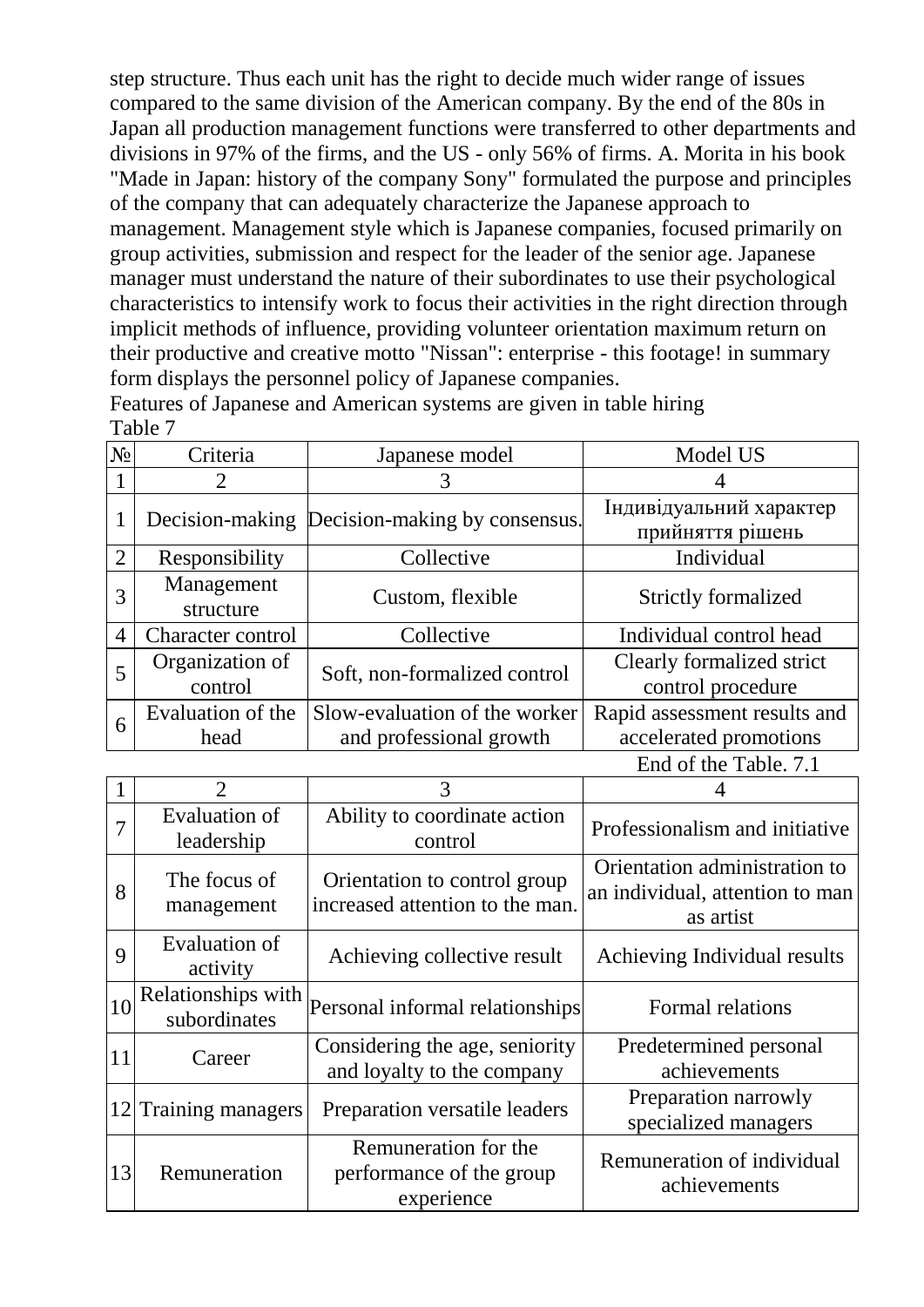| 14 | The terms of<br>employment at the<br>company | Long-time head of the firm,<br>lifetime employment                             | Employment on contract,<br>contractual basis, short-term<br>rentals |
|----|----------------------------------------------|--------------------------------------------------------------------------------|---------------------------------------------------------------------|
| 15 | The general<br>principle of<br>governance    | "Bottom-up"                                                                    | "Top-down"                                                          |
| 16 | <b>Staff</b>                                 | The lack of clearly defined<br>positions and tasks within the<br>organization. | Functional subordination and<br>clear limits of authority           |
| 17 | Training                                     | Without stopping the working<br>process                                        | Separated, special programs                                         |

Control questions

- 1. How long will it take to become unemployed?
- 2. Features of training managers in the US.
- 3. Describe the training system in the United States.
- 4. Requirements for obtaining the certificate manager in the US.
- 5. Conducting personnel policy in the field of personnel management on the example of leading companies of the US and the UK.
- 6. Japanese management philosophy.
- 7. To characterize the Japanese "economic model", which operated up to 60 years.
- 8. The philosophy of the company (response should build on the analysis of the basic philosophical concepts of major Japanese companies, such as "Sony", "Matsushita"). References [2, 5, 7].

Practical classes 8, 9 Evaluation of staff in the organization.Solidarity and social development team.

Objective: skills assessment productivity by various methods.

Plan for employment

- 1. Discussion of key issues on measuring efficiency.
- 2. Prepare a mini-presentation: methods of measuring productivity.
- 3. Working in small groups, the solution of typical problems.

Task

Efficiency in the broadest sense - to meet the needs of society. As the needs of society are increasing and virtually limitless, the most comprehensive of their satisfaction can be achieved only through the most efficient use of available resources. Thus, the effectiveness - a key, core problem of the economy. Economics the science, above all, on the effectiveness and proper understanding of this category, its ability to accurately identify and count, find new reserves of its increase - the main purpose professional economists, financiers and accountants.

In preparation for this practical classes, the student task is to understand the socioeconomic essence of labor efficiency and increase the value of its purposeful, clear its determination to find out the principles and basic indicators (labor productivity and profitability), learn how to apply indicators and methods of measurement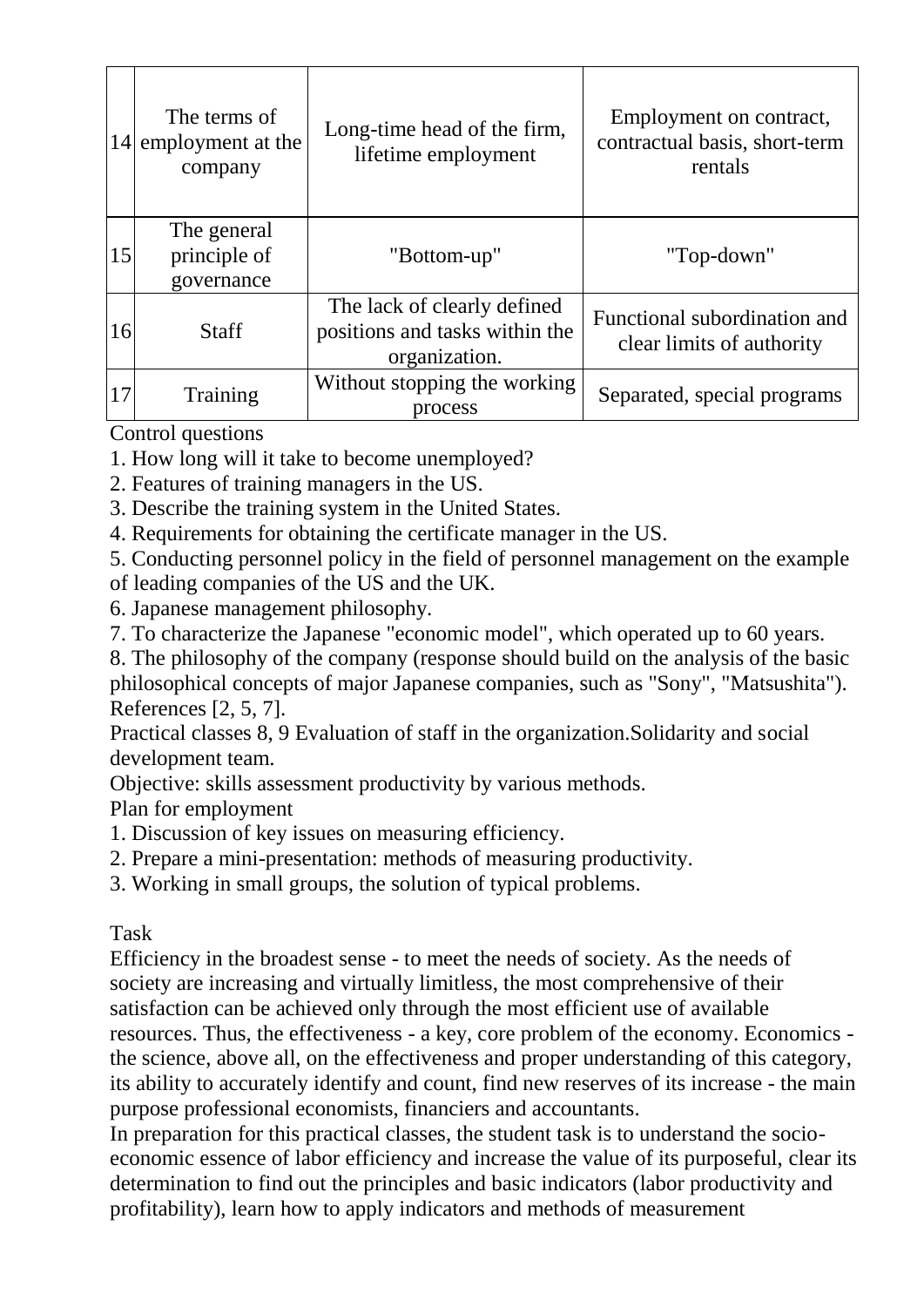productivity, identify factors and find the reserves to increase productivity, to clarify the mechanisms of performance management in the enterprise.

Effectiveness of work - is its effectiveness, reflecting the ratio of produced tangible and / or intangible benefits and the number zvytrachenoyi this work.

1. Based on the data table. 8.1 Please answer the question:

• the change in labor productivity in the company if the sales in comparable prices to rise, and the number of employees - on?

• how to change the number of employees, sales grow and productivity at?

• How will sales if the number of employees will decrease by, and labor productivity will grow?

Table 8.1

| Option       |    |                      | ັ                       |                                      |     |               | ᠆                        |              |                 |          |
|--------------|----|----------------------|-------------------------|--------------------------------------|-----|---------------|--------------------------|--------------|-----------------|----------|
| $\Delta Q$   |    | <u>___</u>           | $\sqrt{2}$<br>⌒<br>ں وگ | ⌒<br>, 그<br>$\overline{\phantom{a}}$ | J,U | $\sim$<br>3,0 | $\rightarrow$<br>4,5     | +.∪          | -<br>т.         | $+,$     |
| $\mathbf{r}$ | ◡  | $\overline{ }$<br>4, | 4,J                     | 4,3                                  | J,0 | 3,0           | ᇅ<br>◡                   | $\sim, \sim$ | $\sim$<br>ے ، ب |          |
|              | ັ້ | $\cup$ . $\cup$      | ، ب                     | J,0                                  | J,  |               | $\mathbf{0}, \mathbf{1}$ | 0.2          | 6,3             | $_{0,4}$ |

Productivity - a measure of employment of employees, characterizing the amount of output produced per unit of time, or time spent on the production unit. Productivity - efficiency production of human activity, the number of products produced per unit time. There are four methods of measuring productivity: natural, labor, value and unit.

2. Analysis of the two branches shows that the productivity of employees and the average wage per worker for the quarter increased by the amounts given in the Table. 8.2. What conclusions manager should make these data? Identify shortcomings in the organization of work and remuneration of two branches. Table 8.2

| Options |                         | Branch I  |           | Branch 2  |           |  |  |  |
|---------|-------------------------|-----------|-----------|-----------|-----------|--|--|--|
|         | Indicator, thousand UAH | 1 Quarter | 2 Quarter | 1 Quarter | 2 Quarter |  |  |  |
|         | Load per employee       | 100       | 102       | 150       | 155       |  |  |  |
|         | The average salary      | 5         | 6         | 6         | 7         |  |  |  |
|         | Load per employee       | 250       | 265       | 270       | 280       |  |  |  |
| 2       | The average salary      | 5,5       | 6         | 6,45      | 6,95      |  |  |  |
| 3       | Load per employee       | 400       | 500       | 550       | 600       |  |  |  |
|         | The average salary      | 4         | 5,1       | 5,5       | 6,5       |  |  |  |
|         | Load per employee       | 1000      | 1050      | 1200      | 1280      |  |  |  |
| 4       | The average salary      |           | 7,9       | 8         | 9         |  |  |  |
| 5       | Load per employee       | 870       | 880       | 620       | 628       |  |  |  |
|         | The average salary      | 5,9       | 6,3       | 7,2       | 7,5       |  |  |  |
|         | Load per employee       | 1650      | 1780      | 1500      | 1690      |  |  |  |
| 6       | The average salary      | 4         | 4,2       | 5         | 5,3       |  |  |  |
|         | Load per employee       | 1432      | 1568      | 1280      | 1420      |  |  |  |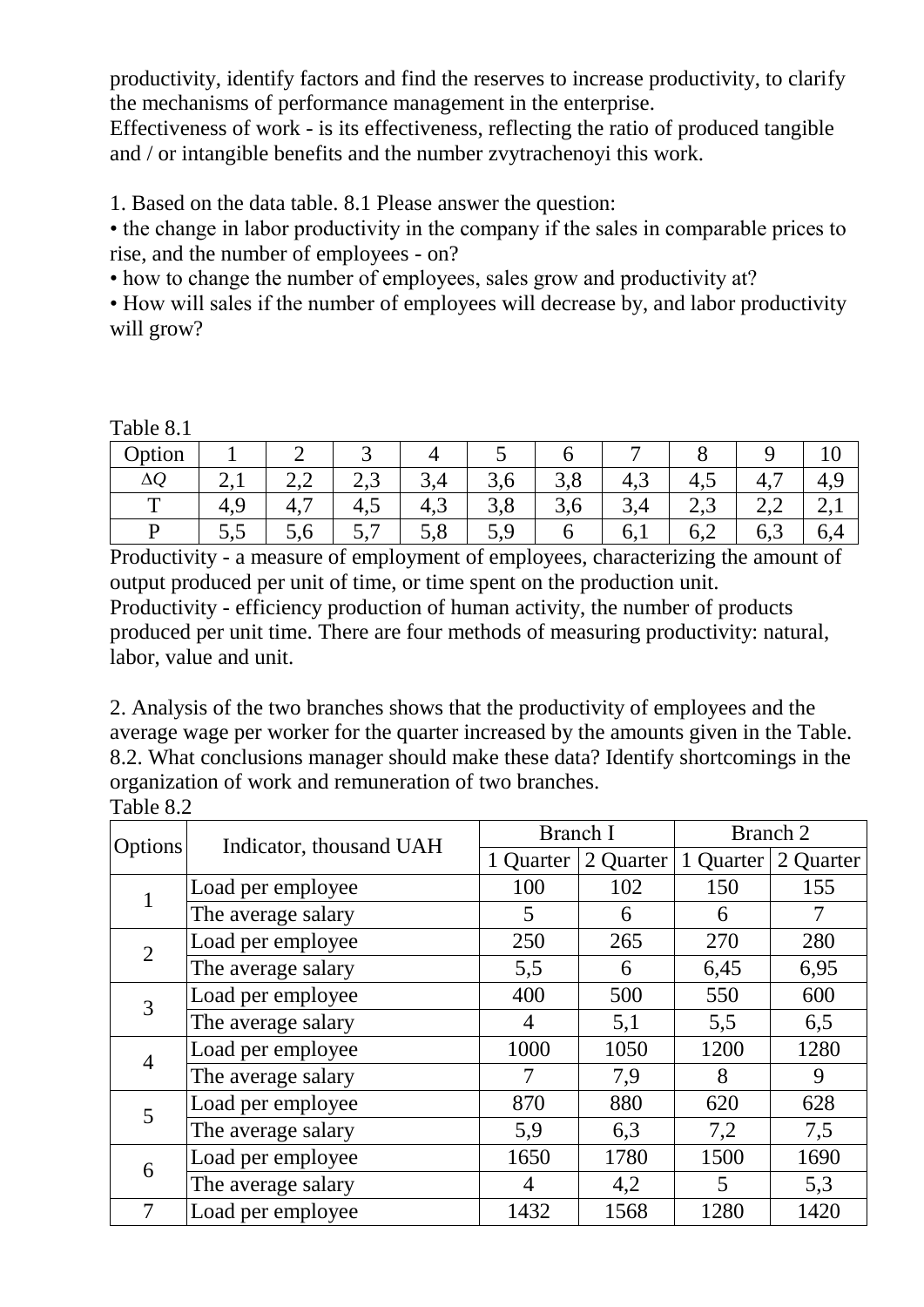|    | The average salary | 4,95 | 5,03 | 4,75 | 4,8  |
|----|--------------------|------|------|------|------|
|    | Load per employee  | 3550 | 4680 | 3870 | 4500 |
|    | The average salary | 5,2  | 5,21 | 5,3  | 5,31 |
| 9  | Load per employee  | 5200 | 6200 | 6200 | 7200 |
|    | The average salary |      | 3,2  |      | 4,1  |
|    | Load per employee  | 2000 | 2250 | 8000 | 9500 |
| 10 | The average salary | 3,5  | 3,6  |      | 8,5  |

3. Insurance companies use hourly wage for workers and office piecework (in the form of commission) for insurance agents. Justify the correctness of this decision by the management of the insurance company.

Invite formula and calculate salary insurance agent for a month if it gets F 1% commission on policies of group A (insurance policies travelers worth up to 50 USD each), F2% for the policies of group B (Green Card cost about 300 USD each) C3% policies for group C (property insurance and real estate worth more than 2000 USD each). Number of policies sold each group dynamics and changes in productivity insurance agent given in Table. 8.3.

What is the average productivity of an insurance agent for the week?

|                | Optio<br>Fee%  |                | reserve of modelance agence momen<br>Policies for | $\mathbf{1}$   |                | The decline in productivity for weeks,% |                   |
|----------------|----------------|----------------|---------------------------------------------------|----------------|----------------|-----------------------------------------|-------------------|
| $\bf ns$       |                |                | groups,<br>units                                  | Week           | $\mathfrak{2}$ | 3                                       | $\overline{4}$    |
|                | $F_1$          | 15             | A                                                 | 50             | 20             |                                         |                   |
| $\mathbf{1}$   | F <sub>2</sub> | 8              | $\, {\bf B}$                                      | 15             |                | 15                                      |                   |
|                | $F_3$          | 5              | $\mathcal{C}$                                     | 10             |                |                                         | 10                |
|                | $F_1$          | 20             | A                                                 | 60             | 5              |                                         |                   |
| $\overline{2}$ | F <sub>2</sub> | 10             | $\, {\bf B}$                                      | 15             | ۰              | 10                                      |                   |
|                | $F_3$          | $\overline{2}$ | $\mathcal{C}$                                     | $\overline{3}$ |                |                                         | 20                |
|                | $F_1$          | 16             | $\mathbf{A}$                                      | 50             | 15             |                                         |                   |
| 3              | F <sub>2</sub> | 6              | $\, {\bf B}$                                      | 20             |                | 25                                      |                   |
|                | $F_3$          | $\overline{4}$ | $\overline{C}$                                    | 10             |                |                                         | 28                |
|                | $F_1$          | 18             | $\mathbf{A}$                                      | 40             | 3              |                                         |                   |
| $\overline{4}$ | F <sub>2</sub> | 6,5            | $\, {\bf B}$                                      | 6              |                | 30                                      |                   |
|                | $F_3$          | 3              | $\mathbf C$                                       | 5              |                |                                         | 45                |
|                | $F_1$          | 25             | $\mathbf{A}$                                      | 20             | 12             |                                         | $\qquad \qquad -$ |
| 5              | F <sub>2</sub> | $\overline{7}$ | $\bf{B}$                                          | 10             |                | 42                                      | -                 |
|                | $F_3$          | 2,5            | $\mathcal{C}$                                     | $\overline{4}$ |                |                                         | 38                |
| 6              | $F_1$          | 17             | $\mathbf{A}$                                      | 12             | 25             |                                         |                   |
|                | F <sub>2</sub> | 7,5            | $\, {\bf B}$                                      | 15             |                | 22                                      |                   |

Table 8.3 Results of insurance agents month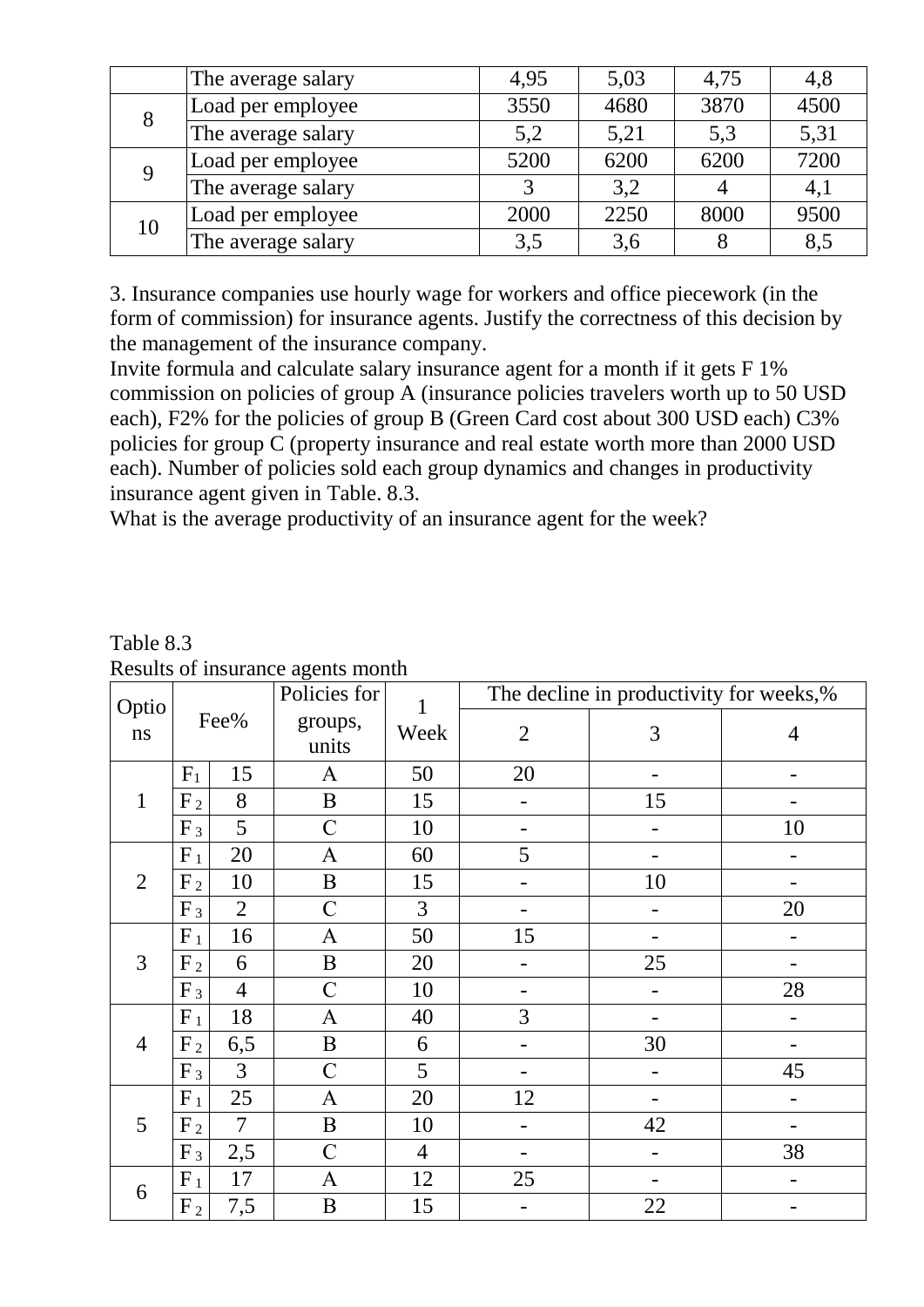|    | $F_3$          | 6              | $\mathbf C$      | $\overline{2}$ |                          |    | 35 |
|----|----------------|----------------|------------------|----------------|--------------------------|----|----|
|    | $F_1$          | 18             | A                | 48             | 30                       |    |    |
| 7  | F <sub>2</sub> | 9,5            | B                | 12             | $\overline{\phantom{a}}$ | 14 |    |
|    | $F_3$          | 5,5            | $\mathcal{C}$    | 6              | -                        |    | 24 |
|    | $F_1$          | 20             | $\mathbf{A}$     | 29             | 11                       |    |    |
| 8  | F <sub>2</sub> | 11             | $\boldsymbol{B}$ | 11             |                          | 8  |    |
|    | $F_3$          | 4,5            | $\mathbf C$      | $\overline{4}$ |                          |    | 19 |
|    | $F_1$          | 22             | A                | 8              | 6                        |    | -  |
| 9  | F <sub>2</sub> | 10             | $\boldsymbol{B}$ | 18             |                          | 4  |    |
|    | $F_3$          | $\overline{4}$ | $\mathbf C$      | 6              |                          |    | 60 |
|    | $F_1$          | 24             | A                | 56             | $\overline{2}$           |    |    |
| 10 | $F_2$          | 12             | $\bf{B}$         | 35             | -                        | 16 | -  |
|    | $F_3$          | 2,5            | $\mathbf C$      | $\overline{2}$ |                          |    | 50 |

Methodical tips for giving practical lesson

Productivity is agile and dynamic indicator of performance and efficiency of production, which corrected a number of factors, is crucial in the development of individual enterprise in the country. Therefore, the owners, employees and managers must continually seek ways to improve results and productivity. Productivity (P) is calculated using the formula:

 $P = Q / M (8.1)$ where Q - output or turnover, thous. UAH; M - the number of staff people. Change in productivity is calculated as follows:

$$
\Delta H = \left(\frac{100 + \Delta Q}{100 + \Delta Y} - 1\right) * 100
$$

 $(8.2)$ 

(8.3)

Change in headcount of personnel:

 $(\frac{100 + \Delta Q}{100 + \Delta H} - 1) * 100$  $\Delta$  $q = (\frac{100 + \Delta}{\sqrt{2}})$ *П*  $q = \left(\frac{100 + \Delta Q}{\Delta}\right)$ 100 100  $\frac{(100 + \Delta U)(100 + \Delta \Pi)}{}$  $\Delta Q = \frac{(100 + \Delta T)(100 + \Delta \Pi)}{100}$ Changing the output: (8.4) Productivity index calculated by the formul PI= LI/ IoW (8.5) where LI - load index on one employee:  $LI = H_2$ *:H<sub>1</sub>* (8.6) *IOW - the index of wages*  $IOW = W_2$ *:*  $W_1$  (8.7)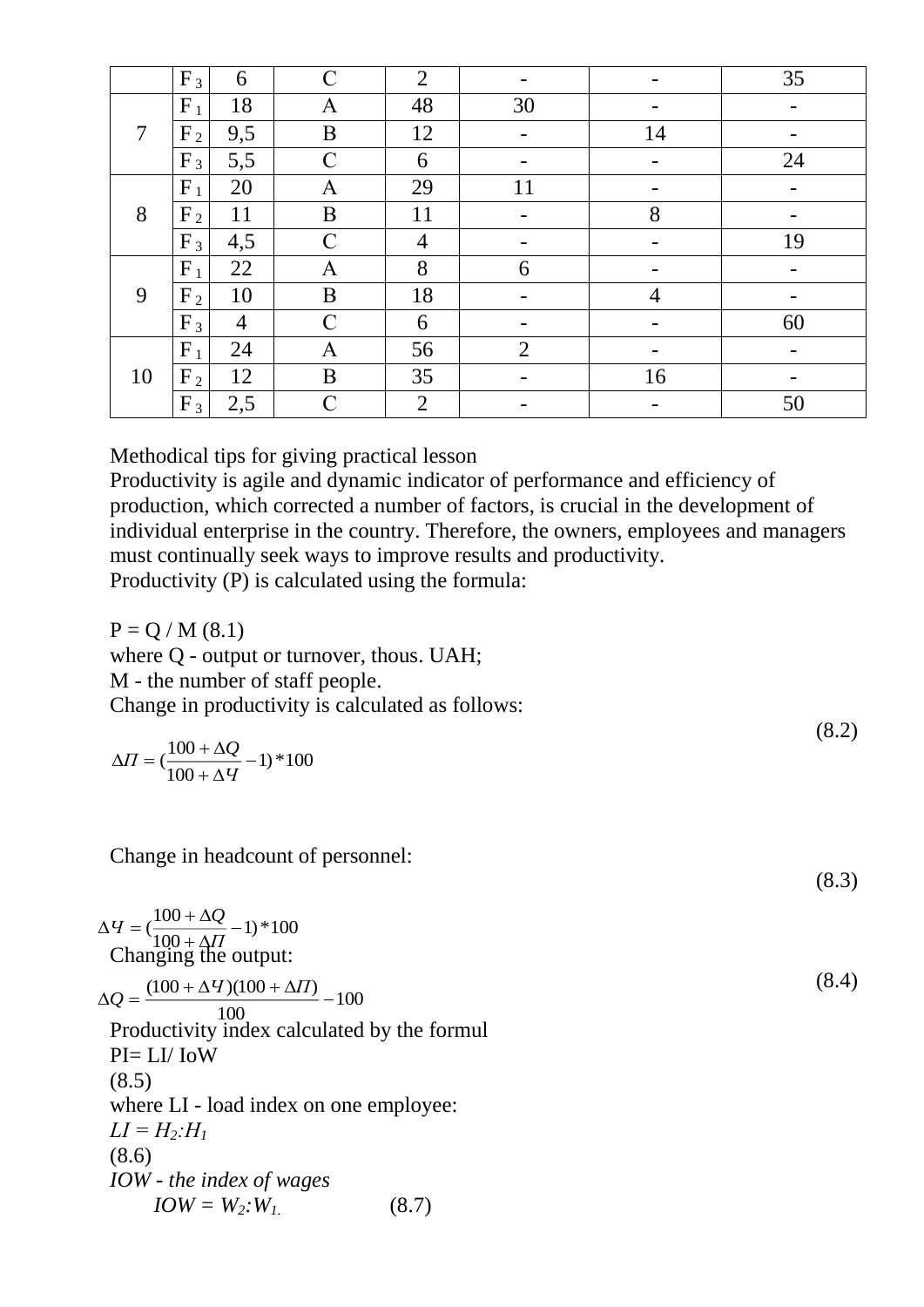Control questions

- 1. Define efficiency.
- 2. What are the methods of measuring productivity.
- 3. What arrangements increased productivity you know?
- 4. Explain the concept of "return on labor."

References [2, 5, 7].

**Practice session9,10,11** Managing the development and movement of

#### personnel.

Managing the release of staff. The effectiveness of human resource

management

**Objective:** To develop skills for drafting a job description according to the

principles of management.

### **Plan**

1. Preparation of mini-presentations on the interpretation of the term "right", "responsibility", "responsibility".

2. Work on variants: the assessment of conformity rights, obligations and responsibilities in the job description.

3. Discussion of results.

# **Task**

Draw Conformity Assessment rights, duties and responsibilities of the example job description according to plan:

1. Read the text of the job description in accordance with Annex A.

2. Build the circuit according rights, duties and responsibilities.

3. Calculate the total value of rights, duties and responsibilities.

4. Estimate how many duties account for each item of rights and duties as necessary on every point of responsibility (tab. 9.1)

5. Identify inefficient elements (tab. 9.2) and propose options for solutions.

6. To formulate an answer.

7. Assess whether describes the management principle of "ensuring that the rights, duties and responsibilities."

# **Methodical tips for giving practical lesson**

Ensure that the rights, duties and responsibilities is one of the most important principles of management. Excess rights compared with management responsibilities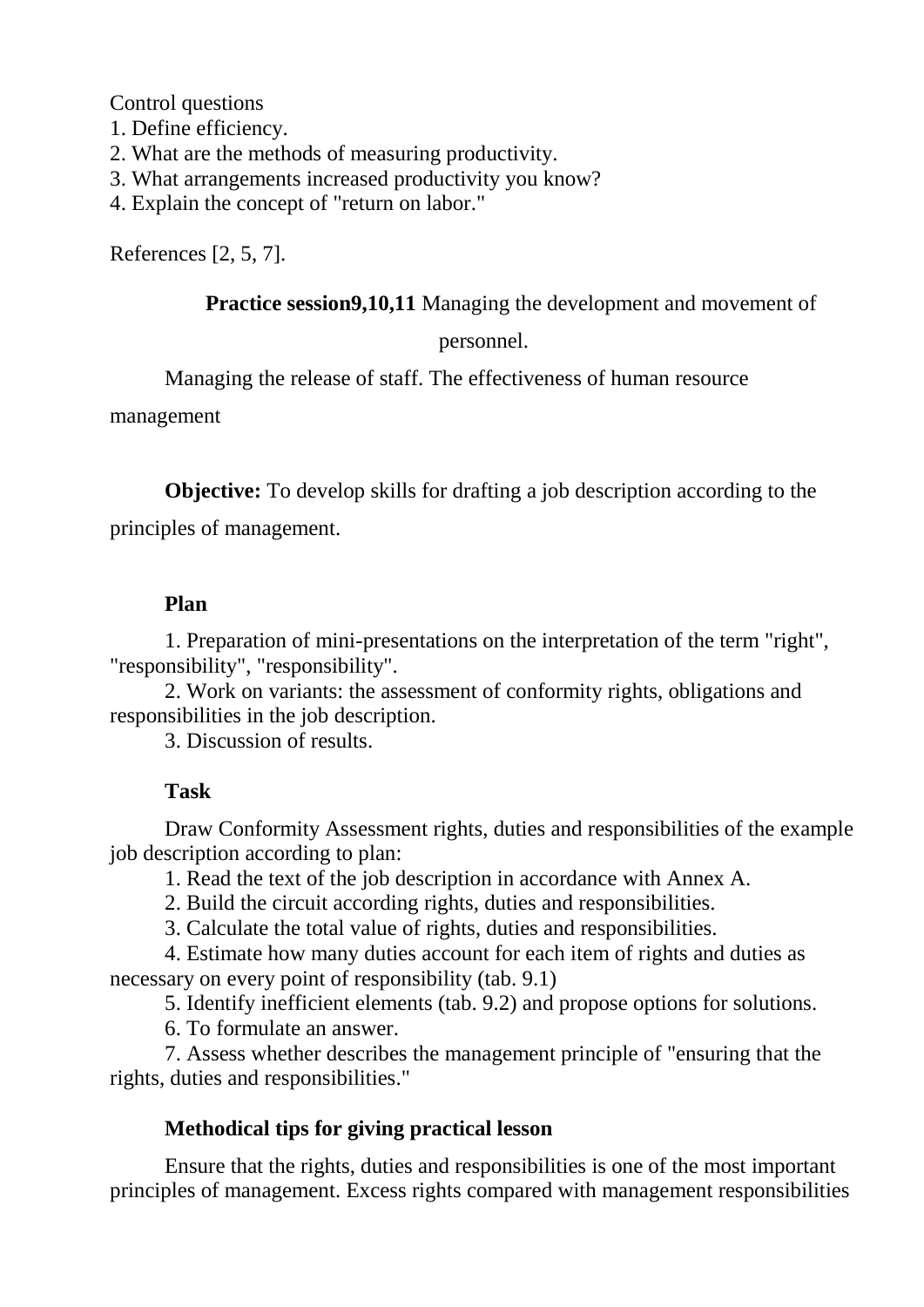leads to tyranny; The disadvantage paralyzes business initiative. Here is an example of the assessment of the job description Head of planning and economic department.

I. Tasks and responsibilities:

1. Lead the work of economic planning in the company, aimed at the rational organization of economic activities, identification and use of reserves production to achieve maximum economic efficiency.

2. The head of drafting perspective, annual and monthly plans of all departments of the company activities and studies and calculations to them in accordance with the objectives set plans.

3. Manages the company drawing up plans, coordinates and mutually connects all the sections, is involved in developing a comprehensive plan for socio-economic development.

4. Provides performance plan to bring business units.

5. Organizes development of progressive plans of feasibility standards of material and labor costs, projects, permanent, temporary, one-time enterprise product prices, tariffs for works (services), planning and settlement prices for basic raw materials and semi-finished products used in production , estimated costing marketable products.

6. Provides work to improve the scientific basis for plans, comprehensive economic analysis of all company activities and the timely development of measures for efficient use of capital investment, financial, labor and financial resources to accelerate the pace of productivity growth, reducing production costs, improving profitability, increasing assets and profits, losses and eliminate wasteful spending.

7. Organize monitor the implementation of the plan sales and profit plan, correct application set prices, involving the department in the development of measures to reinforce austerity, lower losses and unproductive expenses, the elimination of unprofitable certain products, improved pricing.

8. However, accounting provides methodical management and organization of the implementation, improvement and expansion of intra-economic calculation.

9. Provides drafting cost estimates of economic incentive funds, teaching materials for planning, calculation of economic efficiency measures for the introduction of new techniques and technologies, innovations and inventions.

10. Organize systematic monitoring of compliance units the company planned discipline, execution of tasks and statistics on all production and technical and economic performance of enterprises, preparation of periodic reports and time-bound.

11. The Department organizes participation in the development of rational planning and accounting records, and the introduction of mechanization and automation in planning, accounting and economic analysis.

12. Provides conclusions on the preparation of projects wholesale prices for products brought to the company, conducting research on business economics, methodical management organization of economic units in the company, the activities of creative unions of workers.

13. Supervises personnel department.

14. Knows, understands and uses the existing regulations relating to its activities.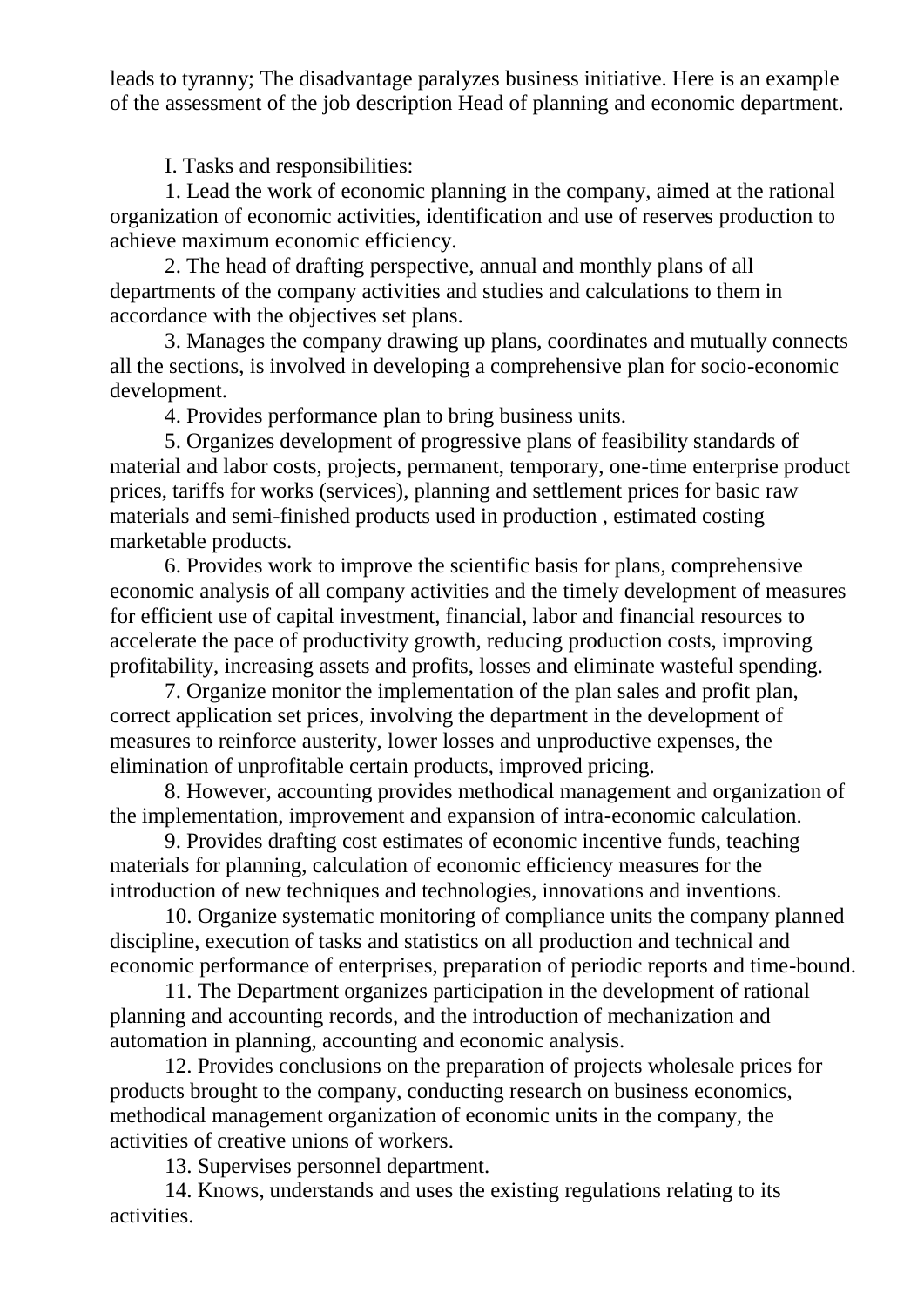15. Knows and complies with the requirements of regulatory assets on occupational safety and the environment, follows the rules, methods and techniques of safe operation.

II. Headman of planning and economic department may:

1. To act on behalf of the department, to represent the company in relations with other departments and other organizations of industrial and economic, financial and economic issues.

2. Contribute to the managers and heads of departments proposals to improve the industrial and economic, financial and business enterprises.

3. To sign documents and vise within its competence.

4. Require the leader in the performance of duties and exercise the rights stipulated in this job description.

5. Implement interaction with the heads of structural divisions.

6. Install duties for subordinate employees.

7. To demand and receive from unit managers the necessary information.

8. Contribute to the Head of proposals on the appointment, transfer and dismissal department; encouraging employees who distinguished themselves; bringing to material and discipline violators of production and labor discipline.

9. Involve specialists of other departments to participate in the development of business plans, financial and business enterprise.

10. Independently to correspond to the structural divisions of the enterprise and other organizations on matters within the competence of the department managed by him and do not require a decision of the head of the company.

11. To increase their professional qualifications.

12. acquainted with draft documents relating to its activities.

III. Headman of planning and economic department responsible:

1. For inadequate performance or failure to perform their duties as stipulated in this job description - to the extent permitted under applicable labor laws of Ukraine.

2. For offenses committed in the course of its activities - to the extent permitted under applicable administrative, criminal and civil legislation of Ukraine.

3. For task property damage - within the limits set by the civil law and the law on Labour of Ukraine.

4. Untimely and poor execution of documents on behalf of the enterprise, improper record keeping and the use of our technical information in liberty mileage use.

5. Disclosure company, which belongs to commercial secret.

6. Failure to work rules, safety, safety, industrial hygiene and fire protection.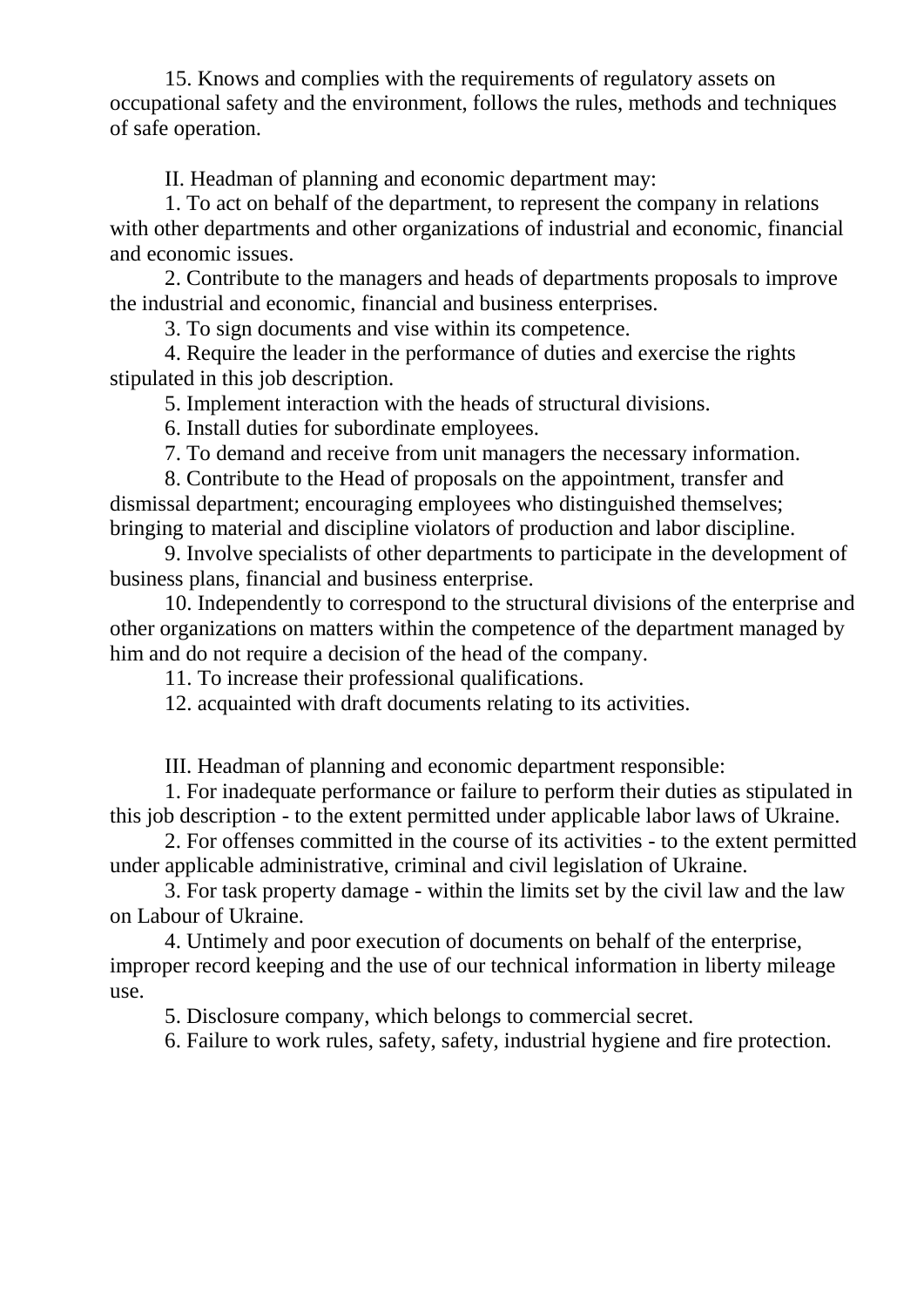Construct scheme liability rights, obligations and responsibilities in draw.

9.1



After the evaluation calculate how much duty falls on every item of rights and responsibilities, according to the fill tab. 9.1:

Table 9.1

| The actual value of rights and                          | The actual value of responsibility |  |  |  |  |  |
|---------------------------------------------------------|------------------------------------|--|--|--|--|--|
| obligations                                             | and duties                         |  |  |  |  |  |
| $r = 10$                                                |                                    |  |  |  |  |  |
| $r2=20$                                                 |                                    |  |  |  |  |  |
| $r3 = 10$                                               |                                    |  |  |  |  |  |
| $r4 = 10$                                               | $r1 = 5d$                          |  |  |  |  |  |
| $r5 = 10$                                               | $r2 = 4d$                          |  |  |  |  |  |
| $r6 = 20$                                               | $r3=1d$                            |  |  |  |  |  |
| $r7 = 10$                                               | $r4=1d$                            |  |  |  |  |  |
| $r8=10$                                                 | $r5 = 2d$                          |  |  |  |  |  |
| $r9 = 20$                                               | $r6 = 3d$                          |  |  |  |  |  |
| $r10 = 10$                                              |                                    |  |  |  |  |  |
| $r11 = 20$                                              |                                    |  |  |  |  |  |
| $r12 = 10$                                              |                                    |  |  |  |  |  |
| Scheduled value rights, duties and responsibilities is: |                                    |  |  |  |  |  |
| $O: R = 15 / 12 = 1,25$                                 | $D: R = 15 / 6 = 2.5$              |  |  |  |  |  |

Value the rights, duties and responsibilities of the job description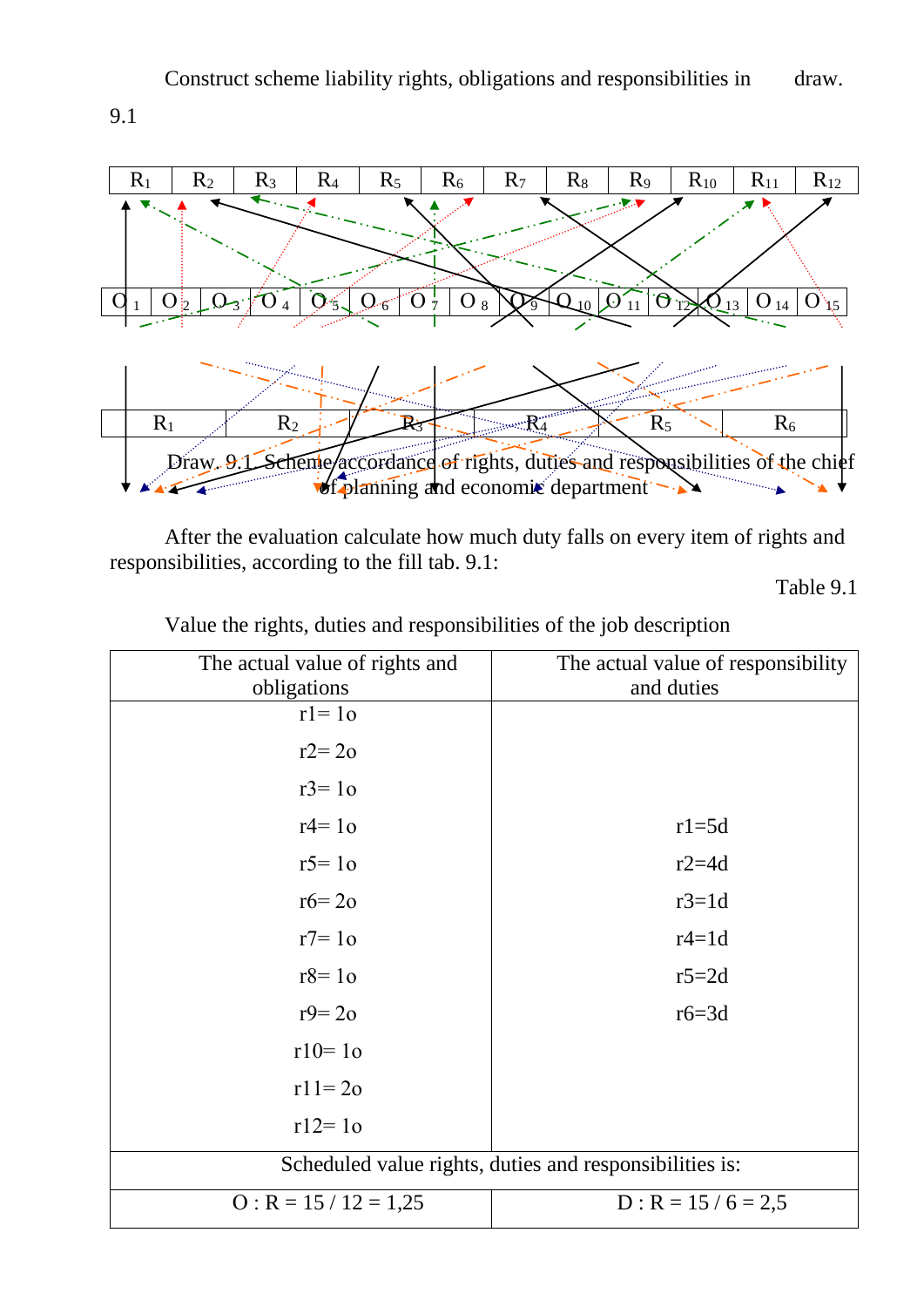| $R(i) = 1d$ | $R(i) = 2d$ or $R(i) = 3d$ |
|-------------|----------------------------|
|             |                            |

To develop proposals for bringing into line job description, inefficient find items in Table 9.2:

Table 9.2

|            | Value of rights and<br>obligations | Value of responsibility and duties |        |  |  |  |
|------------|------------------------------------|------------------------------------|--------|--|--|--|
| $r2 = 2o$  | reduce                             | $r1 = 5d$                          | reduce |  |  |  |
| $r6 = 2o$  | reduce                             | $r2 = 4d$                          | reduce |  |  |  |
| $r9 = 2o$  | reduce                             | $r3 = 1d$                          | reduce |  |  |  |
| $r11 = 20$ | reduce                             | $r4 = 1d$                          | reduce |  |  |  |

Analysis inefficient elements in the job description

As an example, these options offer the solution: expand (restated) responsibility 3, 4; divided into two separate rights: 2, 6, 9, and one responsibility:

 $R3$  = the task property damage - within the limits set by the civil law and the law on Labour of Ukraine and pecuniary damage.

 $R4$  = for failure and poor execution of documents on behalf of the enterprise, improper record keeping and the use of our technical information in liberty mileage purposes, without conducting Director meetings and negotiations.

R2.1= submit to the Headman proposals for improving the production and business activities;

R2.2= submit to the Headman of departments proposals to improve financial and business enterprises.

 $R6.1$  = set duties for employees;

 $R6.2$  = supervise the work of subordinate employees.

 $R9.1$  = engage experts to participate in the development plans of economic activity;

R9.2 =involve specialists of other departments of financial and business enterprise.

R1.1= for failure to perform their duties;

R1.2= for improper fulfillment of their duties.

#### **Control questions**

1. What is the job description and categories of workers for whom it is?

2. Explain what should be the optimal ratio of rights, obligations and responsibilities in the job description?

3. The consequences of non-compliance the rights, duties and responsibilities?

4. Is it necessary to consider rules of labor law when drafting a job description?

5. What are the main elements of the official istruktsiyi in Europe? America? Japan?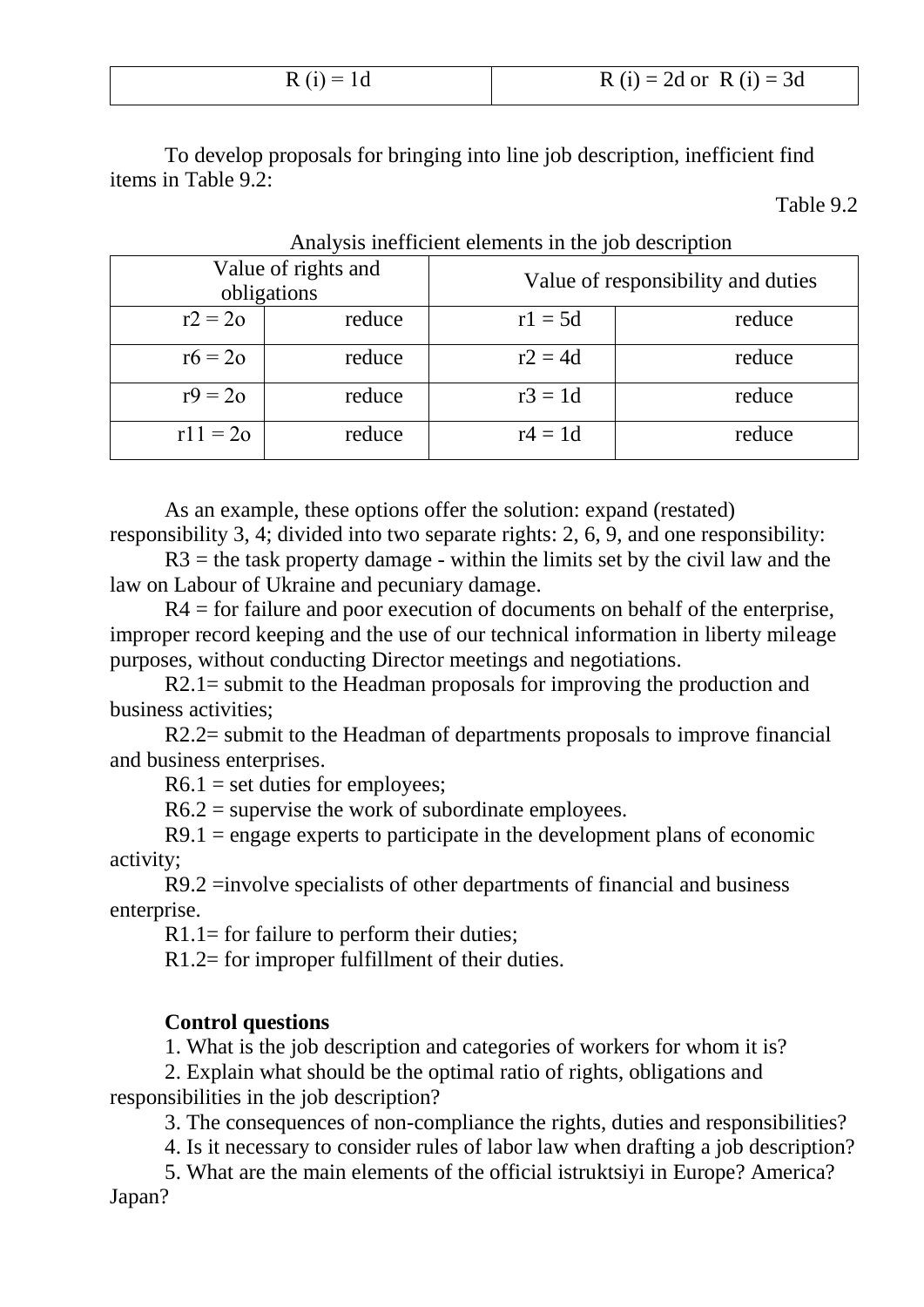**References [2, 5, 7]. Practical training 10.** Managing the development and movement of personnel.

**Objective:** To develop skills for evaluating the effectiveness of spending on training.

#### **Plan:**

1. Clarification of theoretical propositions on the theme "Learning the basics of human capital. Evaluation of education. "

2. Preparation of presentations: assessment of time value of money.

3. Working in small groups, the solution of typical problems.

### **Objectives:**

1. Specialist organizations with an annual salary of A (USD) has the opportunity to improve their skills through training throughout the year on paid annual courses on the job. Tuition - B (Table 10.1). How much should be increased to UAH future monthly salaries specialist training that he considered appropriate if it determines an investment rate of return (discount rate) r (%)?

Table 10.1

| Output data                          |    | Variants |    |              |            |              |    |        |    |  |
|--------------------------------------|----|----------|----|--------------|------------|--------------|----|--------|----|--|
|                                      |    |          |    |              |            | <sub>0</sub> |    |        |    |  |
| The<br>annual salary A, UAH<br>thou. | 10 |          |    | 13           | 14         |              |    |        | 18 |  |
| Tuition B, UAH thou.                 |    |          | ⌒  | $\mathbf{c}$ |            |              |    |        |    |  |
| Discount rate r, $%$                 |    |          | 25 | $\gamma$     | $\gamma$ Q | 30           | 32 | $\cap$ | 34 |  |

Costs for professional development

2. The school offers a program of stabilization of spending on education. Administration claims that the tuition fees, which is currently 2 thousand. UAH will grow under the influence of inflation because Administration shall notify that it intends to increase tuition fees for 200 UAN each year for three years.

Members of stabilization program are offered special conditions. They should make 8 thousand. UAH in September the first year and then nothing else is paying. It is believed that participants save on paying for education 1200 USD (15% savings).

8000 USD Are we today pay the less against  $2000 + 2200$  is the next year +  $2,400 +$  two years in 2600 after three years?

Determine the present value of future amounts. When discounting consider different interest rates (tab. 10.2).

Table 10.2

| Variant              |   |  |   |      |    |    |          |                |
|----------------------|---|--|---|------|----|----|----------|----------------|
| %<br>Discount rater, | ັ |  | ᆂ | $ -$ | ⊥ັ | ⊥∪ | <u>.</u> | $\overline{ }$ |

The discount rate according to options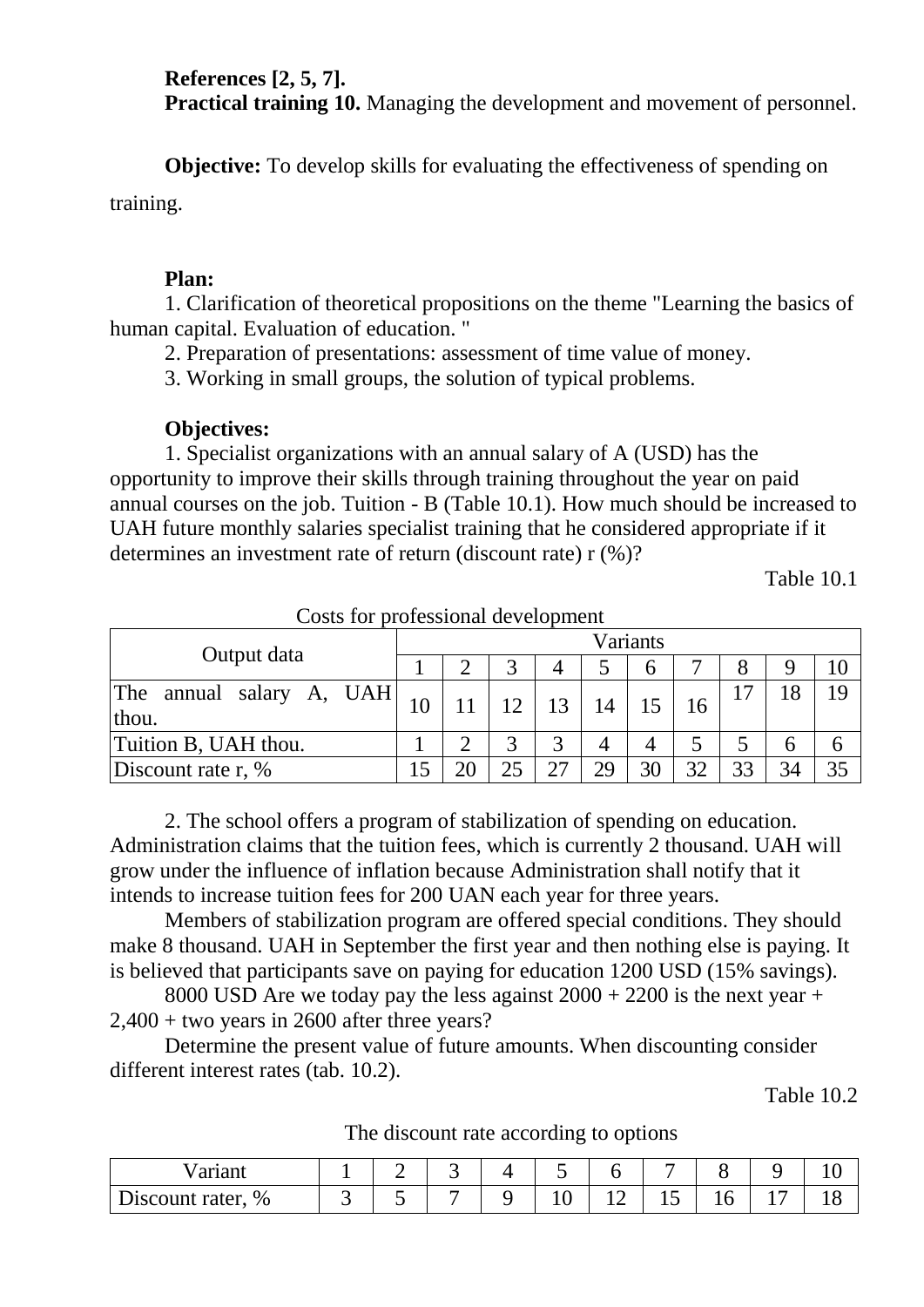3.The company offers employees going to retire two ways to receive your pension payments: the first officer on a monthly basis until the end of life receives a fixed amount of money; the second is when the retirement lump sum is paid some amount of money. How the firm can determine the present value monthly throughout the life of a fixed amount of money? What is the current value of the annual pension of 10,000 USD. at the end of each of the following 15 years at a discount rate of r% ? Reduce the interest rates increase the attractiveness of a lump sum payment for employees who retire? At what interest rates will become more attractive lump sum of 90 000?

**Methodical recommendations on conducting of practical classes** For the purpose of receiving ideas about the efficiency of the staff should evaluate the effectiveness of the use of personnel in the following sequence: estimate of personnel costs, performance evaluation of staff, evaluation of effectiveness of personnel costs. This evaluation may be conducted using the scorecard: • the indicators characterizing the level of costs for personnel; indicators that directly assess the overall performance of staff: the indicators characterizing the efficiency of the staff costs. The company spends a certain amount of funds associated with the involvement of staff, i.e. performs personnel costs. Such costs include wages, accruals contributions for social and pension insurance, unemployment insurance, compulsory state insurance against accidents at work; the company expenses on social payments and benefits, training and staff development, to the payment of dividends and the like. The costs of professional development IC individual compares with the increase of the profit (income) after training. IP – the value of training costs. They include two parts: direct (cost of learning) and indirect (funds that could be obtained during training (missed opportunities). Modern value of the future benefits of R is determined by the formula:

$$
P = \sum_{i=1}^{n} \frac{B_t}{(1+r)^t},
$$
\n(10.1)

where Bt – expected increase of earnings in year t;

r is the market rate of return on capital;

n – number of years for use of the knowledge gained (estimated duration of work). If  $G > IP$ , investment in training of this type pay off, otherwise we should look for other applications of capital.

Most organizations use as an indicator of the effectiveness of personnel management: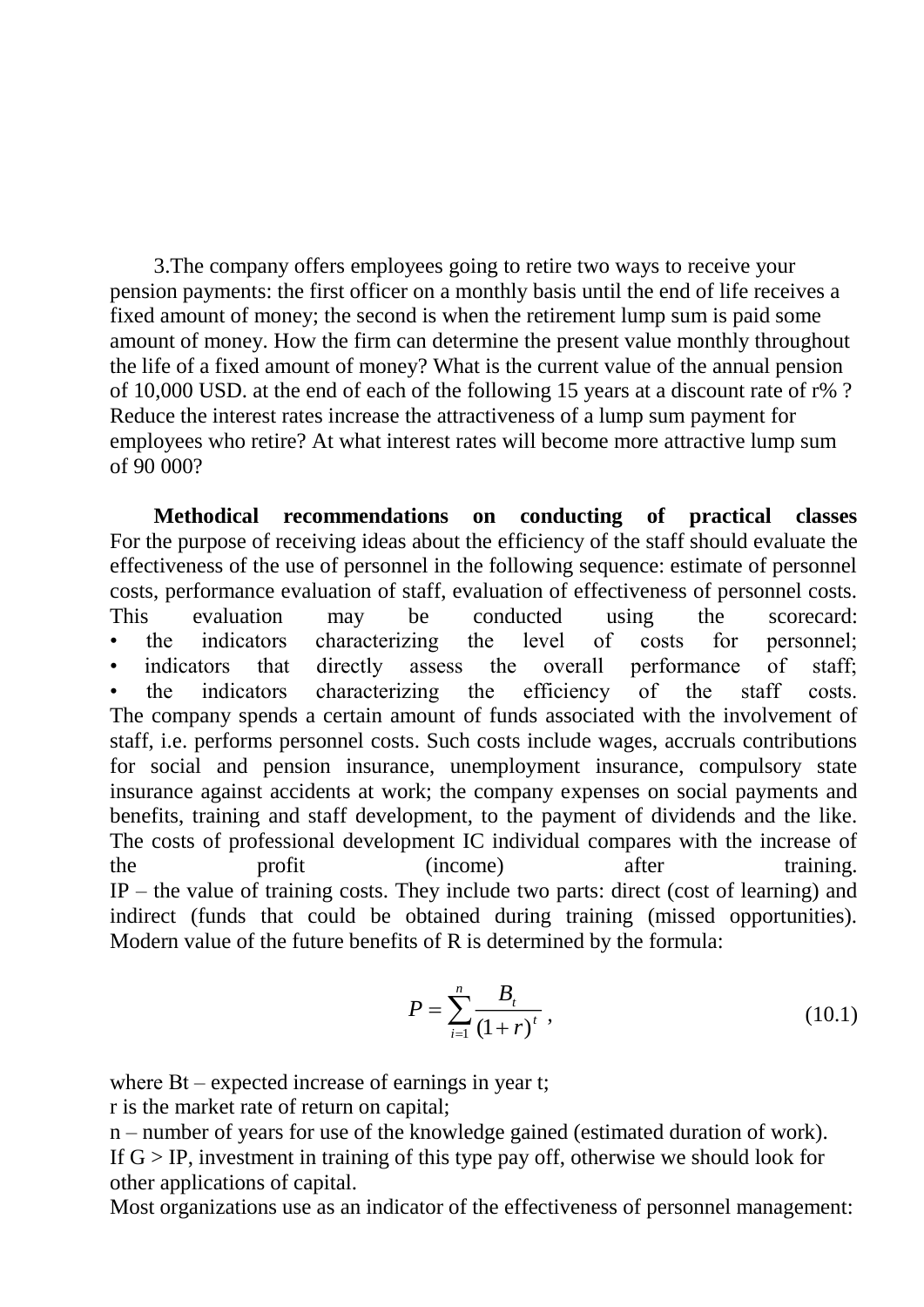General payment for work as a percentage of the income of the firm; the number or percent of management positions filled from internal sources; the company's sales volume per employee; benefits in the form of a percentage of the cost of labor.

The first type of problem is solved in three stages:

• at the first stage A1 is defined as the annual salary next year on the condition of reducing the cost of money in time in accordance with the rules of the discount; • at the second step, calculate the total amount you will spend a specialist in the next year – a reduction of wages due to the discount rate plus the cost of training. The amount of this sum he should return in the next year;

• on the third step, calculate the increase in the monthly salary according to size . The second task is solved in 2 steps:

• in the first stage, the cost of the degree subject to discounting. In the first year it will be 2000, in the second 2200  $/(1+r)1$ , in the third 2400  $/(1+r)2$  and the like;

• at the second step, calculate the total amount of tuition for 4 years and its value is compared to 8000 UAH, If the higher amount is useful to pay 8000 UAH immediately, if less – it is advisable to pay tuition monthly.

The third task is solved in tabular form (tab. 10.3). If the amount received is more than 90 000 USD, at this discount rate or less, it becomes advisable to get 90000 immediately.

Table 10.3

| $\alpha$ can contribute the periodic particle operations |                     |              |                |  |  |  |  |  |
|----------------------------------------------------------|---------------------|--------------|----------------|--|--|--|--|--|
|                                                          | Discount factor,    | Annual       | Discounted     |  |  |  |  |  |
|                                                          | $X = 1/(1+r)^{pix}$ | pension, $A$ | pension $A^*Y$ |  |  |  |  |  |
| 1,0000                                                   | 1,0000              |              |                |  |  |  |  |  |
| 1, r00                                                   |                     | 10000        |                |  |  |  |  |  |
|                                                          |                     | 10000        |                |  |  |  |  |  |
|                                                          |                     | 10000        |                |  |  |  |  |  |
|                                                          |                     | 10000        |                |  |  |  |  |  |
|                                                          | Sum                 |              |                |  |  |  |  |  |
|                                                          | $(1+r:100)^{pix}$   |              |                |  |  |  |  |  |

Calculation of the pension payment options

### **Control questions**

1. Give the definition of "cost effectiveness of staff."

2. What are the methods of evaluating the effectiveness of education do you know? 3.How can you use the evaluation time value of money at planuvannyai personnel costs?

**References [2, 5, 7].**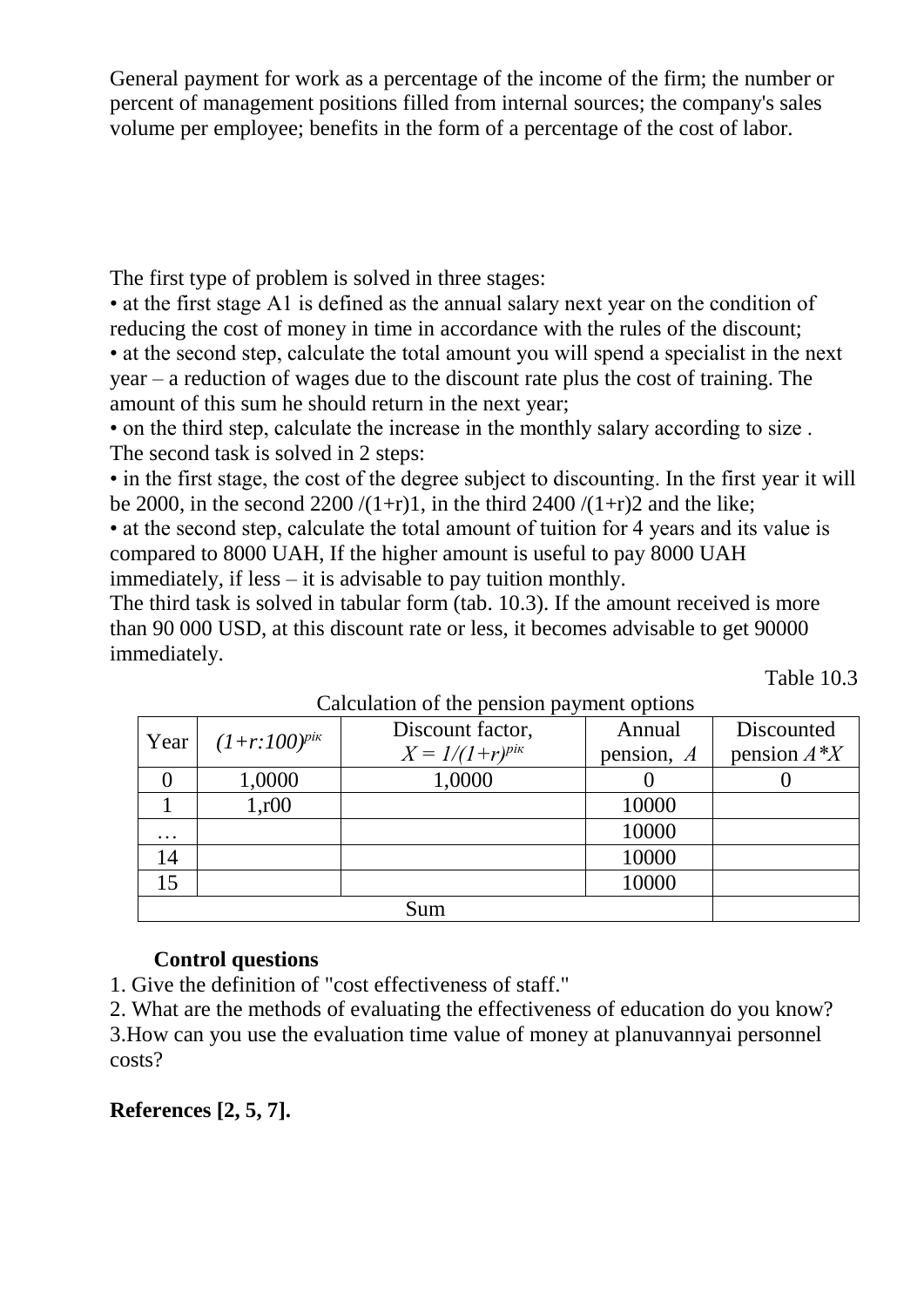Regulations

1. Directory qualifying characteristics trades workers. Vol. 1: Order of the Ministry of Labour and Social Policy of Ukraine from 29.12.2004. № 336. -

Access: [www.zakon.rada.gov.ua](http://www.zakon.rada.gov.ua/)

2. On innovation activity priorities in Ukraine: Law of Ukraine of 16.01.2003 № 433- IV // Bulletin of the Verkhovna Rada of Ukraine. - 2003. - № 4.

3. Labor Code of Ukraine (as amended). - K .: Attack, 2002. - 96 p.

4. On employment: the Law of Ukraine of 03.03.1991 № 803-XII // Laws of Ukraine. - K., 1999. - Vol.1. - P. 252-268.

5. The Collective Agreements Law of Ukraine of 01.07.1993 № 3356-XII // Laws of Ukraine. - K., 1996. - V.6. - P. 5-11.

6. On the labor law of Ukraine of 24.03.1995 № 108/95-VR Ukraine // laws. - K., 1997. - vol.8. - P. 210-218.

7. On Labour Protection Law of Ukraine of 14.10.1992 № 2694-XII // Laws of Ukraine. - K., 1996. - V.4. - P. 114-133.

8. On the procedure for settling collective labor disputes (conflicts) :? Law of Ukraine of 03.03.1998 № 137/98-VR Ukraine // laws. - K., 1999. - T. 15. - P. 332- 343.

9. Classification of professions DK 003-2205: State Committee? Ukraine for Technical Regulation and Consumer Policy on? 26.12.2005 g. № 375. - Access: [www.zakon.rada.gov.ua](http://www.zakon.rada.gov.ua/)

# Primary

1. Balabanova LV Personnel management: teach. guidances. - K .: Professional, 2006. - 512 p.

2. Zhukovska VM management personnel. Workshop: teach. guidances. - K .: Kyiv. nat. torh.-economical. University Press, 2008. - 293 p.

3. Personnel Management: Training. guidances. / For the Society. Ed. Danyuka VM, VM Petyuha. - K .: KNEU, 2005. - 398 p.

4. Moshek GV Management Company: tutorial. - K .: Kyiv. nat. torh.-economical. University Press, 2002. - 371 p.

5. Savelyeva B. C. Personnel management: teach. guidances. - K .: Professional, 2005. - 336 p.

6. Hops F. Personnel Management: textbook - K .: Akademvydav, 2006. - 606 p.

7. Personnel management: teach. guidances. / M. Vinogradsky, S. Belyaeva. A.

Vinogradsky A. Shkanova. - K .: Centre teach. l-ry, 2006. - 500 p.

Additional

1. Baranovsky AB System Professional orientation methods. Principles of

Professional Orientation: Training method. posobye. - K .: AIDP, 1991. - 402 p.

2. Vyazhyn AV comments vыssheho staff and Medium Zveniv. - M .: Summit, 2006. - 256 p.

3. Odegova G. Audit and controlling personnel: Textbook. - M .: Alpha Press, 2010. -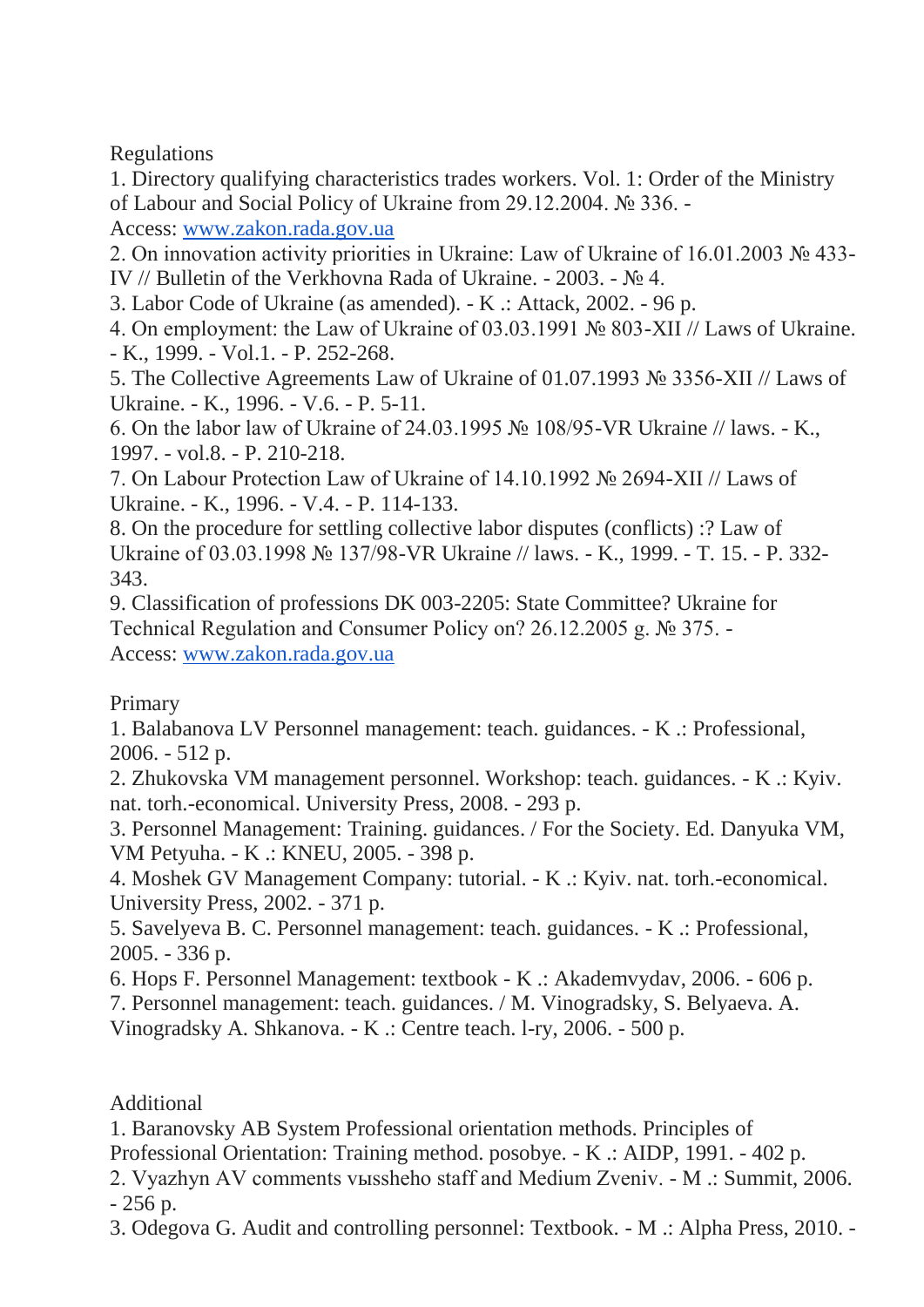560 p.

4. Hovyadkyn I. Information Technologies in Management Personnel Management // staff. - 2008. -  $\mathbb{N}$  1. - P. 60-62.

5. Ivan B. Ivanov Manager - Professional supervisor: teach. guidances. - K .: Kyiv. nat. torh.-economical. University Press, 2001. - 167 p.

6. Kolot AM Motivation, promotion and assessment of staff. - K .: KNEU, 1998. - 224 p.

7. Panchenko EG International Management: Teach method. guidances. to self. Explore. dysts. - K .: KNEU, 2007. - 468 p.

8. Prokhorov MV All эtapы employer staffing work. Oformlenye. Audit. Automation - M .: 2008. - 248 p.

9. Spyvak AV Orhanyzatsyonnoe behavior and Personnel Management. - SPb. : Peter, 2000. - 416 p.

10. Starobynskyy ZE MANAGEMENT As staff. - 4th ed., Rev. and add. - M .: Business School "Intel-Synthesis", 1998. - 342 p.

11. Multinationals: teach. guidances. / V. Rokocha, A. Plotnikov, V. Novitsky and others. - K .: Tucson, 2001. - 304 p.

12. Shvets N. Detection and conservation personnel security, or how to defeat abuse // Staff personnel. - 2006. - № 5. - S. 70-74.

13. Shkatulla VI Nastolnaya book manager on personnel. - Ed. Second, amended. and add. - M .: NORMA-INFRA, 2000. - 560 p.

Internet sources

- 1. The administrative and upravlencheskyy portal. Http: // [www.aup.ru](http://www.aup.ru/)
- 2. The site of the consulting company HR Center. Http: // [www.hrc.com.ua](http://www.hrc.com.ua/)
- 3. Kadrы and Local Government staff. [Http://www.aup.ru/personal/](http://www.aup.ru/personal/)
- 4. Methodology: HR. [Http://www.management.com.ua/hrm/](http://www.management.com.ua/hrm/)
- 5. the Community kadrovykov and management professionals on staff. [Http://www.hrliga.com/](http://www.hrliga.com/)
- 6. Electronic Journal of Human Resources Management. [Http://www.hr-land.com/](http://www.hr-land.com/)
- 7. Library "psi factor". Psychology of business:

7.1. Business-Learning - problems, methods. - Http: //www.psyfactor. org / lybr33.htm

7.2. Management staff. Kadrovыy management. Lyderstvo in organizations. - [Http://www.psyfactor.org/lybr31.htm](http://www.psyfactor.org/lybr31.htm)

7.3. Career Uspeshnaya. Search work. Useful Tips. -

[Http://www.psyfactor.org/lybr34.htm](http://www.psyfactor.org/lybr34.htm)

8. Education in Ukraine. - [Http://www.osvita.com.ua/](http://www.osvita.com.ua/)

- 9. State Statistics Service of Ukraine: statistical information. [Http://www.ukrstat.gov.ua/](http://www.ukrstat.gov.ua/)
- 10. All-Ukrainian Association of HR. [Http://www.kadrovik.ua/](http://www.kadrovik.ua/)
- 11. Electronic Journal "HR Ukraine." [Http://www.kadrovyk.com.ua/](http://www.kadrovyk.com.ua/)
- 12. Consultant personnel officer. [Http://www.kadrhelp.com.ua/](http://www.kadrhelp.com.ua/)
- 13. HR department. [Http://www.hrd.com.ua/](http://www.hrd.com.ua/)
- 14. The Ministry of Social Policy of Ukraine. [Http://www.mlsp.gov.ua](http://www.mlsp.gov.ua/)
- 15. Directory economist. [Http://economist.net.ua/](http://economist.net.ua/)
- 16. Scientific Periodicals of Ukraine. [Http://www.irbis-nbuv.gov.ua/cgi-](http://www.irbis-nbuv.gov.ua/cgi-bin/irbis_nbuv/)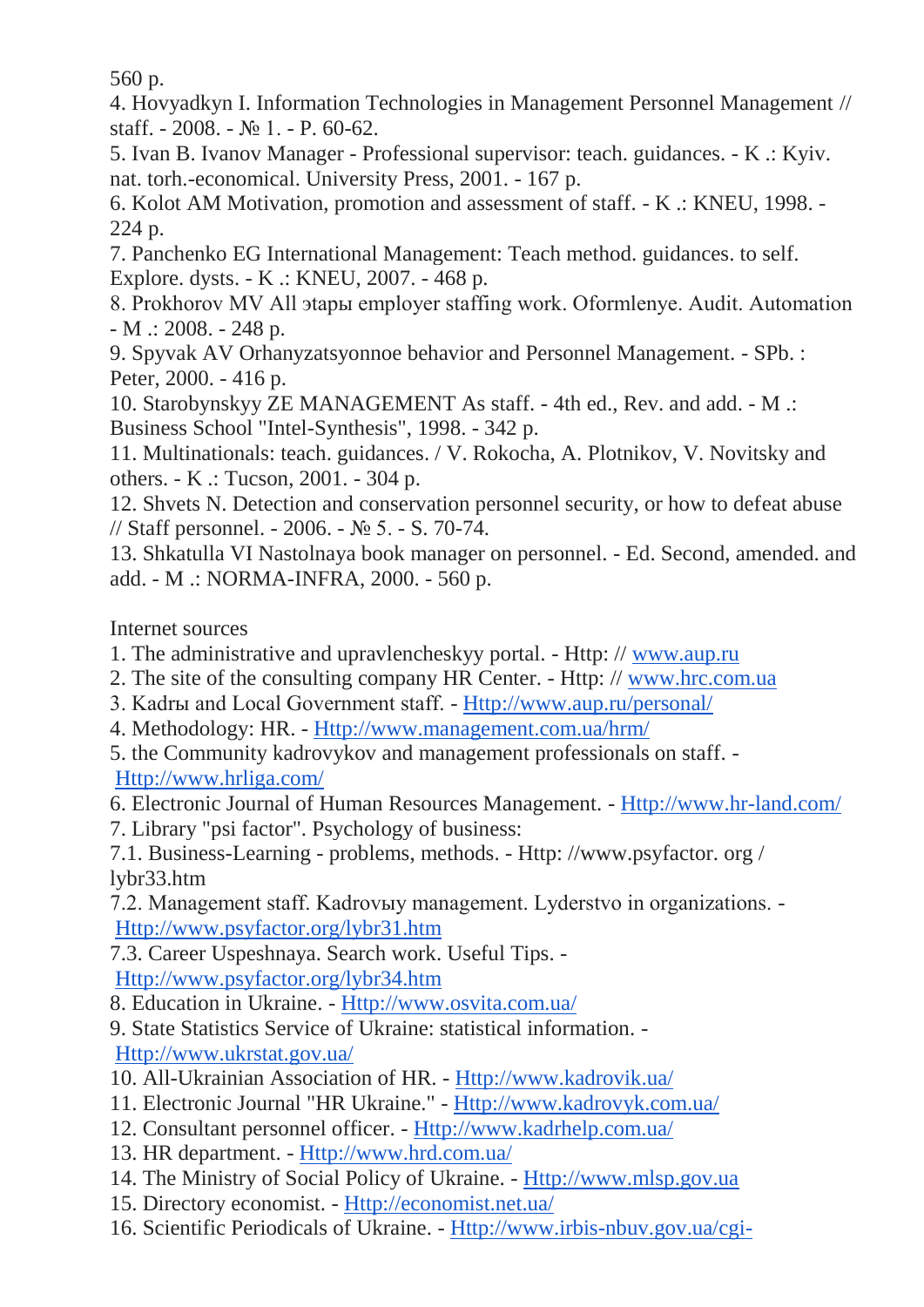[bin/irbis\\_nbuv/](http://www.irbis-nbuv.gov.ua/cgi-bin/irbis_nbuv/)

- 17. The employer staffing case. [Http://www.kdelo.ru/](http://www.kdelo.ru/)
- 18. Business in Ukraine. [Http://rabota.ua/](http://rabota.ua/)
- 19. Business in Kiev and Ukraine. [Http://www.work.ua/](http://www.work.ua/)
- 20. Job: Select luchshee. [Http://job.ukr.net/](http://job.ukr.net/)
- 21. Business in Kiev and in Ukraine at HeadHunter. [Http://hh.ua/](http://hh.ua/)
- 22. Business in Kiev, Jobs. [Http://www.jobs.ua/](http://www.jobs.ua/)
- 23. Business in Kiev. Business vsey in Ukraine. [Http://jooble.com.ua/](http://jooble.com.ua/)
- 24. Business to students in Kiev. [Http://student.rabota.ua/](http://student.rabota.ua/)

Periodicals

a) newspapers

61009 Education

40123 Education Ukraine

b) Ukrainian magazines

95377 art sale

89083 All of labor and zarobotnoy Plate

49791 DAS management

01158 Directory of the personnel

99199 Directory of the personnel. Special Issue

89,980 HR Practice

91,419 HR Manager

94,900 Wages

37017 salary. Special Issue

49288 Clearing technology for management

95,276 HR 01

Library 89,862 personnel officer

37232 Templates and development for human resources

HR 95405 Ukraine

37,037 HR Ukraine. Special Issue

22942 Marketing in Ukraine

40711 Marketing and Advertising

08287 marketing research in Ukraine

01627 Management and kadrы: Psychology management, sociology and sotsyonyka

37810 Science sale: from art technologies for

99858 Carrier

09,881 Employees

74,584 ports plus Ukraine

06,709 Work and the law

40,180 Social security

74276 Sociology: theory, methods, marketing

22614 Statistics of Ukraine

68171 Metropolitan Express

Transportation 21,802

74541 Ukraine: aspects of labor

68679 Ukrainian Railways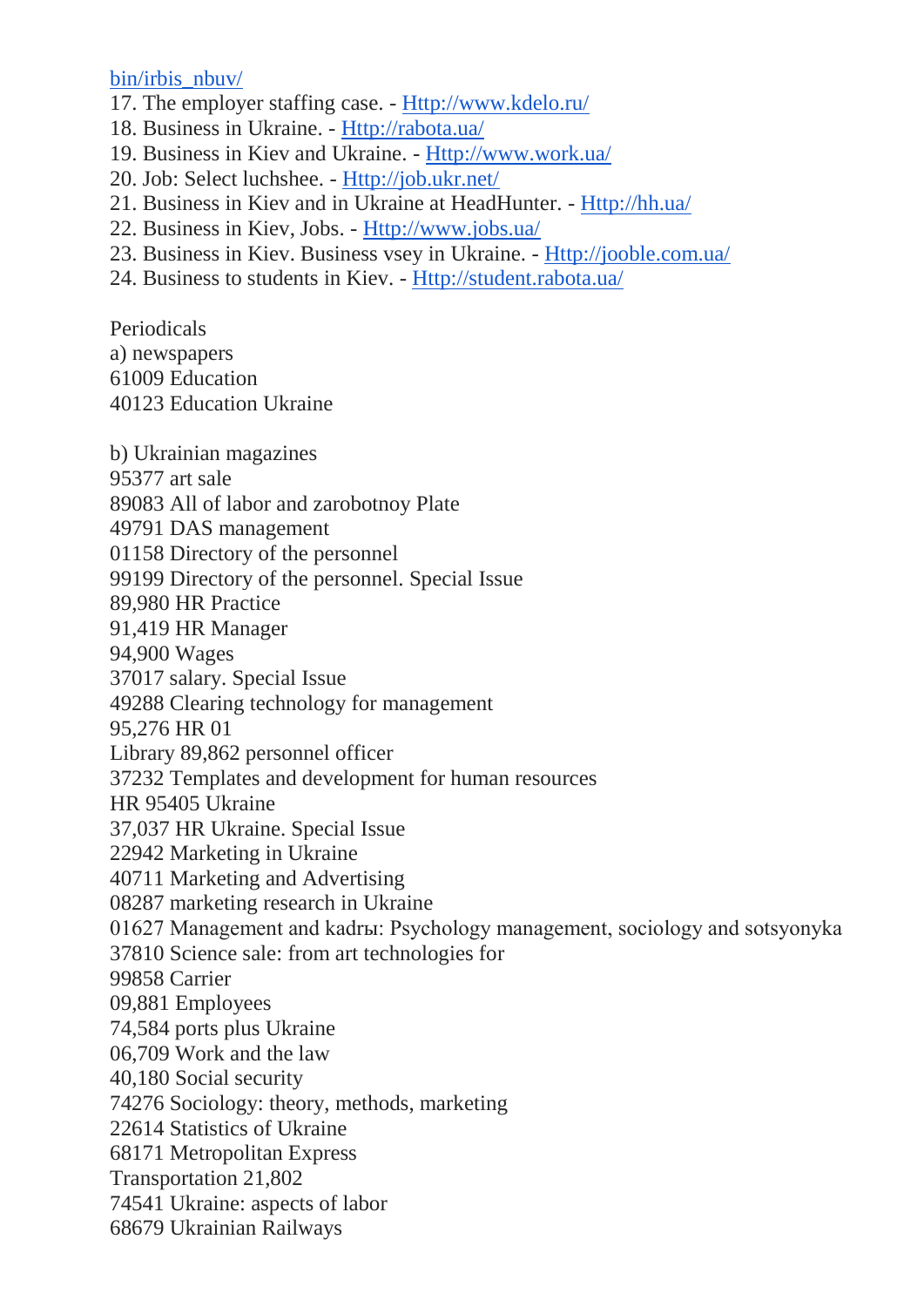22,899 HR - Ukraine 45599 Office management and workflow 91949 Logistics: problems and solutions 89,866 products and markets

c) Russian magazines 46431 Unyversytetskoe Management: Practice and analysis 04151 Upravlenets 18239 Quality Management Education: Theory and Practice of Administrative эffektyvnoho 97672 Manage the corporate kulturoy 81378 Management Education 29431 Management Resources 56342 Control Organization 85032 Management Development staff 85028 Management chelovecheskym BUILDING 45998 Arts and Education 81259 Kadrovaya Service Management and staff of the enterprise 80,757 HR 81,902 employer staffing Case + Learning 82225 Kadrovыe solutions 80970 Kadrы enterprise 78306 Quality Education 80,620 Quality. Innovations. Education 55432 Services: science, technics, control 56346 Control Methods economies 56348 Economic aspects of organization and management technics 55617 Kadrы. Economy Education 56361 Economy Transportation, communication and telecommunications

d) Belarusian magazine - 00,479 HR. Management Resources

# **Job Descriptions**

# **Variant 1. Head of Financial Department**

I. Tasks and responsibilities

Head of Finance Department:

- Organizes the financial activities of the company, ensure the financial resources performance targets, conservation and efficient use of fixed assets and working capital, labor and financial resources, timely payments of liabilities to the state budget, suppliers and banking institutions.
- Participates in drafting plans for the sale of goods (works, services) targets, increasing profitability.
- Specifies the needs of the enterprise in all kinds of credit, funding plans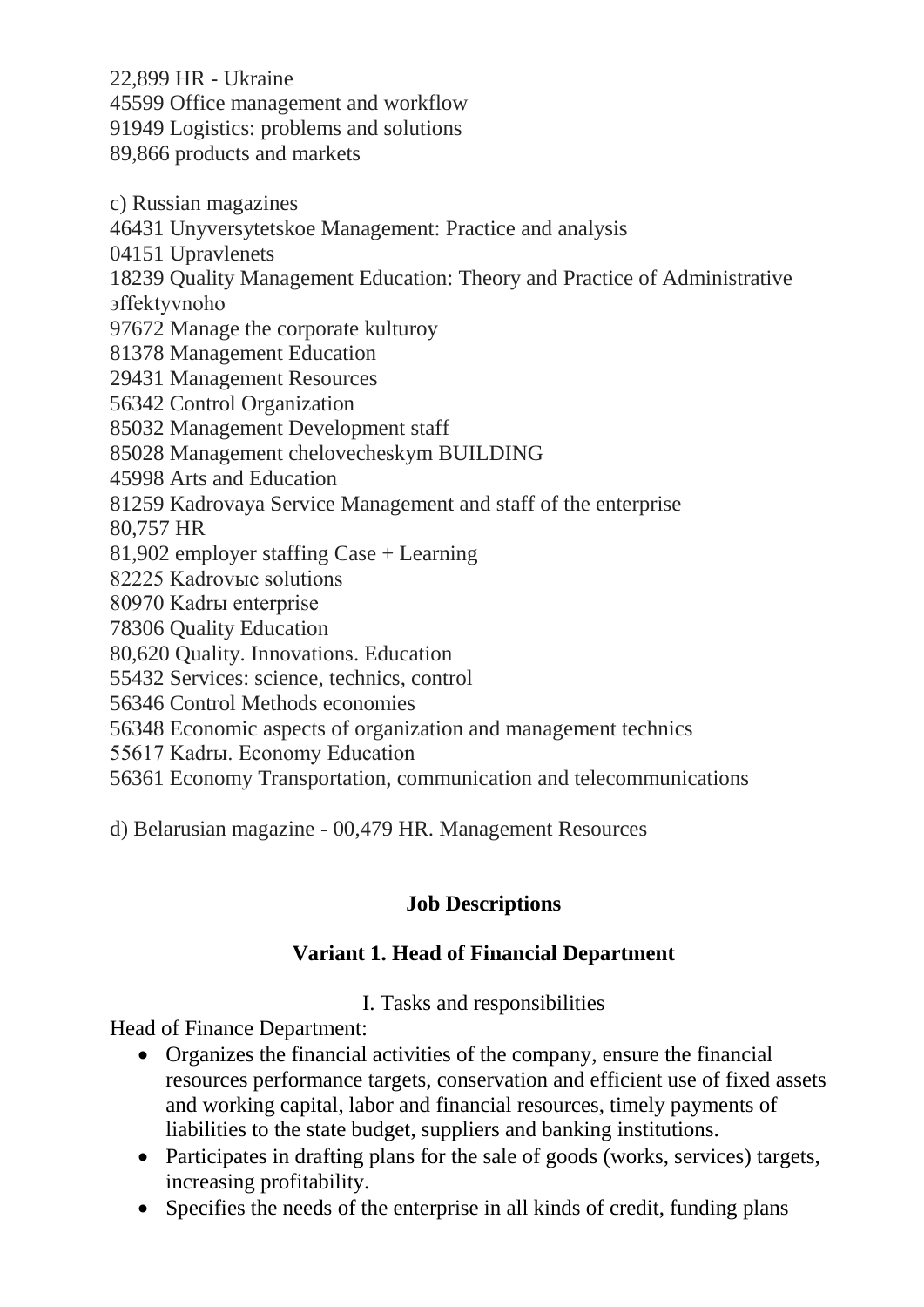technical re-equipment and reconstruction of enterprises, the construction of new production.

- Organizes standards development working capital and measures to accelerate their circulation.
- Provides timely revenue, bill payment providers, clearance by established terms of financial settlement and banking transactions, payment of salaries to employees.
- Controls the accuracy of preparation, execution and approval of estimatefinancial payments expensed for the introduction of new technology, estimates of the cost production development fund, the fund incentive fund for social and cultural activities and housing, means of purpose, as well as other documents, surf 'related to the financial operations of the company.
- Monitors the implementation of financial and credit plan, sales plan, plan the profits and other financial indicators, the cease production, which has no sales, spending money right and targeted use of equity and debt.
- Analyzes financial and economic activity of enterprises involved in the development of proposals aimed at preventing the creation and elimination of unused inventory, increase profitability, reduce production costs, strengthen financial discipline, economic accountability, improve staff management.
- Ensures timely preparation and submission of financial statements set.
- Manages staff department.

### II. Law

Head of finance department may:

- Act on behalf of the department, to represent the company in relations with other departments and other organizations with financial issues.
- Contribute to the managers and heads of departments proposals to improve financial and business enterprises.
- Sign and vise all documents wich related to the financial and economic activity of the enterprise. Require the company manager (other leaders) in carrying out the duties and exercise the rights stipulated in this job description.
- Carry out cooperation with the heads of structural divisions.
- Participate in the preparation of draft orders, instructions and other documents related to the activities of the financial department.
- Demand and receive from unit managers the necessary information.
- Contribute to the head of the company: presentation of appointment, transfer and dismissal of employees of the financial department; proposals to encourage employees who distinguished themselves; proposals on bringing to material and discipline violators of production and labor discipline.
- Give instructions for heads of structural divisions on proper organization and conduct financial work.
- Independently correspond to the structural divisions of the enterprise and other organizations on matters within its competence.

# III. Responsibility

Head of Financial Department responsible: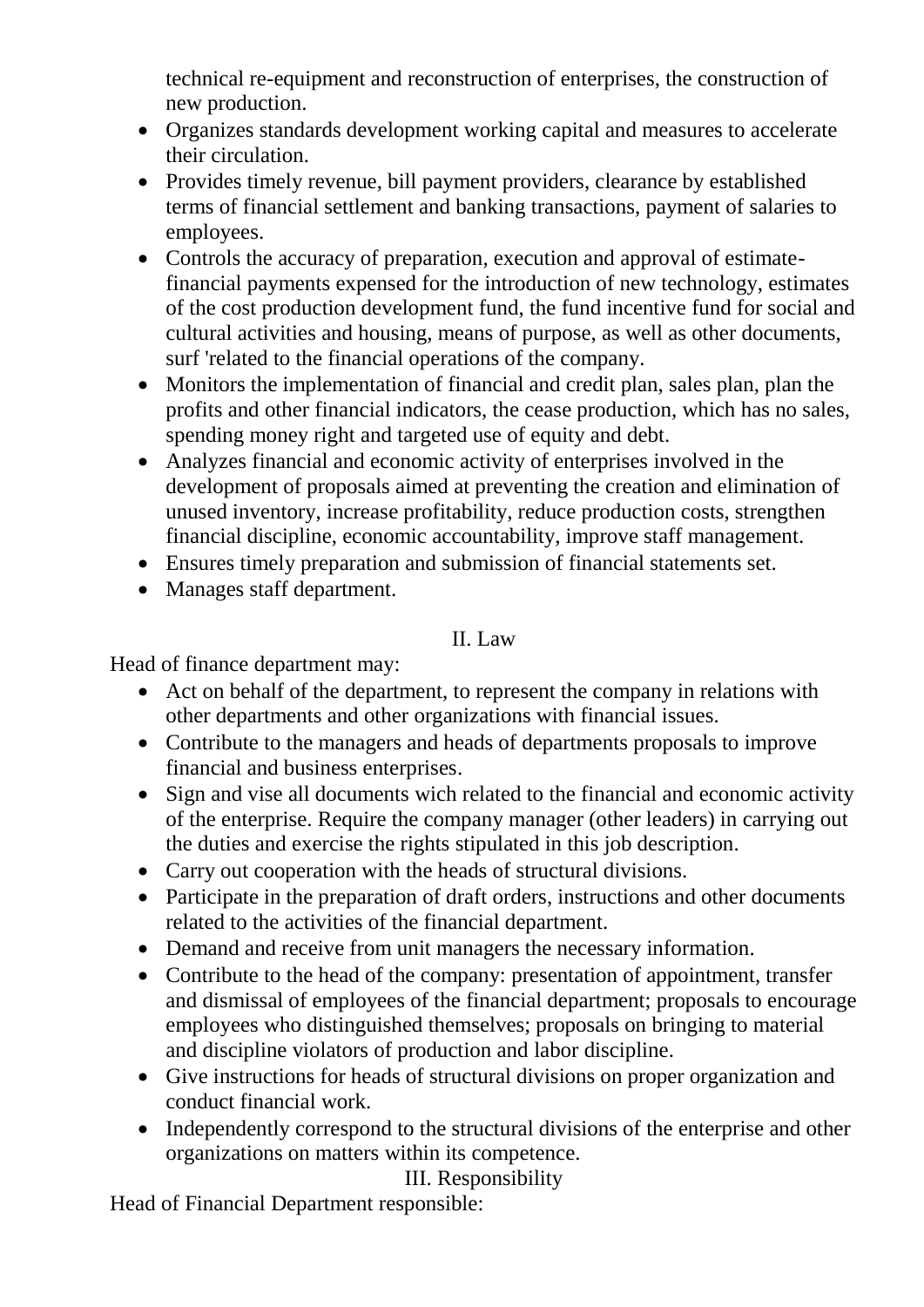- For inadequate performance or failure to perform their duties as stipulated in this job description - to the extent permitted under applicable labor laws of Ukraine.
- For offenses committed in the course of its activities to the extent permitted under applicable administrative, criminal and civil legislation of Ukraine.
- For task property damage within the limits set by the civil law and the law on Labour of Ukraine.
- For delayed and poor execution of documents on behalf of the enterprise, improper record keeping and the use of our technical information in liberty mileage use.

# **Variant 2: Cashier**

I. Tasks and responsibilities

#### Cashier:

- Performs operations related to the acceptance and delivery of cash through cash businesses, stores all received values.
- Receives cash in banking institutions, has entries in the cash book transactions of receiving and issuing cash for each pay-cash warrant expense receipts and the date of their issuance or receipt.
- Checks and authenticity of the signature of the chief accountant, and the account documents - Permit inscription head or authorized persons, the presence of other details on receipt of cash orders and account documents, and those documents mentioned in applications (statements, invoices, certificates, etc.). Return to the accounting documents for the relevant clearance in the case of not meeting at least one of these requirements.
- Signs lucrative cash vouchers and expense receipts immediately after receipt or issuance of cash on them, and the documents attached to them stamp "Paid".
- Issues a receipt to the person who handed over cash to the cashier. Stamp "deposited" or makes an entry in the payment information at the names of persons who have not taken within the prescribed period payments related to salaries, the registry is deposited amounts in payroll indicates the amount actually paid and the amount to be deposited, compares these amounts with the overall result for payroll and puts his signature.
- Issues a warrant for spending cash actually issued by payroll amount, sends it to register.
- Every day at the end of the day give the cash balance in the cash business and enterprise transfers the accounting cashier report (a copy of the entries in the cash book) along with pay-cash warrant expense receipts and against signature of the person who oversees the conduct cash transactions.
- Performs other duties to preserve in cash monetary instruments, securities and so on.

### II. Law

The cashier has the right:

- Vise records within its competence.
- Contribute to the leadership of proposals to improve operations and address the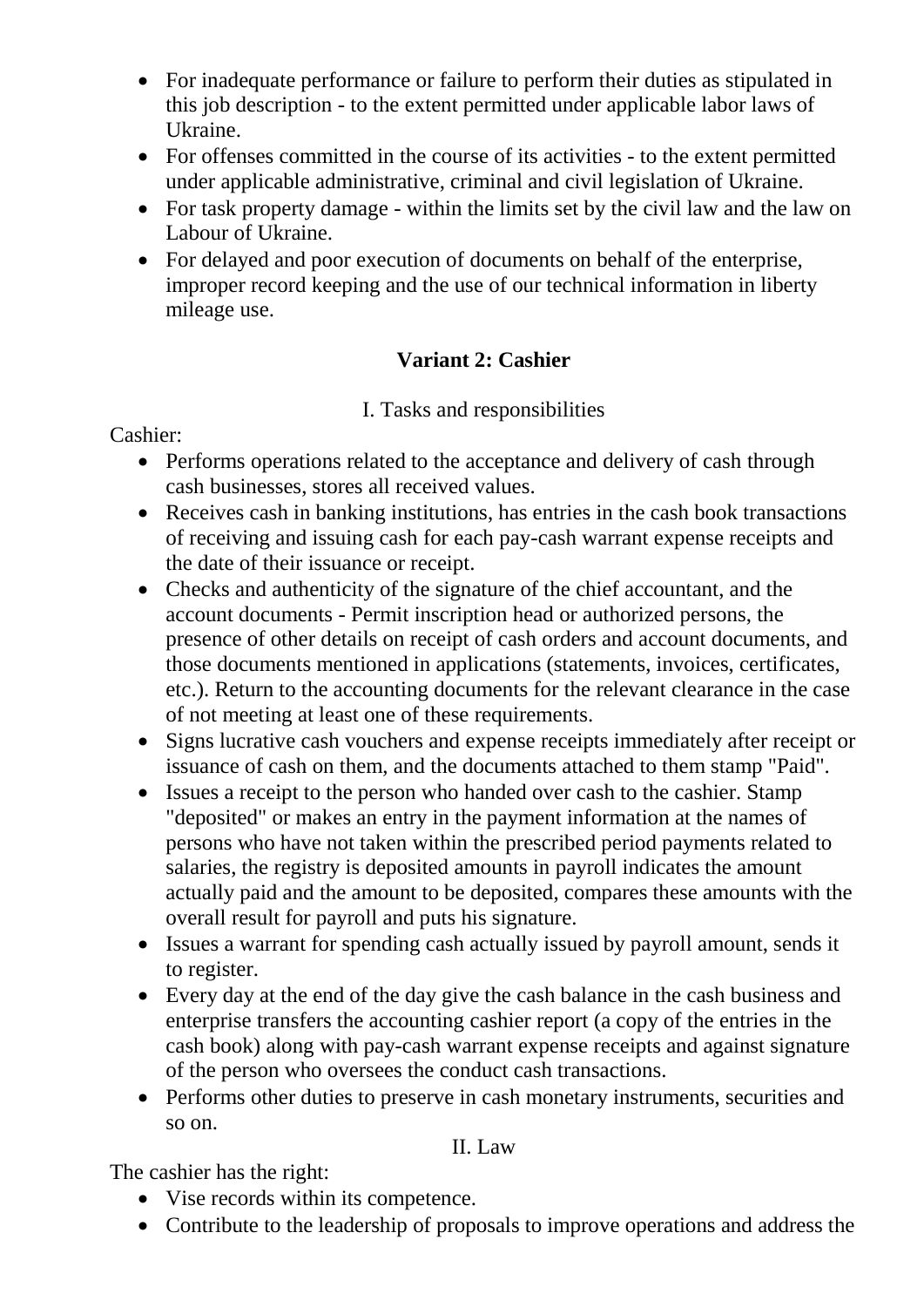identified deficiencies.

- Become familiar with the plans of the company regarding its activity, documents on Policy of personnel, labor relations and benchmarks of quality of performance of duties robytnykamy.
- Demand and quickly retrieve documents necessary to perform their duties and tasks.
- Require the heads of its structural division exercising the rights provided in this manual, qualified to perform their duties and assisting in their performance.

III. Responsibility

Cashier is responsible for:

- Violation of safety rules, fire, sanitary and other regulations, which form a threat to the company, its employees.
- Failure to comply with labor and executive discipline.
- Failure or improper fulfillment of their duties under this instruction to the extent permitted under applicable labor laws of Ukraine.
- Causing direct material damage to the enterprise, as well as for the actions (or inaction) that led to such damages.
- Offences committed in the course of their work to the extent permitted by the current legislation of Ukraine.

# **Variant 3: Senior Accountant**

### I. Tasks and responsibilities

Senior Accountant:

- Independently and fully maintains records of fixed assets, stocks, funds, accounts and other assets, equity and liabilities, revenues and expenses for the company accepted form of accounting in compliance with the common principles of accounting and with the peculiarities of the company and data processing technology.
- Provides a complete and accurate reflection of the information contained in the accepted primary documents on accounts.
- In agreement with the owner (manager) of the company and chief of accounting in banks submit documents for the transfer of funds according to certain taxes and fees, and make payments to other creditors pursuant to contractual obligations.
- Participates in the inventory of assets and liabilities, the design of materials related to the compensation of losses and lack of shortage, theft and damage to assets, in assessments of the state of accounting in separate divisions.
- Prepares data for inclusion in financial statements, provides drafting some of its forms, and other forms of periodic reporting, based on accounting data.
- Provides training processed documents, registers and reporting to save them within the prescribed period
- Participates in the preparation of proposals for: amending the accounting policies selected, improvement of internal (management) accounting and document circulation rules; development of additional system of accounts and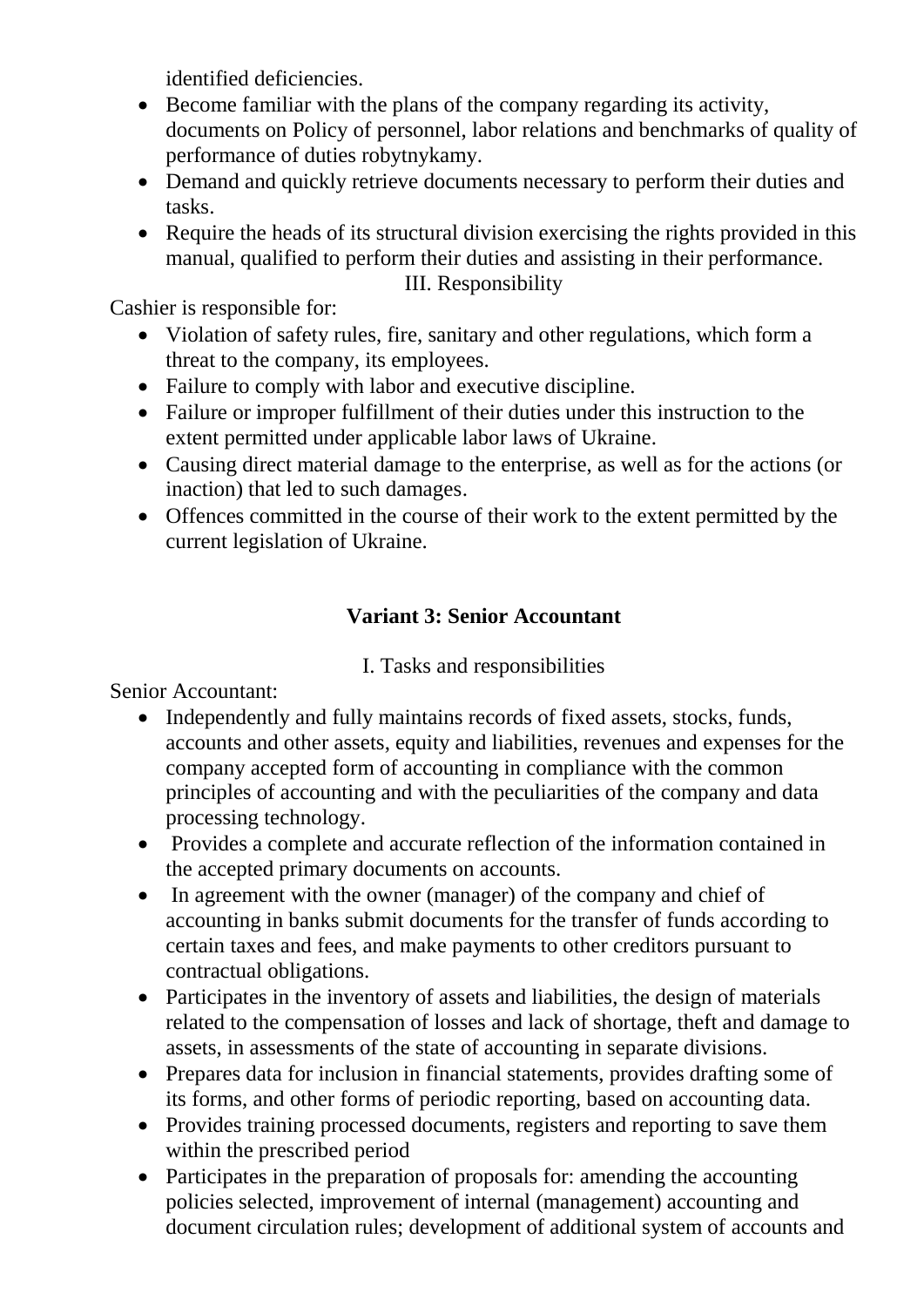registers of analytical accounting, reporting and control of business operations; property preservation, rational and efficient use of material, labor and financial resources, debt and maturity, regulation of the company and other matters related to the financial position of the company and its financial performance.

 Meet and continuously exploring new regulatory guidance and reference documents for organization and accounting and makes proposals for their implementation in the enterprise.

### II. Law

Senior Accountant is entitled:

- Sign and vise records within its competence.
- To correspond and to enter into relationships with other departments of the company on matters within the competence of accounting.
- Contribute to the leadership of proposals to improve operations and eliminate shortcomings in the work;
- Demand and receive information and documents necessary to perform their duties and tasks.
- Require the company manager (unit managers) exercise the rights stipulated in this manual, qualified to perform their duties.
- Giving subordinate staff assignments and tasks on the range of issues within its functional responsibilities and oversee their timely implementation.

III. Responsibility

Senior Accountant is responsible for:

- False information on the implementation of planned activities.
- Failure, and orders the immediate managers.
- Faulty safenss, fire, sanitary and other regulations, which form a threat to the companyor its employees.
- Failure the labor and executive discipline.
- Failutre or improper fulfillment of their duties under this instruction to the extent permitted under applicable labor laws of Ukraine.
- Causing direct material damage to the enterprise, as well as for the actions (or inaction) that led to such damages.
- Offenses committed in the course of their work to the extent permitted under applicable administrative, civil and criminal legislation of Ukraine.
- Personable responsible for the safety and non-proliferation provided at his disposal service information.

# **Variant 4. Commercial Director**

# I. Tasks and responsibilities

Commercial Director must:

• Implement economic and financial management of the enterprise in terms of logistics, marketing, transport and administrative services, ensuring efficient use of material and financial resources, lower their costs, acceleration of deadlines turnover of working capital;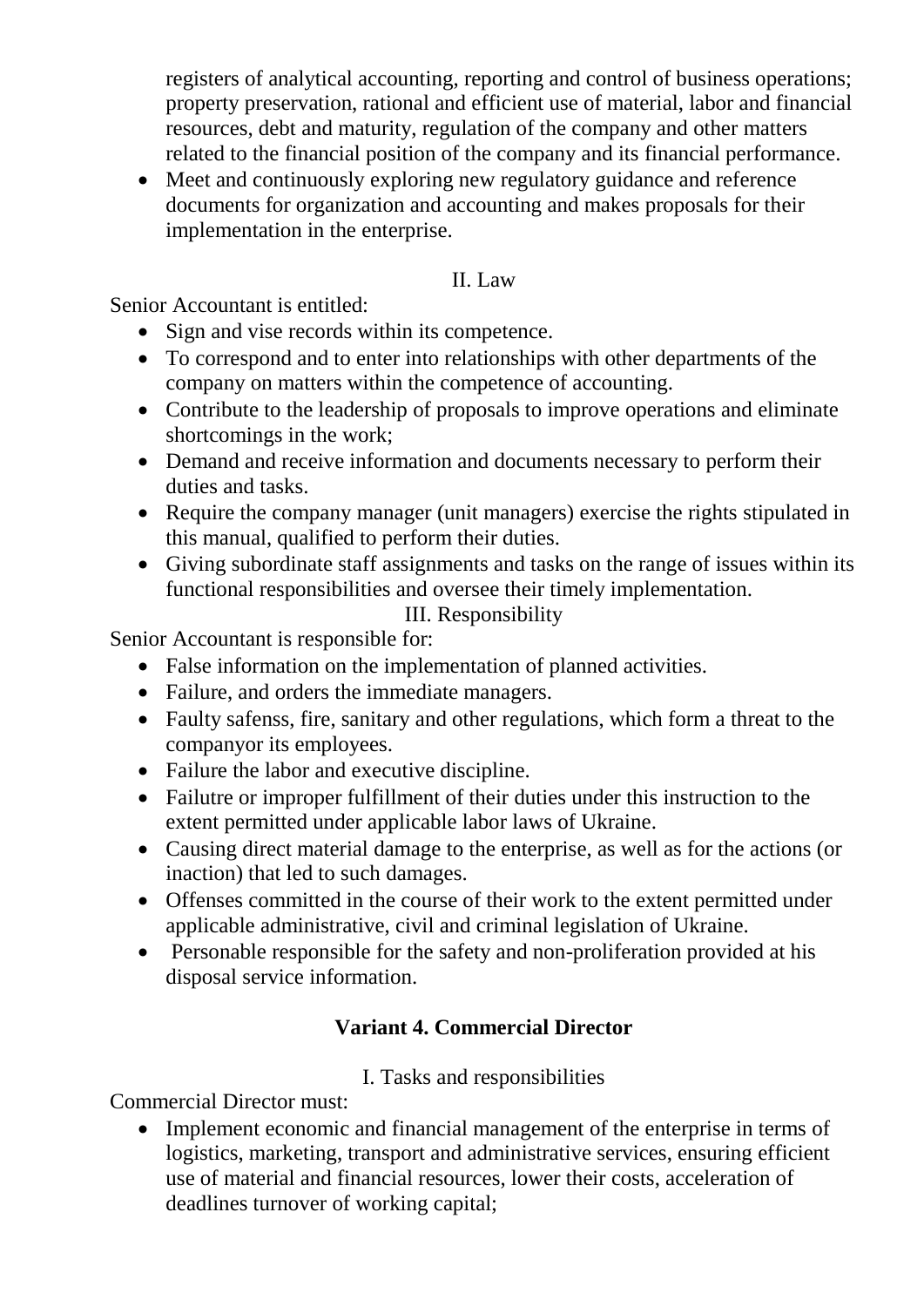- Organize and supervise the work of subordinate structural units;
- Develop projects of economic agreements and commercial contracts, giving their supervisors to coordinate;
- Manage work to create a dealer network sales;
- Conduct market research of goods and services, build a database of goods and services of interest to the enterprise;
- Monitor the implementation of the plan sales, logistics company, with profit plan;
- Participate in the development of market research plans;
- Develop current and future plans of expansion of economic activity;
- To monitor the implementation of obligations under the supply of products (range, quantity, variety, quality, deadlines and other terms of delivery).

#### II. Law

- Commercial Director may:
- To represent the company in negotiations with partners at meetings and conferences;
- Receive from unit managers and performers need for information;
- Issue orders and instructions within the competence of the financial and economic activities;
- Contribute superior management suggestions for improvement related to under this job description duties.

### III. Responsibility

- Commercial Director is responsible for:
- Quality and timely fulfillment of its responsibilities in this job description;
- Non-disclosure of information constituting a trade secret of the company;
- The work of subordinate units;
- Compliance work rules;
- Compliance with the instructions and requirements for safety, fire safety and industrial hygiene

# **Option 5. Specialist-analyst with market research**

# I. Tasks and responsibilities

Specialist-analyst withresearch of the commodity market:

- 1. Conducts a comprehensive study of the internal and external commodity markets.
- 2. Examines and analyzes the situation of the enterprise or product on the market..
- 3. Сomprehensively analyzes the needs of consumers and their behavior in some segments of the market, assessing the impact of social and demographic factors on the market.
- 4. Estimates the competitiveness of goods and services and developing proposals to improve their level and optimize the product range.
- 5. Makes suggestions and adjustments to assortment list of goods and services taking into account peculiarities of different segments of the market.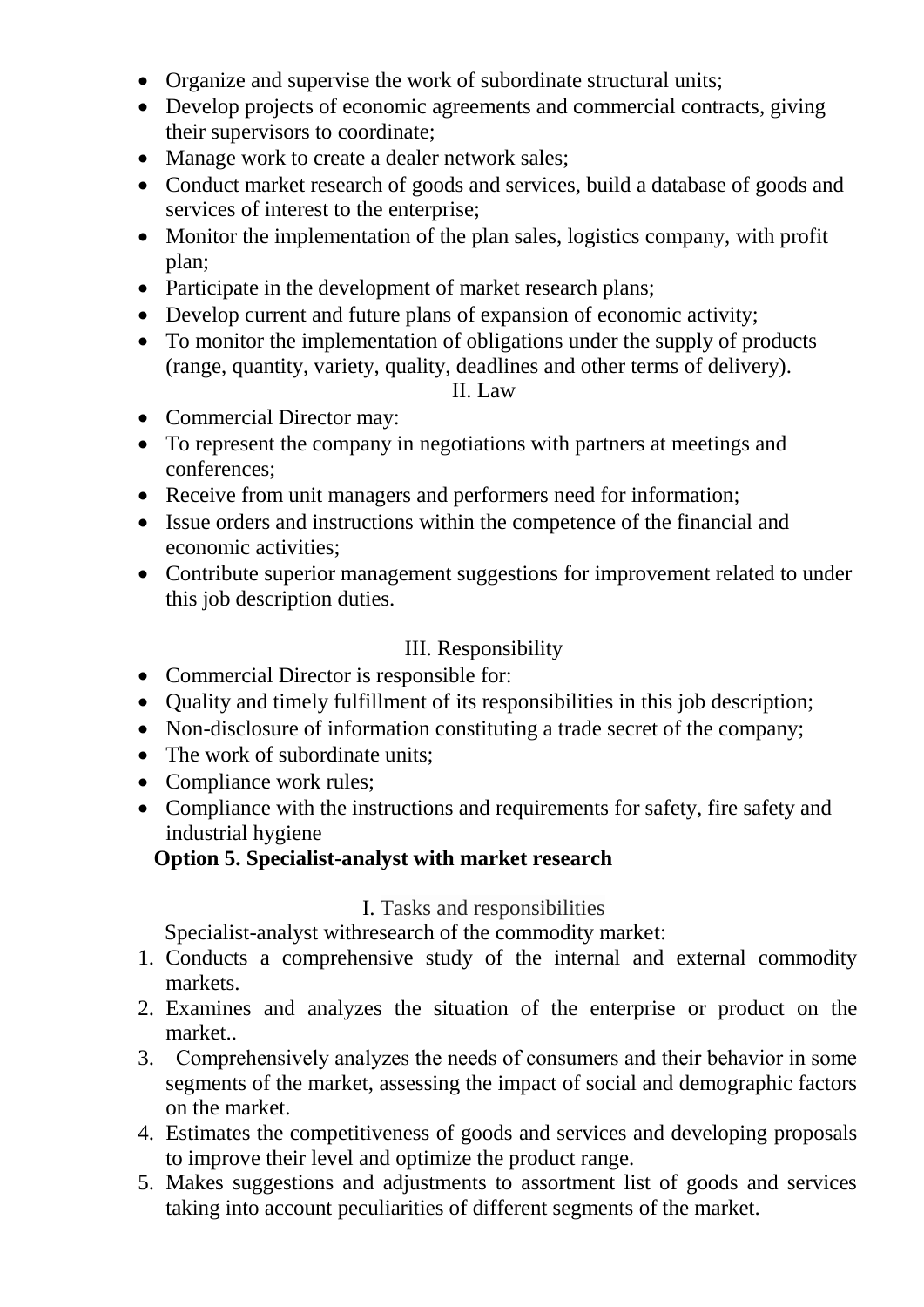- 6. Determines consumer, technical, operational, environmental, aesthetic and other quality parameters of products and their compliance with regulatory and technical documents, agreements, current laws and regulations.
- 7. Elects modeling of market situations with specific problems.
- 8. Analyzes and justifies the price policy of the enterprise, develops recommendations on this policy, the organization of trade agencies, promoting the sale of goods.
- 9. evaluates the results of the company or participate in fairs.
- 10.Prepares periodic analytical reviews of commodity markets and position on them.
- 11.Develops short and long term forecasts of the commercial policy of the company.
- 12.Organizes and plans activities to obtain information on the status and prospects of supply and demand.

#### **II. Rights**

Expert -analyst on the study of the commodity market may:

1. Get acquainted with draft decisions of the management relating to its activities.

2. Get acquainted with documents that determine the rights and obligations officio, criteria for assessing the quality of performance of official duties.

3. Contribute to the leadership of proposals to improve the work related to the duties stipulated in this manual.

4. Within its competence, inform supervisor of any deficiencies identified during its activities and make proposals for their elimination.

- 5. Involves specialists of all structural units to solve its problems.
- 6. Demands and receive in person or by proxy supervisor of the unit managers and professionals the information and documents necessary to perform its duties.
- **7.** Require the management in the performance of official duties.

#### **III. Responsibility**

Expert analyst with market research is responsible for:

1. Improper performance or failure to perform their duties, as well as non or partial use of their functional rights as stipulated in this job description - to the extent permitted under applicable labor laws of Ukraine.

2. Offences committed in the course of its activities - to the extent permitted under applicable administrative, criminal and civil legislation of Ukraine.

3. The task property damage - within the limits set by the civil law and the law on Labour of Ukraine.

#### **Option 6. Financial director**

#### I. Tasks and responsibilities

1. Organize managerial accounting results of economic and financial activity as well as financial, accounting and credit control operations and economical use of material, labor and financial resources, preservation of ownership.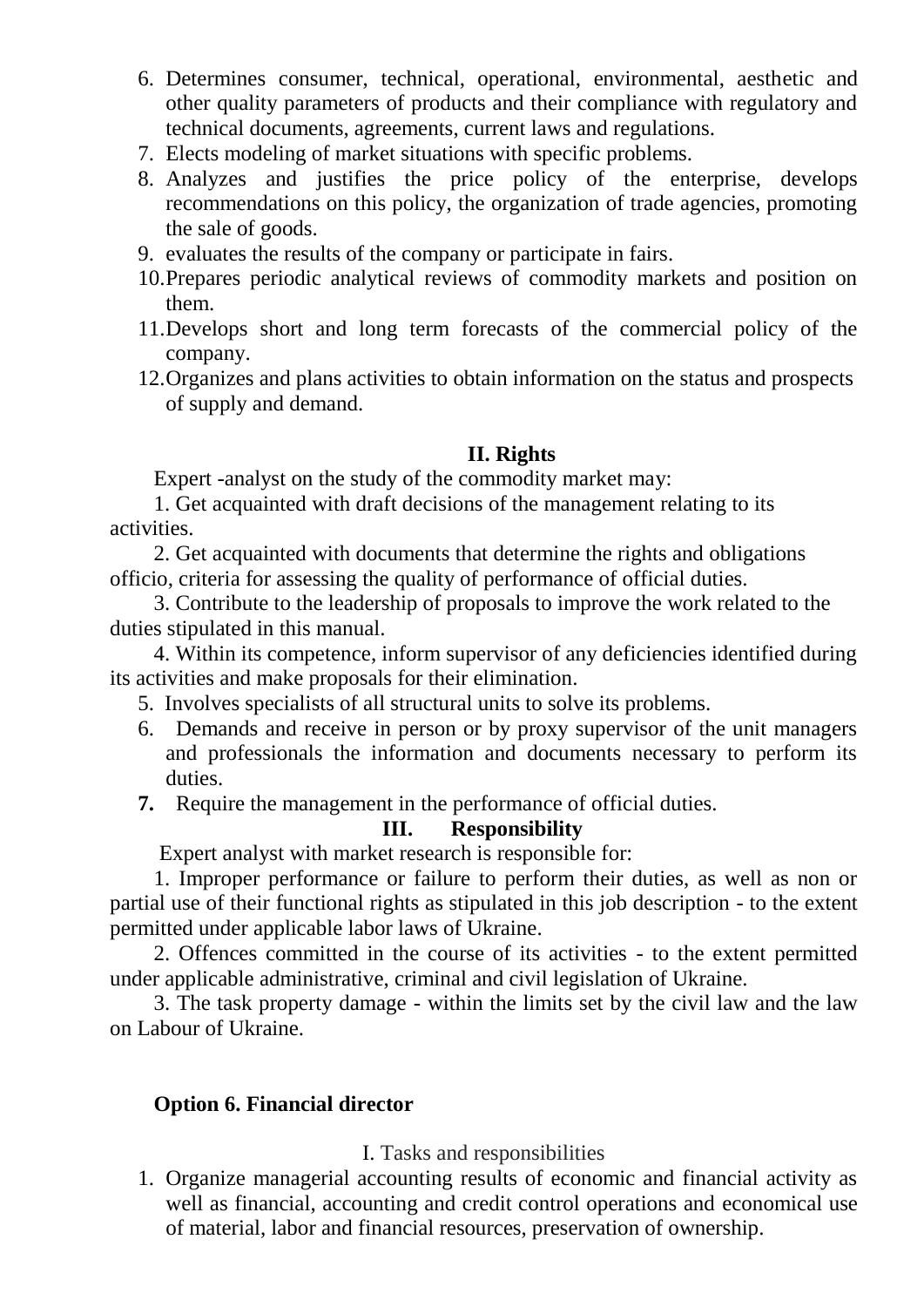- 2. To form according to the laws on accounting accounting policy, based on the structure and characteristics of the enterprise, the need to ensure its financial stability.
- 3. Ensure the rational organization of internal accounting and reporting in the company and its divisions based on the maximum centralization of clearing and settlement operations and the use of modern technology and information technology, advanced forms and methods of accounting and control.
- 4. To form and submit timely management of complete and accurate information about the company, its property, income and expenses, as well as develop and implement activities all, aimed at strengthening financial discipline in the enterprise.
- 5. Conduct economic analysis of business enterprises on the basis of management accounting and reporting in order to identify farm reserves eliminate unjustified expenses, the effective use of enterprise resources.
- 6. To form the budget on the basis of the performance analysis of financial and economic activities and monitor the implementation of the budget for the rational use of financial resources.
- 7. Take steps to accumulation of financial resources to ensure its financial stability.
- 8. Take steps to prevent shortages, illegal use of money, inventory, violation of financial and economic legislation.
- 9. Implementation interaction with banks for placement of free financial assets in bank deposits (certificates) and purchase of highly liquid government securities control over the accounting operations of deposit and loan contracts, securities.
- 10.Ensure monitoring of: legality, timeliness and accuracy of documents, economically sound reporting calculations the cost of production and services; payroll, correct calculation and transfer payments to the budget, contributions for social insurance, repayment of debt deadlines on loans to banks.
- 11.Take steps to ensure strict adherence to staffing, financial and cash discipline and other expenses.
- 12. Control the legality of the cancellation of shortages balance sheets, receivables and other costs.
- 13. Ensure storage of accounting documents and the registration and deposit them in an appropriate manner to the archive.
- 14.Manage finance department employees.
- **15.**To organize and supervise the work of subordinate departments.**II. Права**

Financial director has the right:

1. Receive from unit managers and performers need for information;

2. To issue orders and instructions within the competence of the financial and economic activities;

3. Contribute superior management suggestions for improvement related to under this job description duties.

### III. **Responsibility**

CFO is responsible for: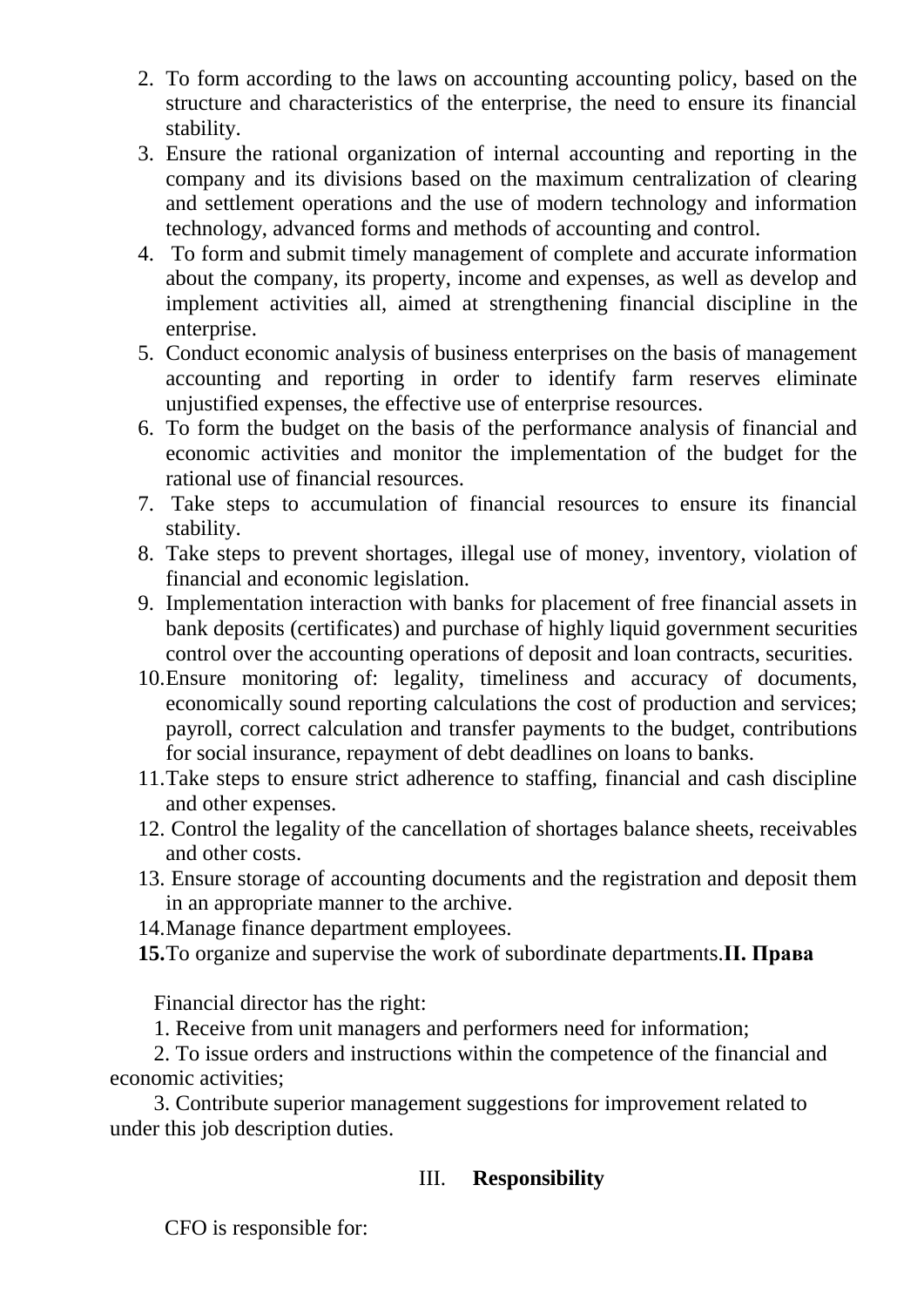- 1. Quality and timely fulfillment of its responsibilities in this job description;
- 2. Non-disclosure of information constituting a trade secret of the company;
- 3. The work of subordinate units;
- 4. Compliance with work rules;
- 5. Compliance with the instructions and requirements for safety, fire safety and occupational health.

#### **Option 7. Branch Manager**

#### I. Tasks and responsibilities

- 1. Organizes activities branch on behalf of enterprises within the powers granted to him now.
- 2. Acting under the laws of Ukraine, Regulations on the branch, legal acts of management and the Company Charter.
- 3. Implement a single branch in the economic, structural, technical and technological policy of the company.
- 4. Concludes on behalf of the enterprise business contracts, agreements, etc. with consumers within the powers granted to him.
- 5. Ensures compliance with established objectives, planning, financial and contractual discipline, quality of work and compliance where necessary secrecy and commercial secrets.
- 6. Organize a plan of income and expenditure branch.
- 7. Ensures timely and quality accounting, preparation and submission of financial, statistical and other reporting, payment of taxes and obligatory payments and deductions.
- 8. Issues within its competence orders, monetary signs, reporting and other documents.
- 9. Organizes work and effective interaction operating departments to timely, high-quality and meet the needs of consumers of telecommunications services in the territory assigned to the branch.
- 10.Provides subordinate units in branch management system highly effective communications based on a single process, directs their activities to improve production and quality improvements through the introduction of new technology and advanced technology, organization of work, production and management.
- 11.Provide telecommunications services to consumers principles of equal access to these services, operation and maintenance of telecommunication facilities assigned to the branch, the willingness of means to work in special and extraordinary conditions.
- 12.Provides saving facilities of telecommunication for capital and current repairs of buildings, equipment, vehicles branch.
- 13.Organizes work on development and implementation of plans for the development of communication networks in the territory assigned to the branch.
- 14. Engages in accordance with the current legislation of businesses, organizations and citizens to develop networks.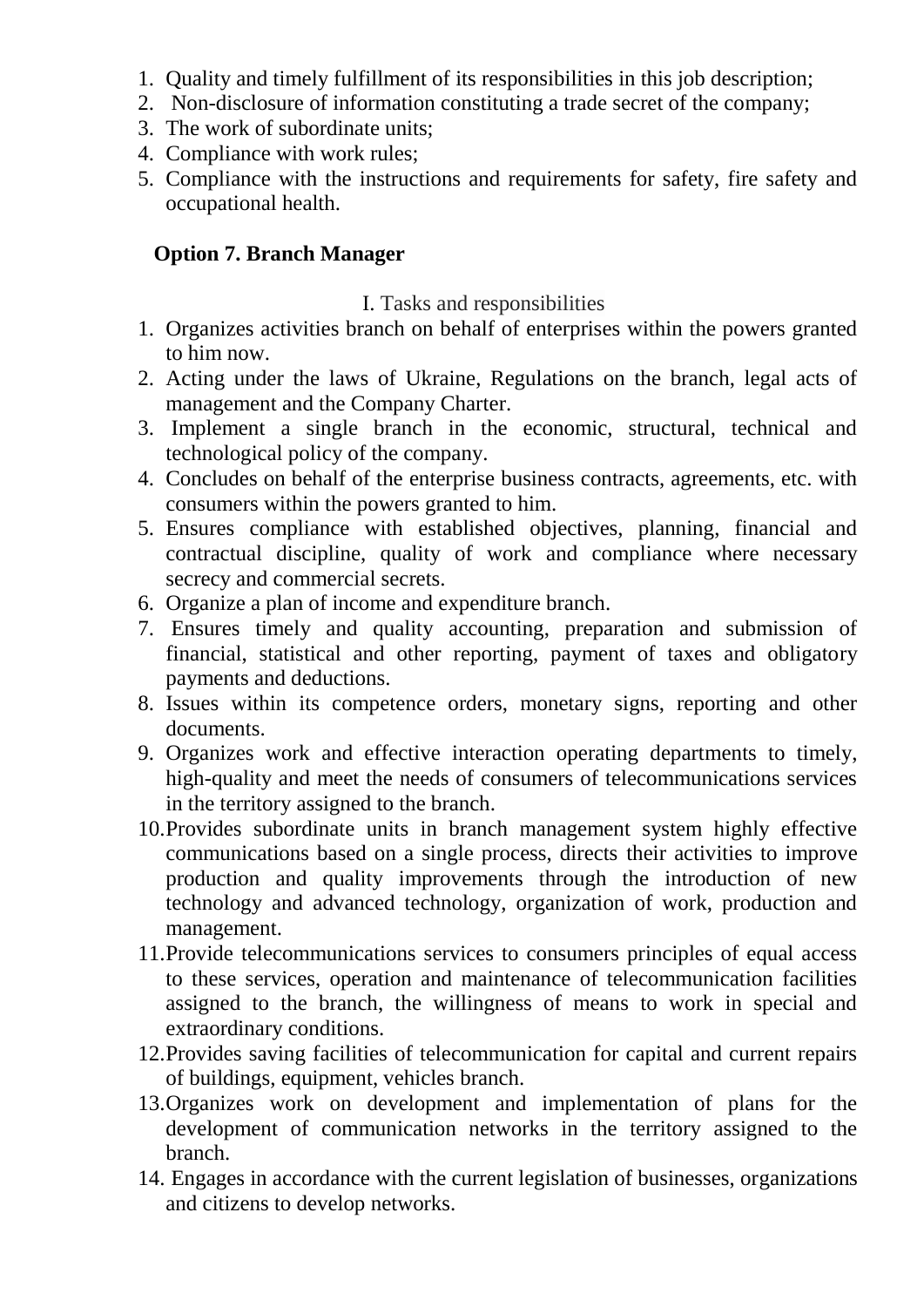- 15.Organizes work on designing and building communication networks according to the plans of the branch.
- 16.Provides achieve financial and economic indicators provided by the branch business plan, management of fixed assets, labor, material and financial resources, the development of new services based on new techniques and technologies.
- 17.Decide all questions within the rights given to him, instructs execution of some organizational and administrative functions to other officers.
- 18.Sets a specific branch employee size of tariff rates and salaries according to the sectoral agreement, circuit salaries and tariff rates approved by the company, according to the Regulations on remuneration of employees, collective agreement and enterprise and branch within proven enterprise payroll.
- 19.Performs within the payroll Branch bonuses, remuneration, allowances and additional payments under the labor law under the provisions of labor and respective branch offices.
- 20.Ensures efficient use of branch employees.
- 21.Organizes attestation jobs.
- 22.Hire and dismiss employees of the branch, take measures for their reward and punishment.
- 23.Provides training personnel reserve for executive positions, conclusion and implementation of collective agreement.
- **24.** Create the right conditions for effective work, ensures compliance with labor legislation, ensure compliance with regulations on occupational safety, industrial hygiene, fire protection and compliance with environmental protection environment.

### **II. Rights**

Branch Manager may:

- 1. Get acquainted with draft decisions of the management relating to its activities.
	- 1. Participate in the discussion of issues relating to the performance of his duties.
	- 2. Contribute to the leadership of proposals to improve the work related to the duties stipulated in this manual.
	- 3. Within its authority to report to company management about all the flaws revealed in its activities and make proposals for their elimination.
	- 4. Require the management in the performance of official duties.
	- 5. Within its authority to sign documents and vise.

### **IІІ. Responsibility**

Branch Manager responsible for:

- 1. For inadequate performance or failure to perform their duties, as well as non or partial use of their functional rights as stipulated in this job description - to the extent permitted under applicable labor laws of Ukraine.
- 2. For offenses committed in the course of its activities to the extent permitted under applicable administrative, criminal and civil legislation of Ukraine.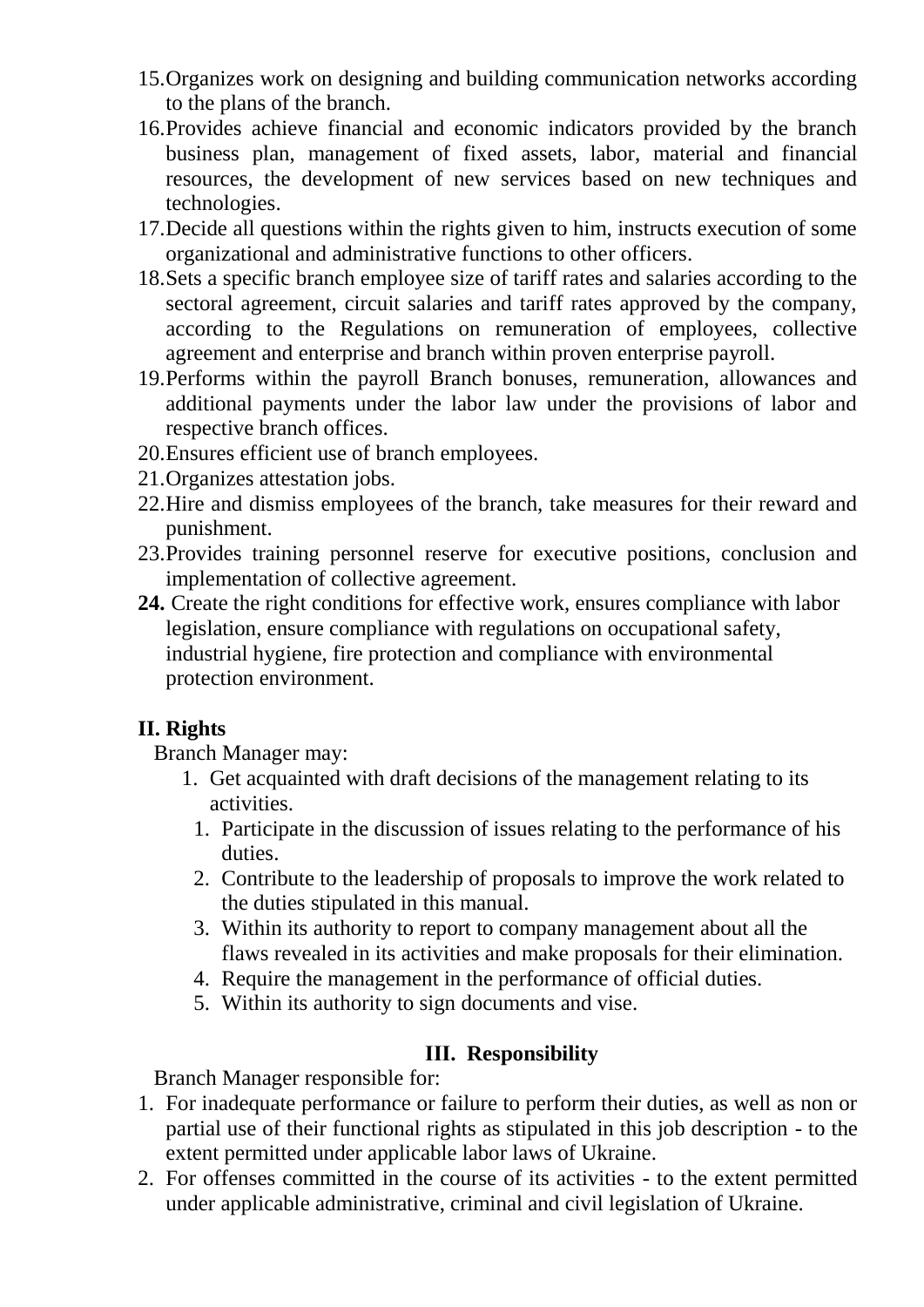- 3. For task property damage within the limits set by the civil law and the law on Labour of Ukraine.
- 4. Responsible for observance of order and reliability of accounting and statistical reporting.

### **Option 8. Head of Commercial Department**

I. Tasks and responsibilities

1. Organizes commercial activity of the department and its divisions.

2. Develop marketing programs, plans, etc., that provide competitive products in the market.

3. Analyzes the state of domestic and foreign markets to determine the factors contributing to the success in achieving the goals of the enterprise.

4. Conducts a comprehensive study by experts from the needs of consumers and their behavior in the market segments.

5. Organizes economic ties with business partners; prepare and conclude an agreement for the production and delivery of goods.

6. Examines range of products and services allowing for the commodity groups, businesses, and target markets.

7. Participates in the development of general pricing policy of the company and determining specific prices for certain commodities markets and their segments, in establishing relationships with manufacturers (suppliers) Rational products in developing exit strategies for foreign markets; selecting foreign partners.

8. Develop measures to rationalize trade processes, organization of advertising campaigns, justifying alternative process tovarozabezpechennya, organizing the transport of goods.

9. Develop and sign on behalf of the Board of Directors (the owner) trade agreements (agreements, contracts) for the procurement, delivery of goods (products); checks the level of quality domestic and imported goods, availability certificates, examination of consumer properties.

10. Supervises performance of contractual obligations by suppliers to comply with their obligations to the range, quantity and quality of the goods, their postavlyannya terms, availability respective trademarks.

11. Organize processing and presentation of claims to suppliers in case of violation of contractual obligations; claims to arbitration.

12. Participates in the presentation of goods and setting prices.

13. Considers applications and offers customers and take the necessary decisions.

14. Examines system to inform consumers about the products that come on the

market, uses traditional and modern ways of advertising and display of products at trade shows, sales, fairs.

1. Conducts the estimation of goods for purchase, seeking ways to implement the cash balances

2. Takes part in the preparation of the financial statements to be prepared set statements; computer usage.

3. Monitors compliance with rules and regulations of labor protection, fire protection, industrial sanitation and personal care.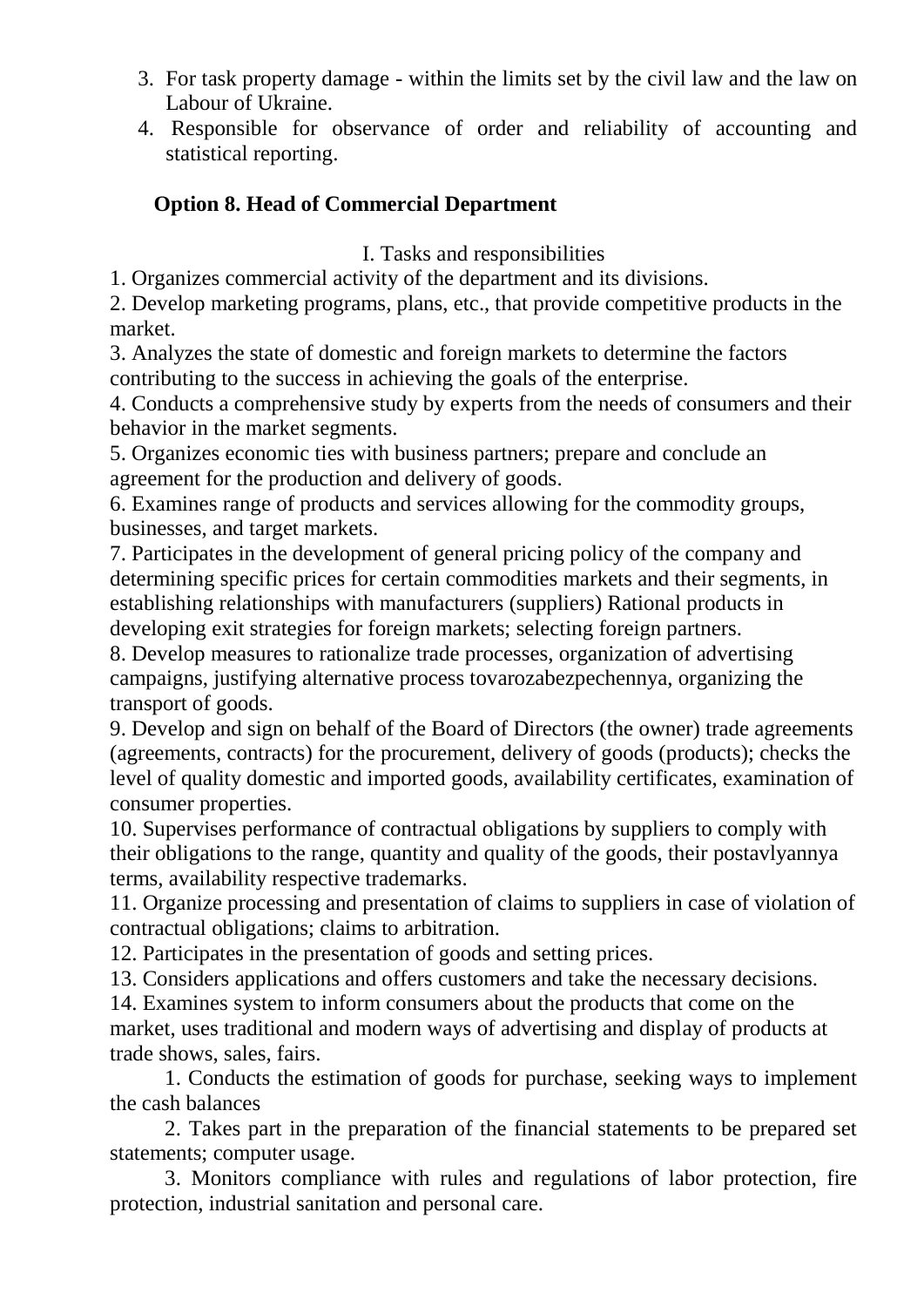### **II. Laws**

Head of Commercial Department may:

- 1. To view the draft decisions of the managementrelated to its activities.
- 2. To participate in the discussion of questions related to the performance of his duties.
- 3. Contribute to company management of proposals to improve the work related to the duties stipulated in this manual.
- 4. Within its authority to report to company management about all the flaws revealed in its activities and make proposals for their elimination.
- 5. Require assistance from the company management in the performance him official duties.

# **IІІ. Responsibility**

Head of Commercial Department responsible:

- 1. For inadequate performance or non-execution of their official dutiesas stipulated in this job description - within the limits set by current labor laws of Ukraine.
- 2. For offenses committed in the course of its activities within the limits set by current administrative, criminal and civil legislation of Ukraine.
- 3. For task property damage within the limits set by current civil legislation and labor laws of Ukraine.

# **Variant № 9. Product manager**

# I. Tasks and obligations

- 1. Analyzes and evaluates the effectiveness of the existing structures of marketing channels.
- 2. Conducts market segmentation by consumer groups, the parameters of production, the main competitors.
- 3. Performs research and evaluation needs of consumers, creates the short-term and long-term forecasts of needs and preferences of consumers.
- 4. Develops measures to enhance the supply and sales promotion, determines the budget for the promotion of products on the market.
- 5. Informs about future consumer needs and preferences for new product image.
- 6. Plans and implements measures for the implementation of new services and service according to requirements of consumers and promotion of products.
- 7. Substantiate the directions of enterprise product policy allowing for the different market segments.
- 8. Develops recommendations for improving the competitiveness of existing products.
- 9. Sets economic ties with partners in commercial activities, prepares and signs an agreement to manufacture and supply goods.
- 10.Explaines the effective direction of the organization the wholesale purchase and wholesale of products in a competitive environment.
- 11.Chooses methods of forming channels and conditions of sale, sales promotions, control the sale of goods and services.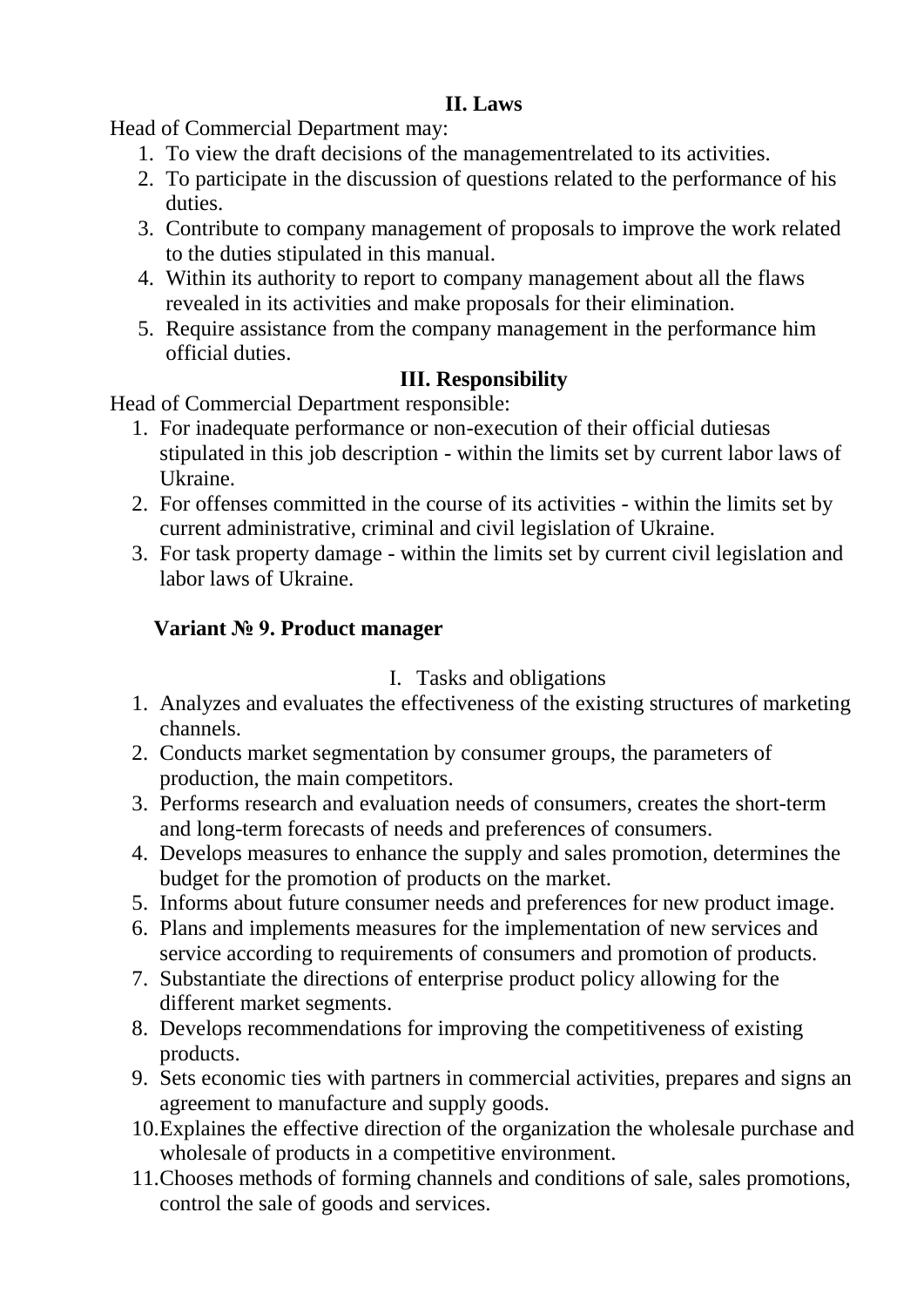- 12.Estimates the effectiveness of commercial agreements on specific existing agreements and contracts.
- 13.Generates information-analytical database offering alternative management decisions on issues of market expansion.

### **II. Laws**

#### Product manager may:

- 1. To view the draft decisions of the managementrelated to its activities
- 2. To participate in the discussion of questions related to the performance of his duties.
- 3. Contribute to company management of proposals to improve the work related to the duties stipulated in this manual.
- 4. Within its authority to report to company management about all the flaws revealed in its activities and make proposals for their elimination.
- 5. Require assistance from the company management in the performance him official duties.

### **IІІ. Responsibility**

Product manader responsible:

- 1. For inadequate performance or non-execution of their official dutiesas stipulated in this job description - within the limits set by current labor laws of Ukraine.
- 2. For offenses committed in the course of its activities within the limits set by current administrative, criminal and civil legislation of Ukraine.
- 3. For task property damage within the limits set by current civil legislation and labor laws of Ukraine.

### **Variant № 10. Head of collecting revenue**

I. Tasks and obligations

- 1. Organizes sustainable development carriageway fee collection systems that would ensure its complete collection for the least labor and financial costs.
- 2. Continuing studies and analyzes the dynamics of passenger traffic on routes and fare types.
- 3. Develops and implements effective methods of controlling system, promotes social forms of control.
- 4. Organizes raids to verify carriageway cleaning fee and performance rules for use trams and trolleybuses.
- 5. Develops and implements appropriate forms of travel documents, ensures their survival.
- 6. The head of the development and implementation of collection, calculation and delivery to the bank account of revenue, ensuring its survival.
- 7. Monitors compliance department staff rules and regulations concerning laborprotection.
- 8. Manages staff department.

# **II. Laws**

Head of collecting revenue may: